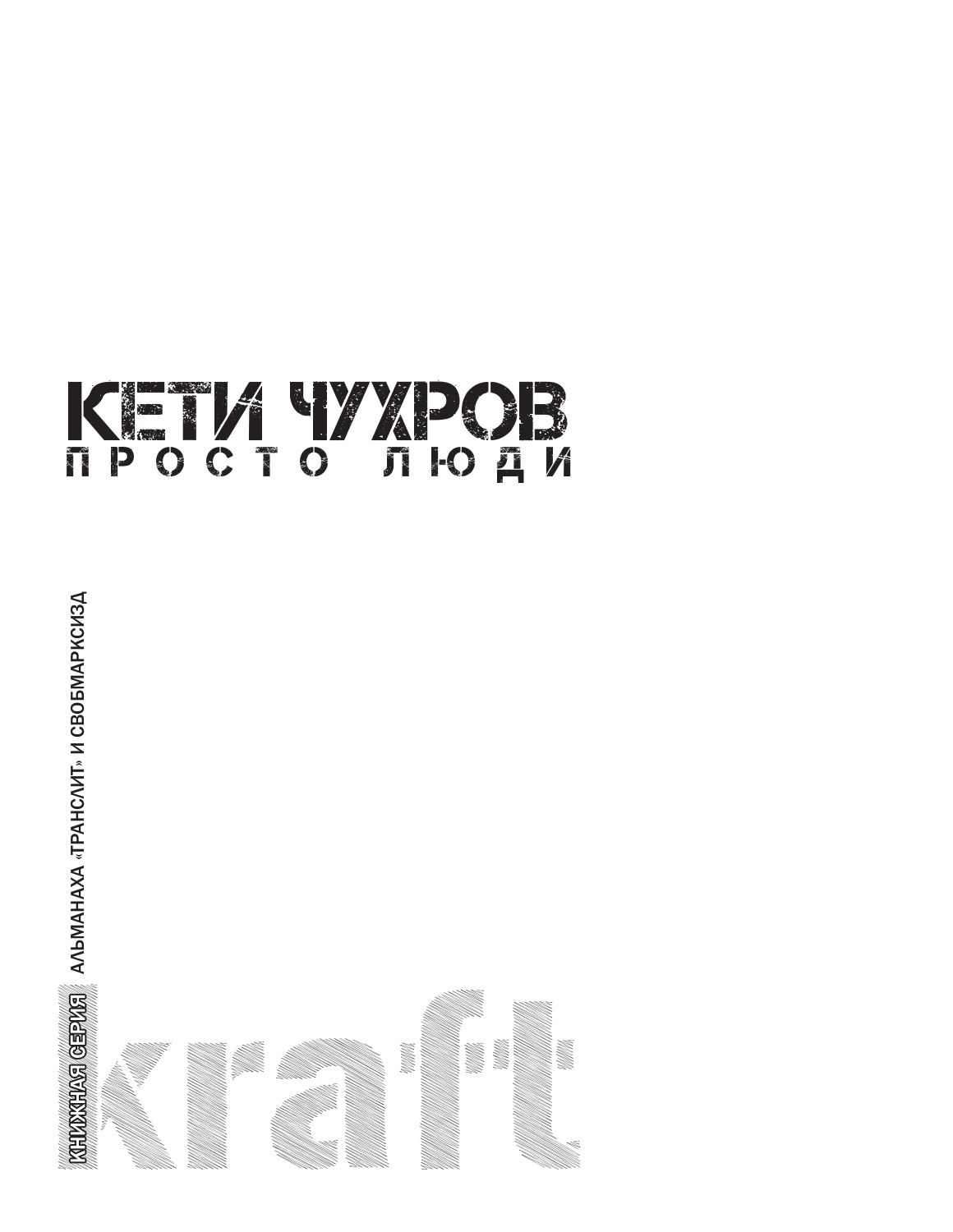# КОМЕНДАНТСКИЙ ЧАС. ИЛИ ВСЕ ЕСТЬ

цирковая комедия с элементами акробатики

Действующие:

Один из городов пост-советского пространства, 1992 год, комендантский час (сцена коллективного доедания продуктов).

Зина — студентка пединститута, любит Гену, У нее есть муж, Вадик, она его жалеет.

Геннадий - студент того же института, любит плотски Зину, а духовно Анну Ахмедовну, свою пожилую преподавательницу по истории литературы. Вадик - муж Зины, умственно неполноценный из-за контузии; его контузило после того, как в его дом попал снаряд, любит жену.

Анна Ахмедовна - преподаватель литературы, любит искусство.

С потолка капает вода, судя по всему, квартиру затапливает сверху. В доме полпачки макарон, 200 грамм полукопченной колбасы, полкирпича сухого хлеба, банка маринованных помидоров, полбутылки кваса, пакет кефира (квартира Геннадия, 20.45 вечера. Осталось 15 минут до комендантского часа. Все вынуждены остаться в квартире Гены, в том числе и пришедшая к нему в гости Анна Ахмедовна).

Вадик: (контуженый, поэтому говорит очень громко, почти кричит) Я тебя лежать заставлю Зина Я тебя визжать заставлю Зина Я тебя давно

колбаса мокра́, мокры хлеб, волоса́, ты их купала что ли куклами два часа.

Зина: Вадик, это соседи уехали, вода от них протекла комендантский час начался мокрая еда питательнее в два раза.

Гена: ну и начнем ее хоть и мало, когда-нибудь, чтобы ее не стало, а мы оставаться стыть начнем непременно

Вадик: Мне нужна и она колбаса и Зина, любовь моя как резина, fuck пытаюсь я даун зину, но понимаете не знаю где хуя моего дыня. Гена: Воняет Вадька, ты хуй ему мыла?

Зина: хуй его зачем мне, он ведь не пальто,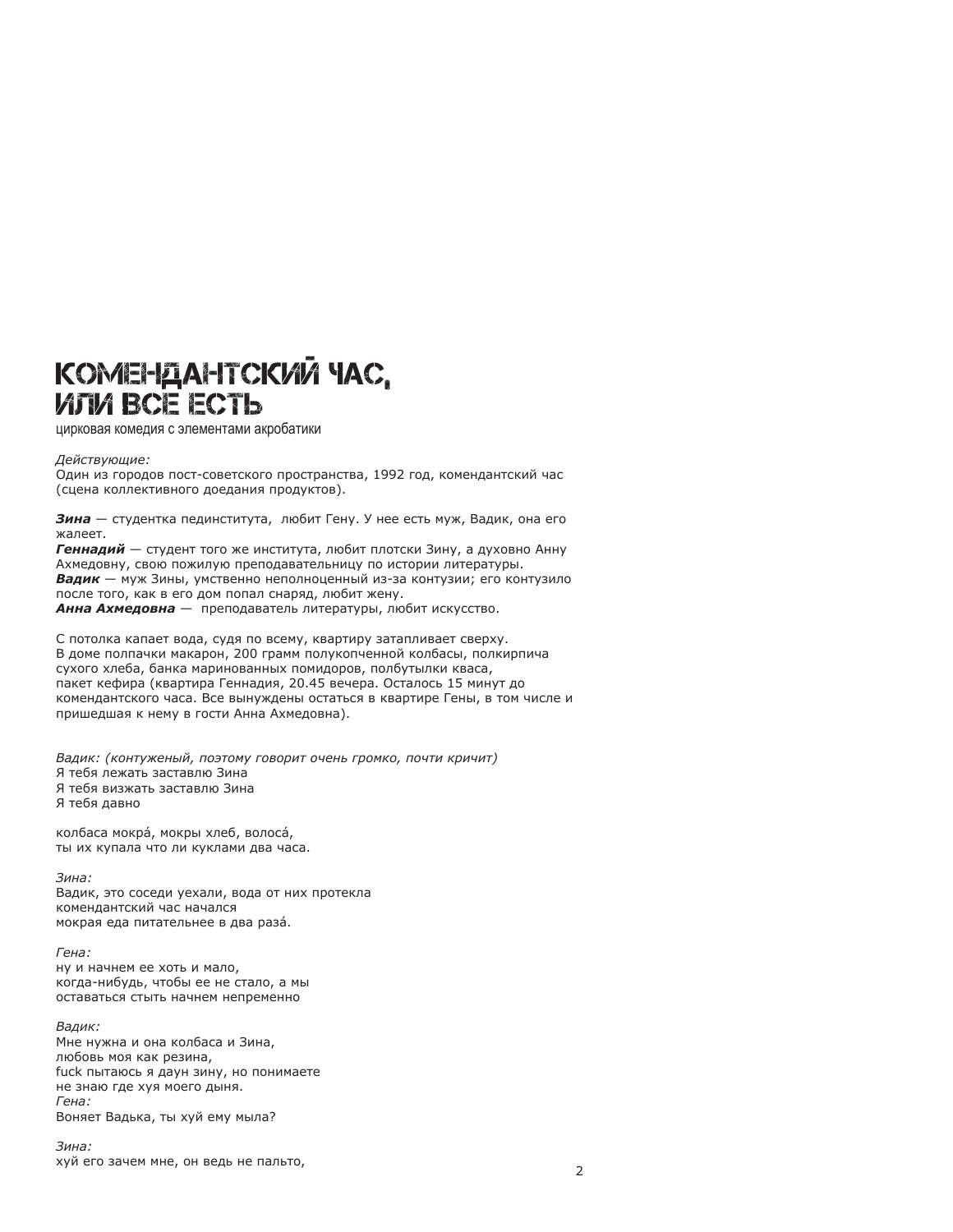я потому мыла другое ему совсем, ну например ягодицы, пятки Вадику, мне что еще делать, разница какая гле с кем лелать что. Земле больно. так она не знает. А Вадик посмотрел кино. в меня сует предметы какие-то очки например иногда а мне терять-то что колбаса граммов сто всегда со мной меня не бросит.

Генналий: Я вдруг не буду колбасу, Не буду я бордо-красу а буду Зину, Ноги-руки ей как разину. а то когда еще наполнится смогу? И чем? Ведь и стремительно я только и стою И жердь и востро и в белом В жакете на смуглом голом мама́ дала́ и вот тепло́. Зато гола́ теперь она: «Прода́ла так я всё, что даже деНЪГи я прода́ла», Мама сказала, ну совсем около кала

### $3$ ина $\cdot$

температуру вижу я огромную глазов твоих. бегут вообще они и выпрыгнут и покатаются немного у меня в руке, а я как будто бы пожар поела и изнутри сгорела, а так снаружи снеговик. Зима? пришла ребята? И давно? Геннадий все в тебе ново.

Так почему близка она была настолько к калу?

Гена: на унитаз с разбегу мама как насела, и было все в нем так старо и серо и вбок пошло внезапно все: и унитаз и кал и мама, и все просело, а где сантехника сейчас найти, теперь в тарелки срать ей надоело, тазы подорожали, горшки малы, - а мне какое дело. О полимеры, О пластик, О алюминий - она пропела

Зина (подходит к Гене): пройти в другую комнату нам надо и заиметь там новое и невпопад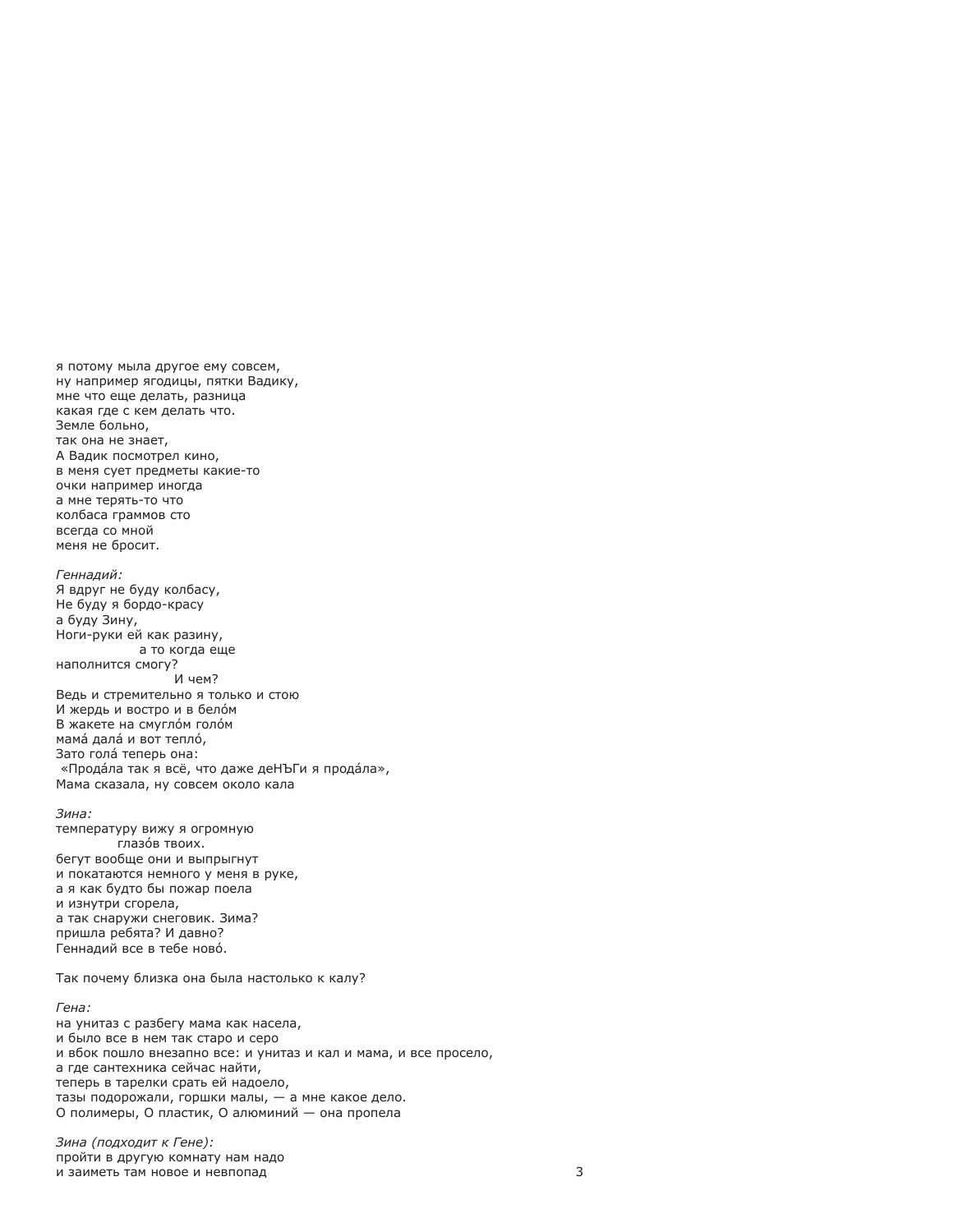Гена: А вес мой подойдет тебе? пейсят кило всего лишь я, собака как бы, голая представь

(уходят в другую комнату, Гена снимает брюки)

Зина: так низко до колен висит твое белье хотя оно весьма бело, но телепаются трусы Алло

Гена: 7 месяцев ношу трусы я мамы, вчера еще раз выбросили вроде мужских, но все мне очень малы, для школьников они. а эти я стираю в кипятке, надеюсь, сядут и подопрут, я знаю обязательно подопрут и яйца и ягодицы

Зина:

Шпалы

ведут все время к морю и клеймо они жары, и пусть не подпирает ничего, и выпуклая тоже кукла не нужна, ты будешь мне старухой с маленьким квадратом заместо жопы, участь — геометрия для всех кому за 70, Геннадий. Сними ты этот абажур и покажи мне себя сзади.

(Геннадий собирается снять женские (старушечьи) трусы, которые велики ему на 4-5 размеров. В этот момент в комнату врывается контуженный муж Зины, Вадик).

Валик:

ну самосвал я машина тикаю в такт перманентно все у меня каждый рычаг perpetum mobile мое стреляет ночь, она меня машину доводит до самых каких-то слез.

Такой великий трактор и на тонком волоске, не тронь мне зиночку геннадий, Пизду ее не видел ты еще, но и она на грани, нигде не достается Зина в супермаркете, наверно разобрали

Гена: Хватит на двоих нам Зину Вадик, Зина - не еда

Вадик: Скотина Зина клянусь стеной,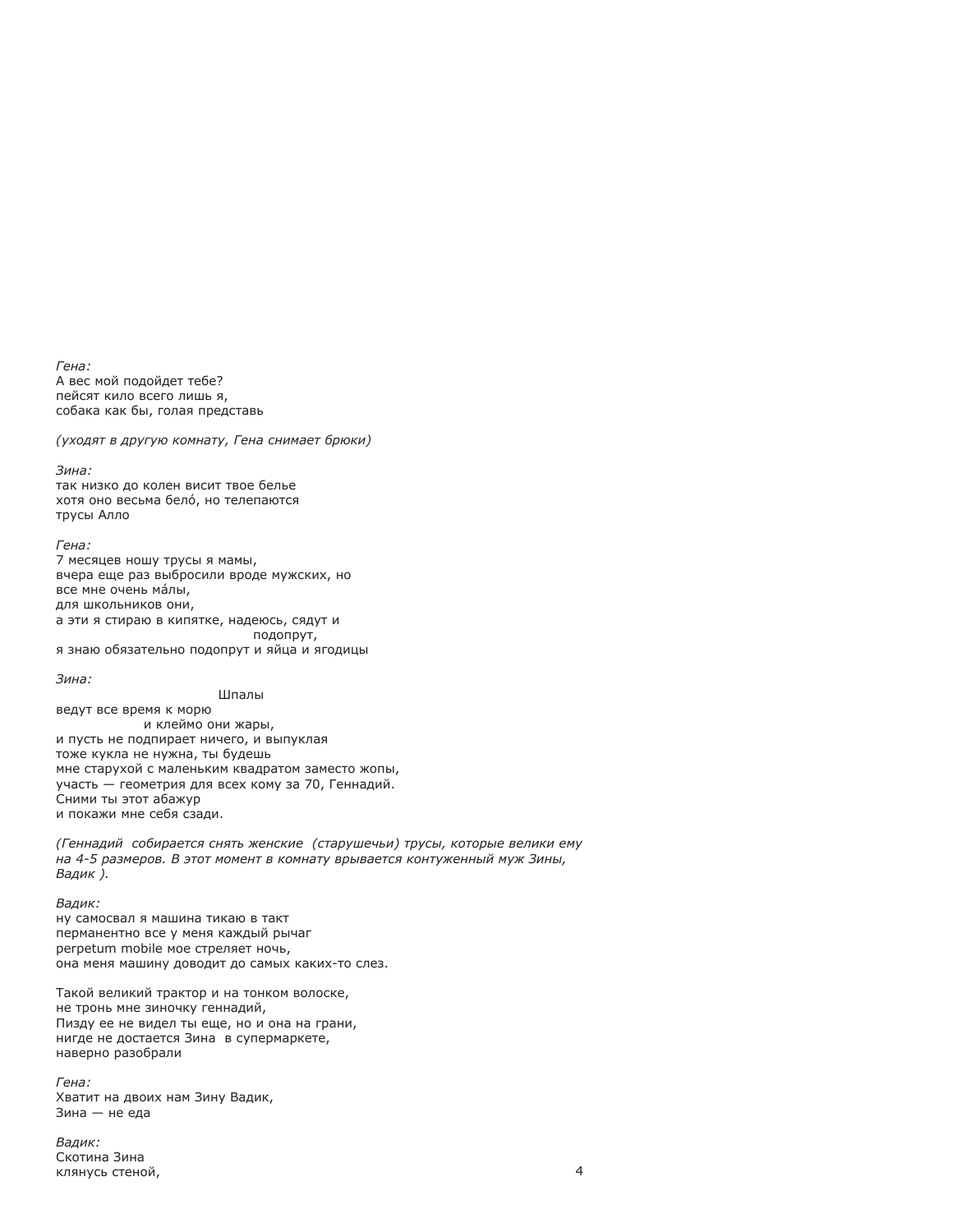как головой в нее врублю и рылом докажу: удар люблю я флаг.

(Вадик бьется о стену головой, Геннадий проводит по Зине вертикальную полоску маркером)

Гена: покрасим зину поделим и позырим мы ее умноженной.

Валик: 0.5 лишь Зинаиды? Со мною вместе полтора. какая женственная цифра прекрасна как пол-литра

а воздух - это зеро, и всё к нему прибавленное - тоже пустота.

Зина: я помню, Вадик, эта жизнь уже была, и воздух просто стер нас старый диск тогда, и воздух постоянно эта сволочь стирает быстро

Как хороша погода по утру и почему я на фиг не сочувствую разорванному в клочья нашему нутру

(В этот же момент к Гене приходит Анна Ахмедовна, врывается в ту же комнату, полная пожилая женщина 67 лет с сумкой, любимая учительница Геннадия)

Анна Ахмедовна: Висение на мне желёз и живота трясина пупка морщина и бедра откос Бодлера любят. А сумкой меня лупят, Как смеешь — спрашивают — Ты так часто в маршрутке пукать. хрустальная ты наша требуха. Я им сказала в транспорте, что я искусству отдана

Геннадий (стоя между Зиной и Анной Ахмедовной): Ахмедовна вас много так как жабы, Чтоб сексуальнее должны вы быть пузаты, Вот вы болеете, мне говорили в кулуарах, И скоро задерут как парус юбки вам -

(задирает ей юбку, видны длинные теплые трусы до колен на полных бедрах)

Анна Ахмедовна: О элегантность и моя неисправима, Геннадий, вы, надеюсь, выучили произношение слова sestina.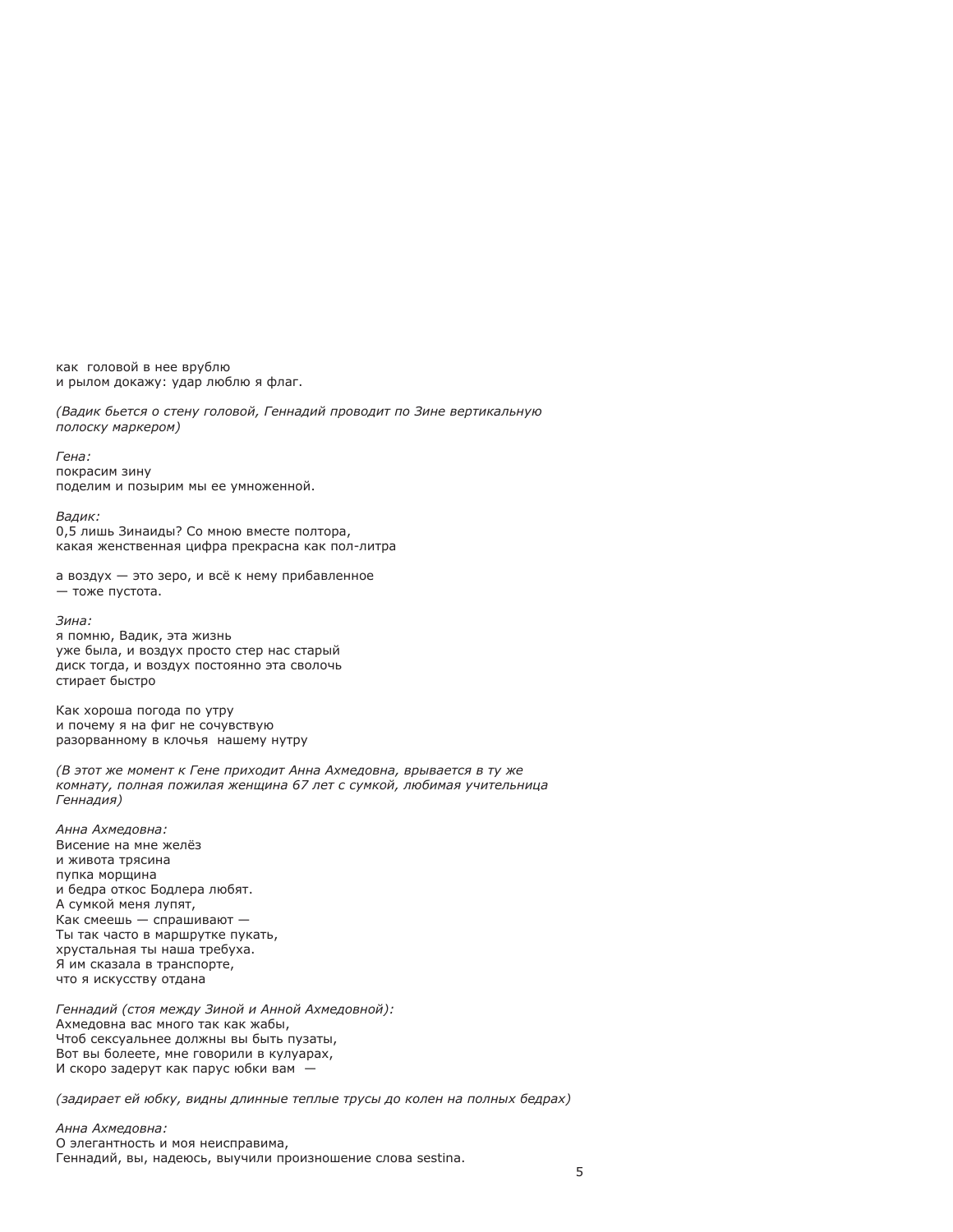Генналий: Я жир ваш изучал и жалобно желал, на сковородку мысленно клал и вместе с ним пылал. на вашу фотографию морду клал, ничего не жрал -— вас ждал.

Зина (направляясь к Гене на носках): Не люби ты ее Геннадий, Зачем искусство это тебе Геннадий, Я теперь через котельную домой хожу Геннадий, Там почти не стреляют, Геннадий, и школьники все срезают дорогу в котельной. Геннадий. жарко жить Геннадий в котельной. там на шпильках дефиле устраиваю я Геннадий, как будто снимаюсь в кино в жару иду виляя к трубе то есть к тебе будто

Анна Ахмедовна: молчать, стоять - молотком и гвоздями сто́пы ей Геннадий вбивать

Гена: зачем ей ноги прибивать, мы же посылать ее хотели за продуктами в смоге. Hor Мега

 $-<sub>6er</sub>$ Har

 $3$ ина $\cdot$ С ногами нагими в снег? Ни на шаг. Обед настал Геннадий, сколько-нибудь мне дай

Анна Ахмедовна: Die! Хочешь вместе со мной, тогда любить тебя совсем легко нам будет. и пойдем мы напоследок бояться в кино

Гена:

О в магазине хлеб гоним и денег нега так гонима, и anima аттака бежит за нами, и гоним любой продукт из живота предатель, да будет жизни «вот»! и то гонимо, а палачи? они в сортире плачут, и прячутся вдруг.

Ну почему гора неисполнима А я бы мог придумать на нее наскок,

Смотри, гора больна, она изнемогла, взорвем ее местами и ущерб начнем ласкать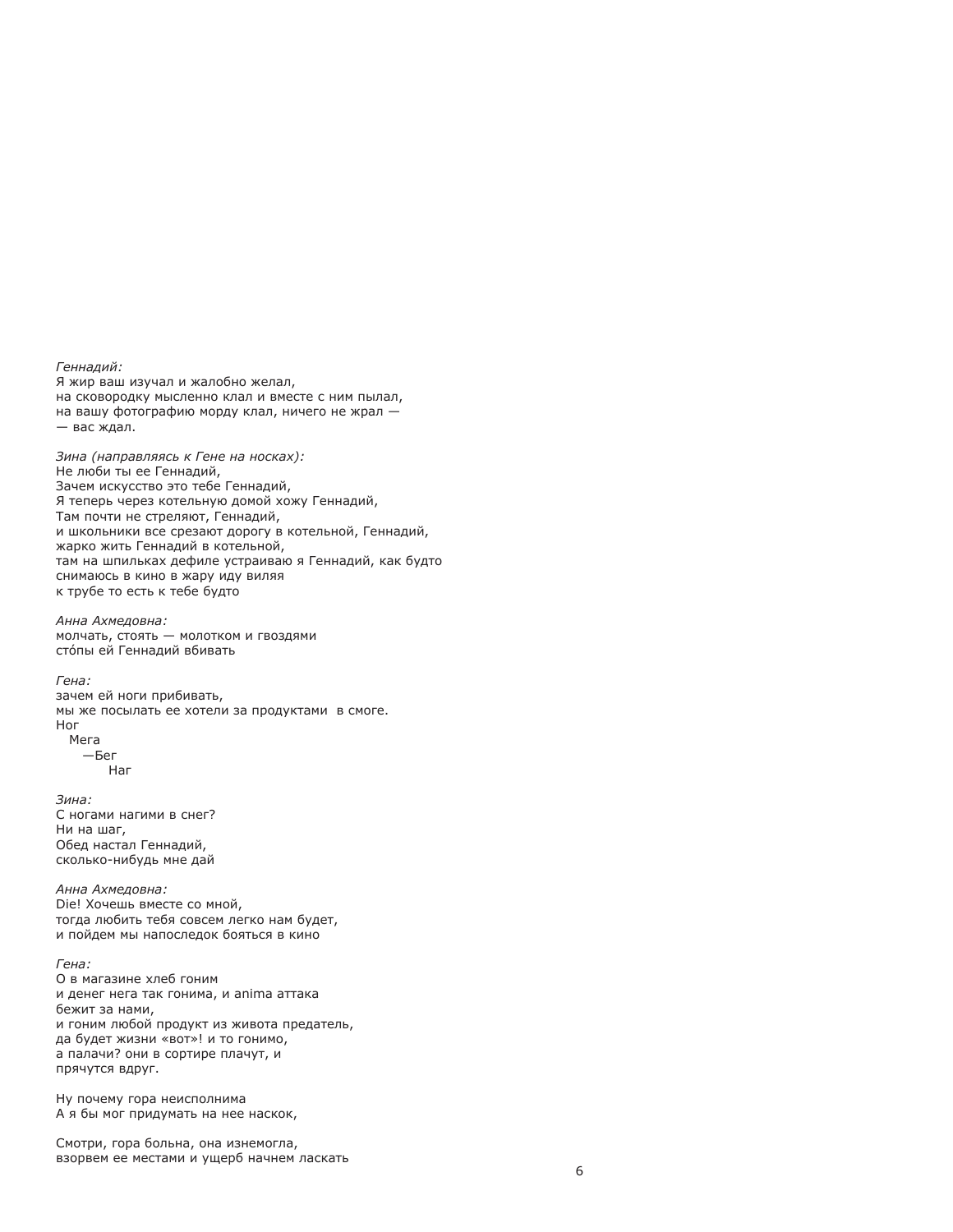$3$ ина $\cdot$ купи ее и заверни мне

Генналий: гора — секрет открою — уже моя, бывало лезу в гриме на нее изображая Гете: и Гёте например горе́: «го́ре Гёте» — Гёте горе́.

Анна Ахмедовна (кладет Геннадия на пол, встает ему на живот): логику ложила и линейкой била в соответствии с чем решила: Давайте проткнем Зине ряд вен,

Геннадий (говорит хрипя, так как на его животе стоит любимая Анна Ахмедовна): уплотнение должно быть прекрасно давление в упор приносит Канта кишкам?

я обещаю спеть, тренироваться и как державы вас терпеть хлам.

а трава, я сказал, нужны ли тебе треугольники или цилиндры, нужна ли тебе Москва в миске скоро и скамейка как будто... скма.

Зина (толкает Вадика, который падает на пол, она вслед за А.А. встает на его живот): В Москве я была, Эта Москва совсем. в кафе дайте кофе... в подъезде нюхайте муде Глаз - glass в магазине Глаз - glass в магазине глаз лез фаст спейс кейкс швепс сок соус в кино кокс кекс секс попс - и далее то, что на углу уже во рту но никакое в виду - $-$  опоздало, и москва не успела ты тоже

Гена: но докажи нам Зина и сейчас, что все у бога и ему как раз и вдруг дошло

Зина: ахмедовна пришли вы после нас на вас остался лишь квас за остальными продуктами мы все закреплены вы не должны быть этим удивлены уйдите и оставьте нас любой ценой и даже гололеда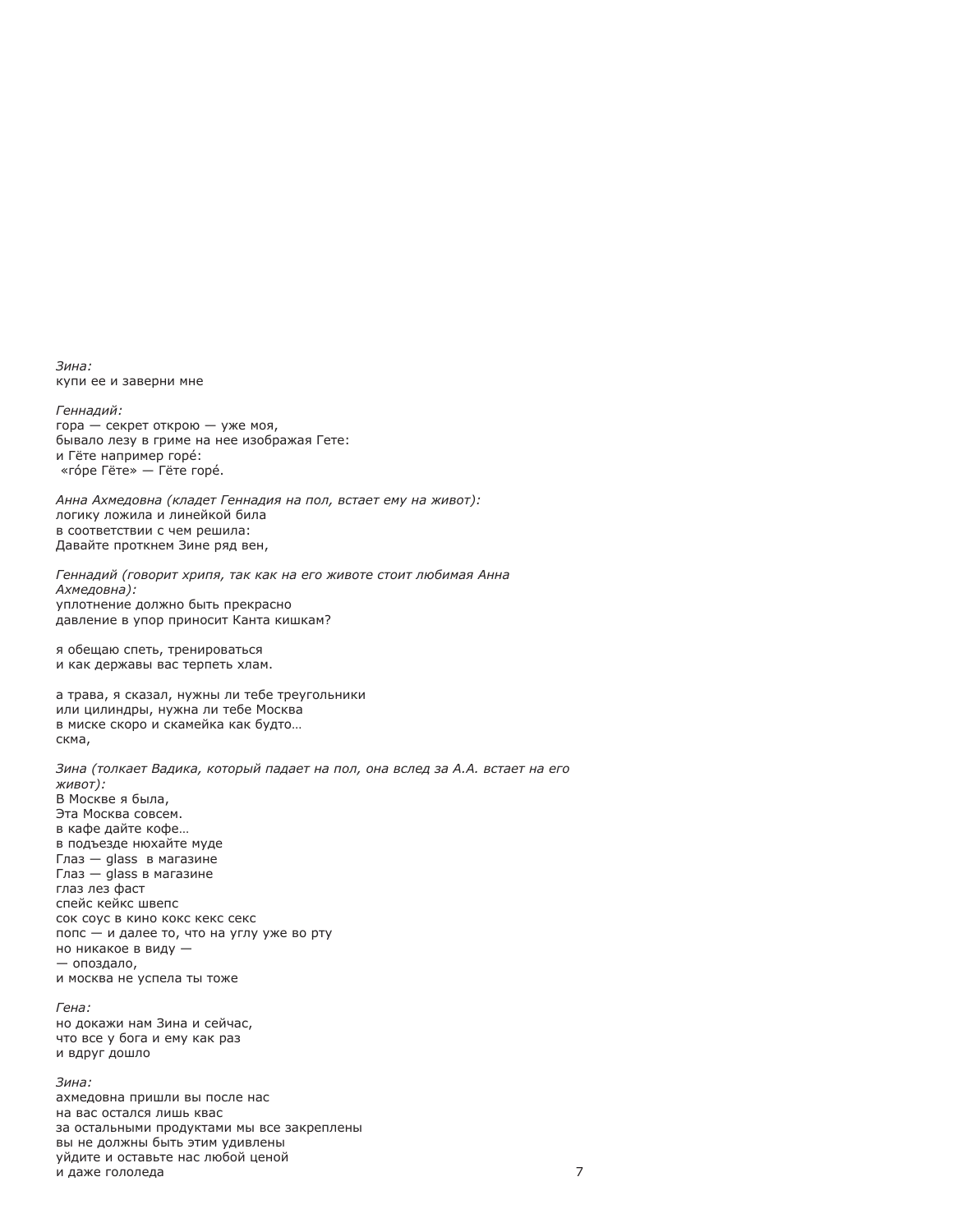Анна Ахмедовна: Геннадий не дадите ли вы мне чего-нибудь еще Ну вместо духа или же его клейма Я думаю покушать все-таки мне суждено

Геннадий: я вас люблю любовь еше быть может равняется желанию к закуске представьте, что смотрите в глаза Прусту и не теряете время попусту всего лишь сознание теряете и воспаряете

# Последняя сцена

Как бы один текст в четыре голоса, все сидят вокруг стола, доедая все, что  $OCTAIOCH$ 

Зина: светло клянусь несмотря Вадик: колбаса не фантазм но

Зина: здесь она будет недолго

Гена: ты за ней не пойдешь ли Зина?

 $3$ ина $\cdot$ я про нее никогда не забуду:

Гена: я тебе сказал Зина: - ты фикус, а что он делает, что он творит фикус, что он изменит?

Зина: Знаете, а в унитазе у нас завелась крыса, Я на толчок недавно как насела, она заскакала, крыса скакала и кричала: не жопа это, а облака мама.

Гена: для колбасы нужна работа, работа для колбасы — весна. колбаса денег ждет, Денег ждет все. Раньше бывало я в сберкассу банкноты несу, а теперь как цыганка в трусы ложу

Гена: Что настает Зина независимо от ...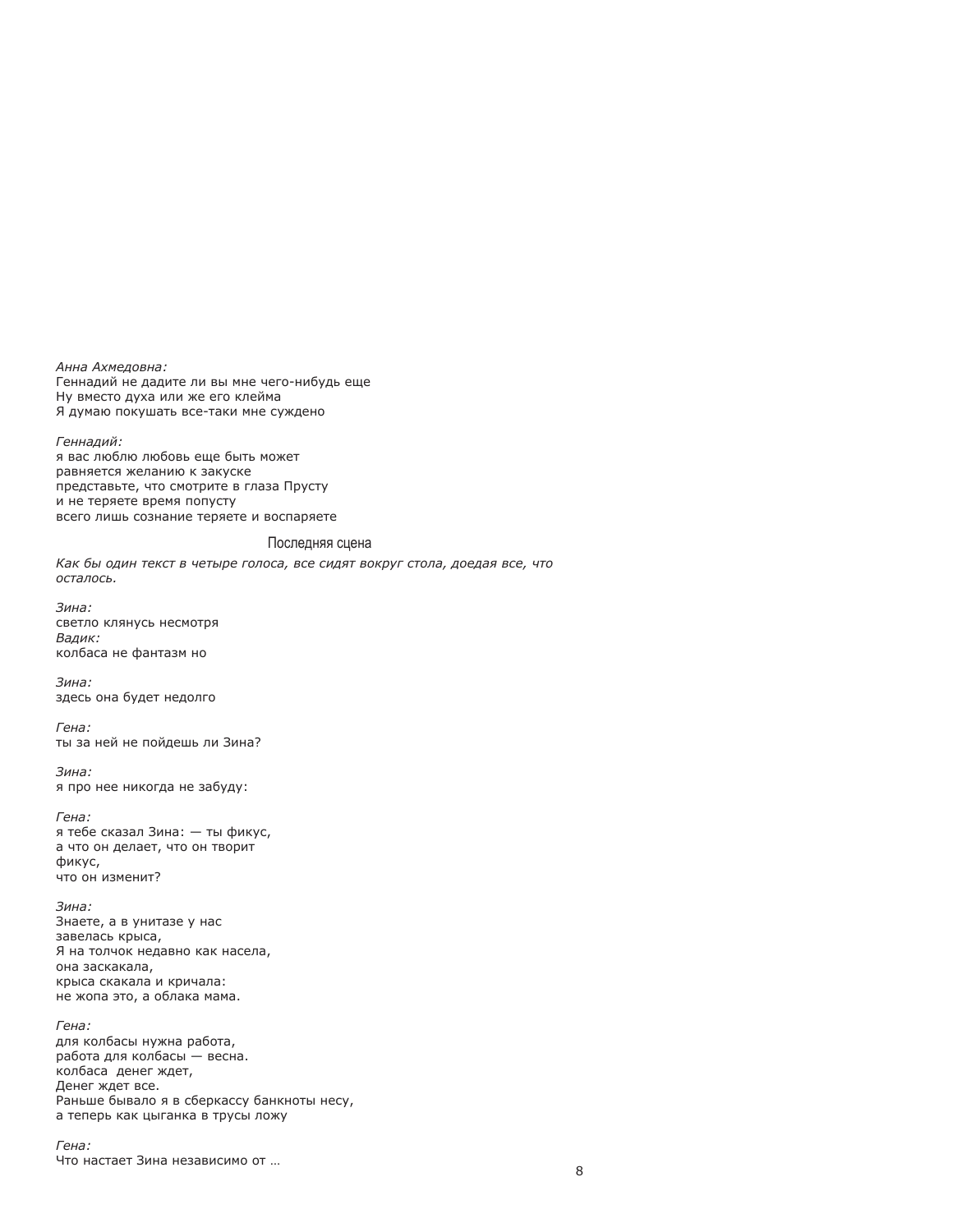настает Зина Что, что может вообще наставать, где настает что-то, Зина, покажи

Зина: Настает все-таки колбаса Да будет с нами покупка всегда

Гена: Давайте пропечатаем ее на щеках Тогда не надо будет ходить в магазин туда-сюда, Мы больше не будем голодные никогда, просто останемся здесь вместе на века.

2004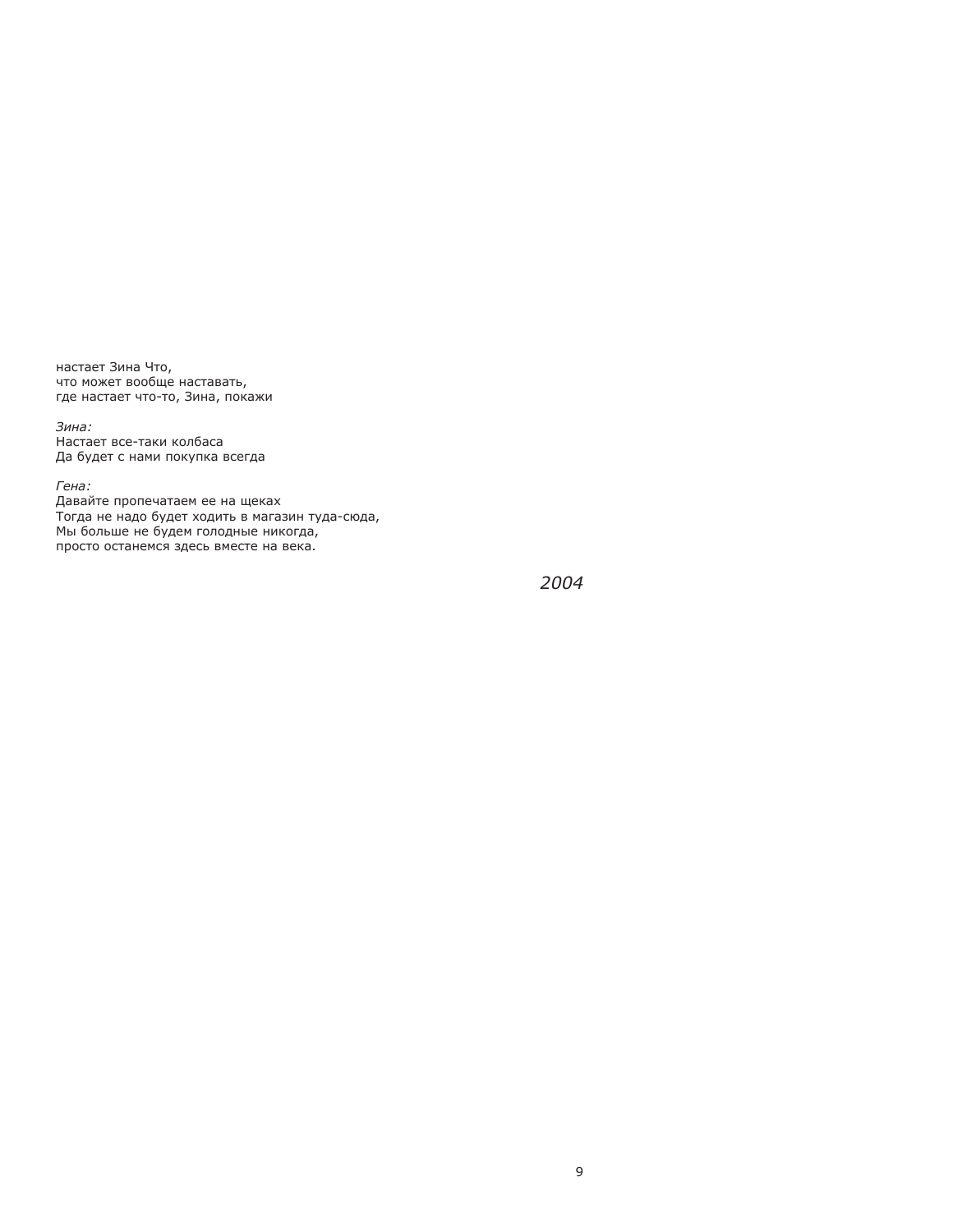# ВЕЛИОР\* И ЕГО ВОЛГОГРАД

# Посв. О. Чернышевой

Велиор — 37 лет, молодой продавец, алкоголик, раньше продавал в Москве цветы, теперь живет под Волгоградом, не работает. У Велиора есть сын, которого он забирает на прогулку из детдома раз в месяц.

Лёка (Илона) — сестра Велиора, приехала к тете подработать в Москву, 28 лет, работает в столовой, едет в Волгоград из Москвы навестить брата. Клава — их тетя, тоже в прошлом из Волгограда, 73 года, теперь московский пенсионер, бывший кассир в продуктовом магазине

Москва. Щелковский Автовокзал. Лестница. На ней сидят Клава и Лёка.

Лёка:

да здравствуешь Ты, шелковский Ты автовокзал. Это первое предложение просто будет так громко, а дальше тише. На лестнице - мы клава тетя. автобус надо подождать, а помнишь дядя, умер когда понял, что это невозможно - умирать. подвинься Клава, все же мне надо лечь и одолжи куртку одолжи накрыться... тефтели

(пытается содрать с Клавы куртку)

Клава:

пассажиры и даже будущие пассажиры? вы - надеюсь не звери и не Лиры. а куртку я не буду и не буду ей давать, чтоб на заплеванной лестнице, да? чтоб на заплеванной она? а я потом на себя ее - да?

(обиженная Лёка уползает вверх по лестнице)

Ты почему туда?

Лёка: а как ну ты же мне ничего не дала так и, уползу дальше, уползу наконец высоко, срочно пора плевать В и В глаза тебе

Клава: пассажиры уже думают, просто позор беру фломастер, он мой хор и вот напишем на твоем челе: «сука» на щеке — «Лёка»,

(поднимаясь по лестнице и хватая Леку за волосы, пишет на ее лице эти слова)

\* аббревиатура Великой Октябрьской Революции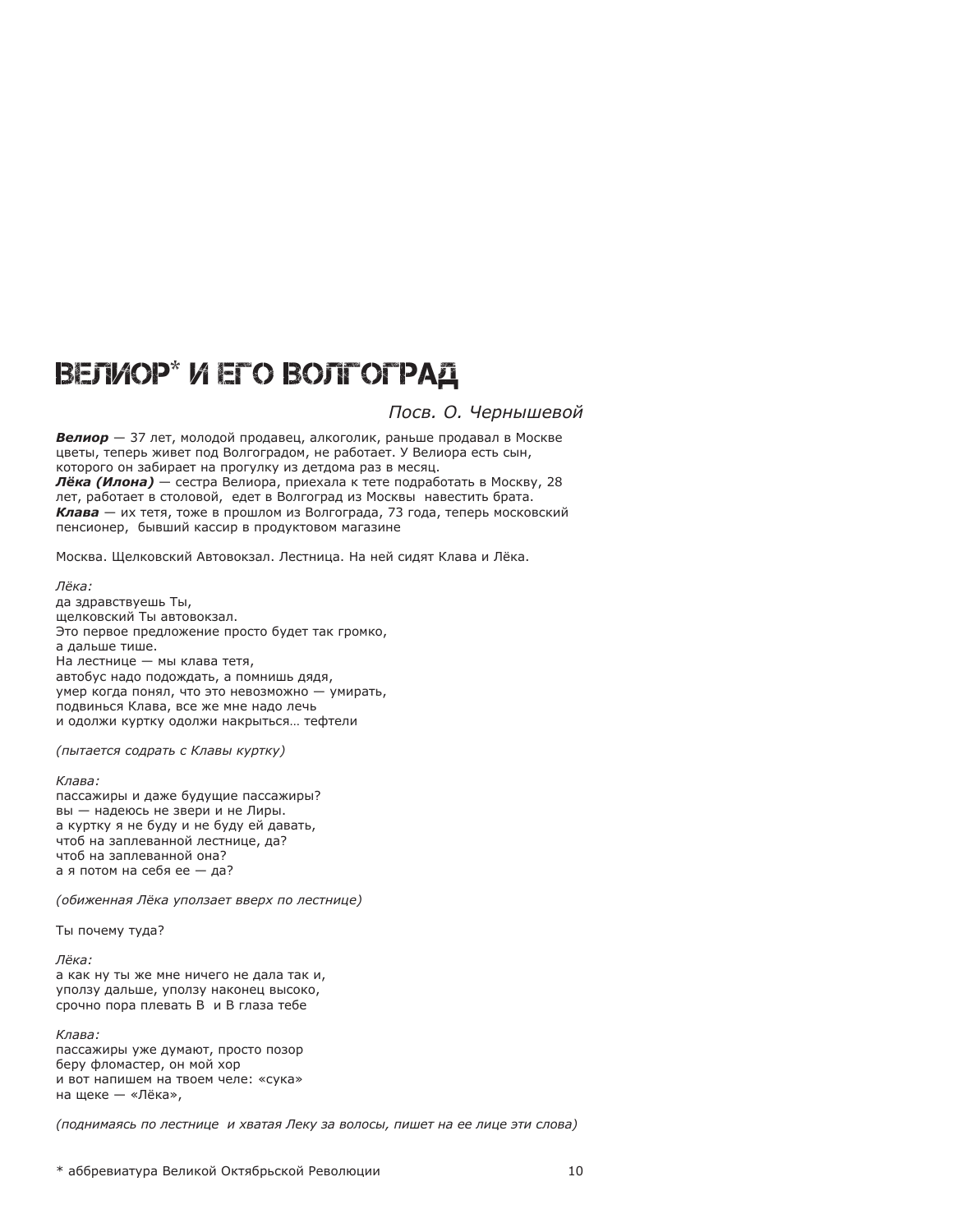ты так поедешь в Волгоград Волгоград встречать сук рад.

### (пауза)

В магазине в тот день напечатали: настала ваша расплата Клава. т.е. опять у вас растрата. на доску позора повесили, А я всего лишь Дуське бесплатно молочные спускала, Вот и набралось, откуда ж я знала, что она помрет, Долг не вернет. и Велиор наш тогда в Волгоград от стыда устремился и имел там джинсы.

### **Лёка**

не только джинсы имел, имел дополнительно цветы, цветы продавал, позже пинал их пинал, теперь все́ — продавец, т.е. прото-давец, т.е. перед давать взять бабец и греть у сердца, на грудь наклеивать, несмотря на шмерц

### Клава:

«не понимают меня без лжинс. что делать, не понятны без них и ягодицы» так восклицал Велиор, «грудь бездыханна без трикотажа, промышленности осанна, продовольствию - слава! елде и бюсту нужна канава выгодная, и право выступать».

### Лека:

Джинсы! - прилежно тесны и складчаты вокруг елды, ты тоже «девушка» — елда, а ты не знала и врала, лежишь улановой всегда одна

я уезжаю

Клава: в москву? в воркуту? в воронеж?

Лека: они любили космос - сократ и его ужи и спали косичкой пере-плетены не в Волгограде, куда я выеду.

Клава: где же тогда были рабы, ну вот они спали - Сократ и его ужи, звезды со-о́тнесены, мироздание здесь, ваяния еще не сожжены

Лека: в волгограде они были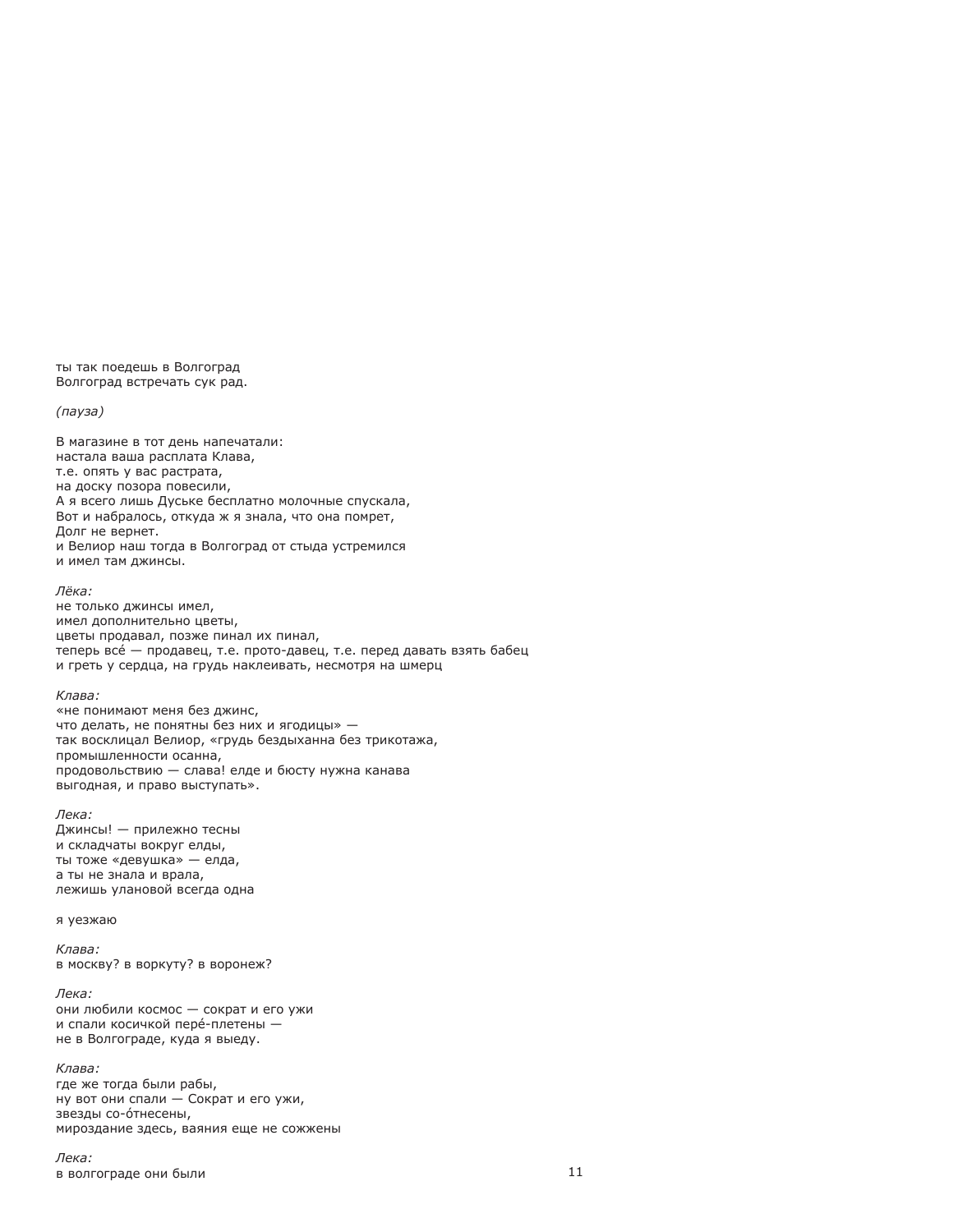Клава: это была я в 43-м, ты хочешь сказать, раба, носила дочь под рубахой как будто она еще жива. а дитё — неделю как уже умерло́, но у ребер сладко и скользко легло и лежало, а лифчиком мне жало, под ним я его держала, в туалет брала, смотрела себе сквозь шели вперед. думаю немцы отойдут, а я выползу из сортира, и дитё положу под закопанный паёк.

Лека: Автобус! Автобус! Клава!

Клава: ну едь Лёка — шалава, а можешь не ехать.

Лека (высовываясь из окна автобуса): туфель русок какой и когда? я знаю - который пробит током, пока! (уезжает).

Клава:

Сейчас туфли вездеее! Не то, что тогда, они эти туфли как любовники прямо, а зря их я в лифчик тогда не клала, каблук разве не грудь, грудь - не подошва ли, не воздух ли, не линейка? я туфли ждала, только ждать могла, туфли готова в руках по России таскать, Стоять! Новые ж. Не надевать! Вот - человек не Шекспир не Бетховен, а рос сразу рабом ребенок, он же позже отец стал, и зубы все время прятал Велиор, решеткой руку ко рту, смеялся только так ро́дный.

бритый большой племянник он вешей только касался. он стеснялся,

Велиор

# CLIEHA<sub>2</sub>

Балкон хрущевки в Волгограде. Лёка с колготками на голове.

Лека:

я в Волгограде, в Волгограде как будто и секс, только не знаю, можно ли без оклада его иметь, Велиор Ты на балконе - вижу тебя брата в фате

(Пьяный Велиор сидит на балконе бельэтажа, на голове кусок тюля как у невесты. Лека внизу).

Лёка: Can I go forward when my heart is here?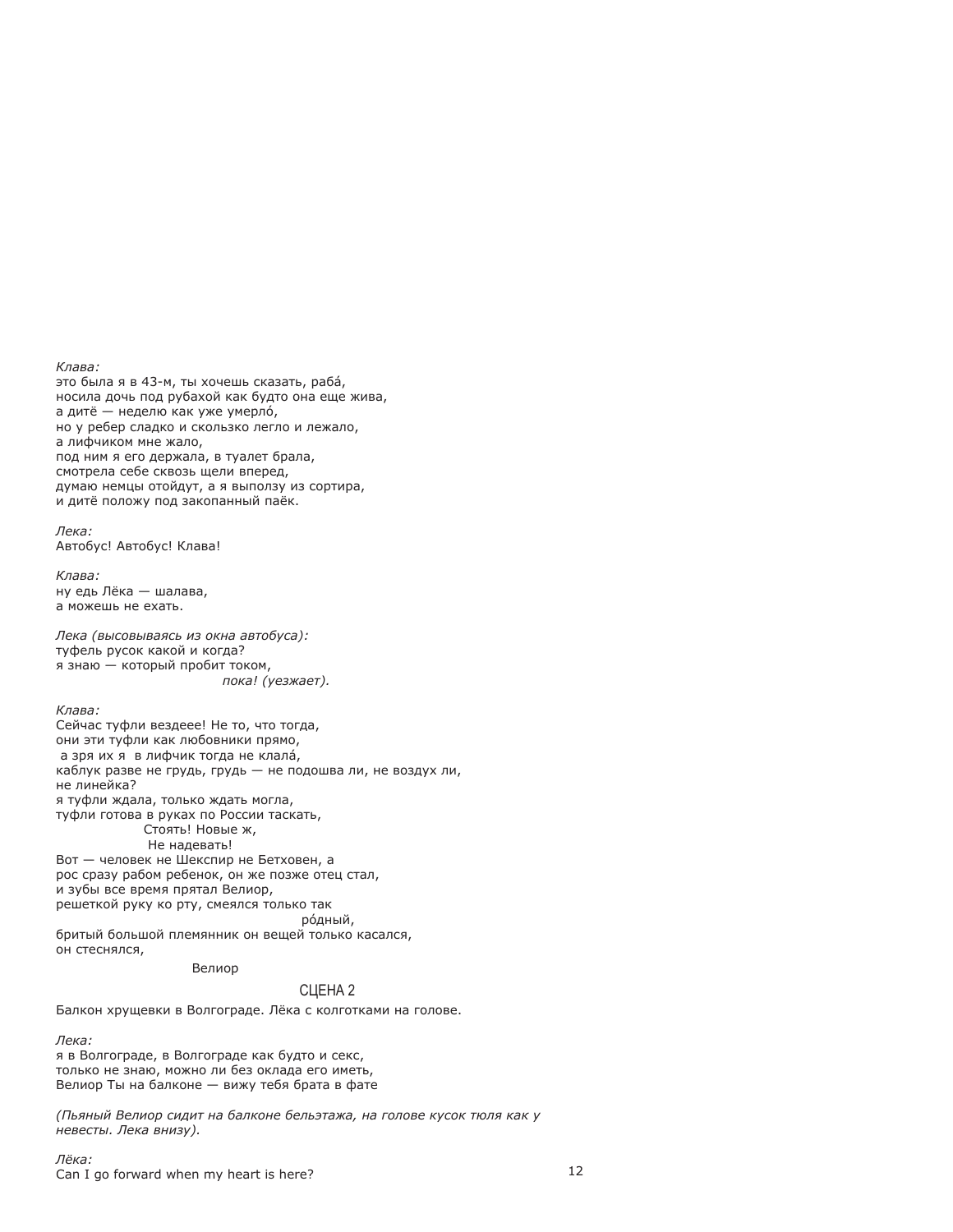Turn back, dull earth and find thy center out [Из балконной сцены «Ромео и Джульетты»]

(Велиор поет пьяным голосом)

**Лека** O, speak again, bright angel! For thou art As glorious to this night, being o'or head As is a winged messenger of heaven.

Лека:

Shall I hear more, or shall I speak to this

Велиор (в фате): KTO 3TO AG TROIO MATH

**Лека** 

Call me but love and I will be new baptized Lock me but Вел И Ор ты левый. Лёка — это, я была октябренок когда, была у меня звезда, мне ее подарил директор, он ее целовал, а потом прикалывал самолично всем на грудь, мы тоже ее целовали туда, где ленин, и не мыли.

Зачем тебе фата?!

Велиор: мы тут поставили на пузырь кто будет лучший робин гуд стола, фата заместо парика - швабра вместо копья, фольга - как будто блеск креста, а ты зачем пришла?

Лека (слова, которые Клава написала ей фломастером на лице "сука" на лбу и «Лека» на щеке все еще не стерлись. Лека должна быть с этой надписью в течение всего действия): Я. - ибо великолепна. и вот бусы вместо лифчика

(поднимает свитер и показывает)

крест-накрест под свитром их обвяжу, а звезду я теперь редко ношу

Велиор: а колготки на голове почему?

Лека: это как будто прическа, какую найду, и всегда эти полоски как будто косы на голове заплету, и буду вообще

Велиор: как никак будущее хоть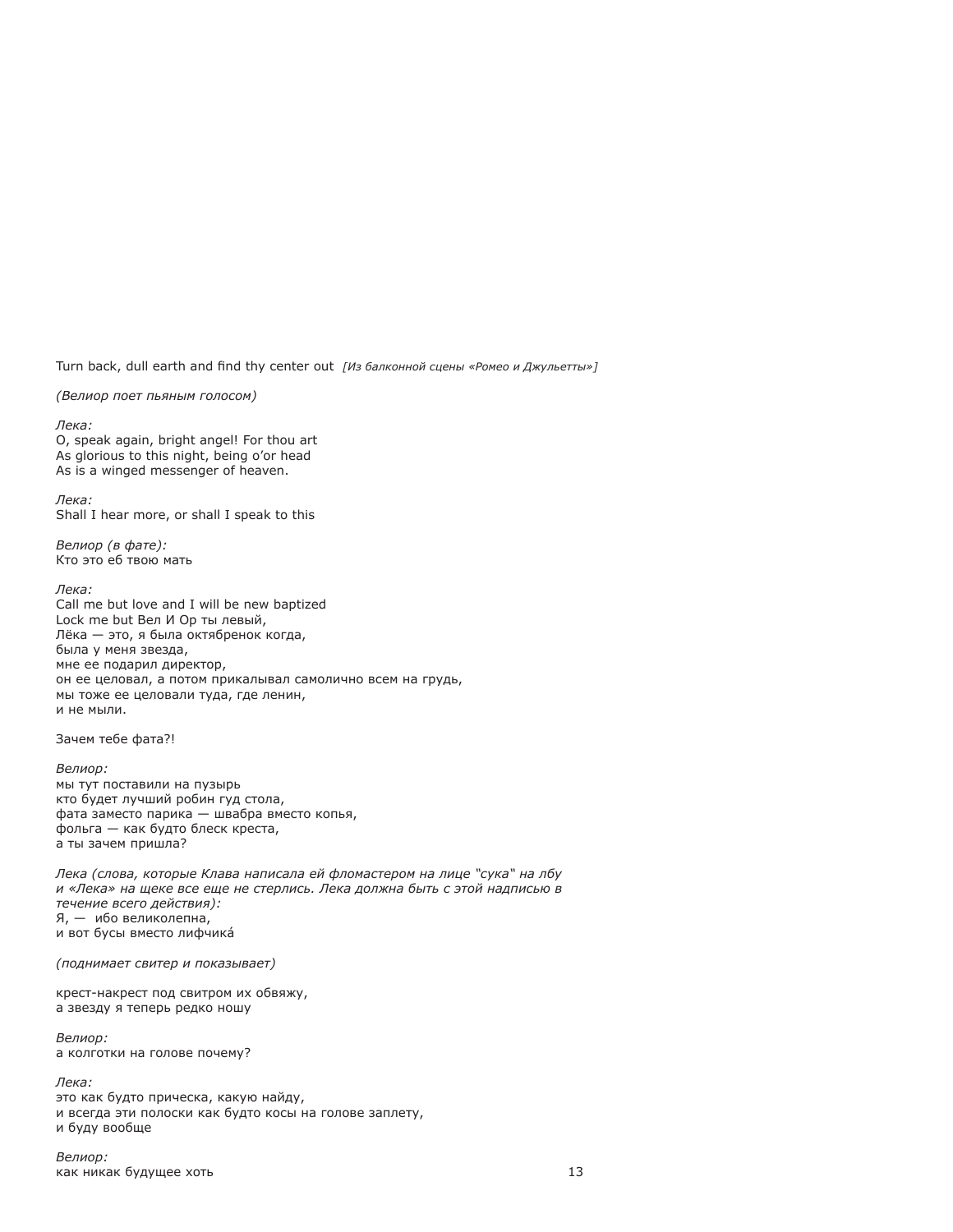«Туфли, Топливо, и Кино не потяну!» это я сказал сыну-Сене и повел Велиор его к витрине и встали мы, и следили, как они - вялые товары лежали. «Туфли - все равно, что тефтели - смотри Сеня, смена наша 15 минут перед шопа стеклом»,

(Падая на колени, изображая маленький рост сына и его речь)

папа? пена и блеск - это одно? Папа, путь пить парни могут?

Пистолет в постели промтовар? приговор - это стена, стекло? Или

Велиор (вставая): перевернуть все, что создано, вверх ногами - вот пир, а уж ноги будь здоров я тебе найду везде,

прыгать пойдут, но не получится уже...

Велиор (вновь на коленях, изображая сына, как бы высматривая себя в витрине): а я разве не прыгаю, папа, в стекле смотри

Велиор (вставая): какие прыжки, сОколы - соколЫ и смешны в Элевации.

(накручивая простыню на локоть и качая как ребенка)

Лека (внизу): велиор, ой, простыня — не материя, простыня — ломака, и я не сон, просто вдруг сестра

(Лека лезет на балкон, это почти первый этаж)

Велиор (обнимает сестру): представь - это еще не конец, и то не конец, я думал кончусь задолго до тебя и здесь представленья меня, но нет - продолжение следует

Лека (показывая Велиору старую фотографию): кран на улице - любит волосы солн це цветы по-настоящему только в евпатории целы кран на улице - целую кран я т.е. на фотографии - цветы целы и в кране, смеюсь - Я - Клава смеется - рядом - только сквозь стекло из окна - (мы) - на фотографии цветы и целы - так захотел глаз - на фотографии в кране цветов ноль на самом деле, любит волосы солн це - объектив фиксирует, смеха фокус был о тебе - товарищь верь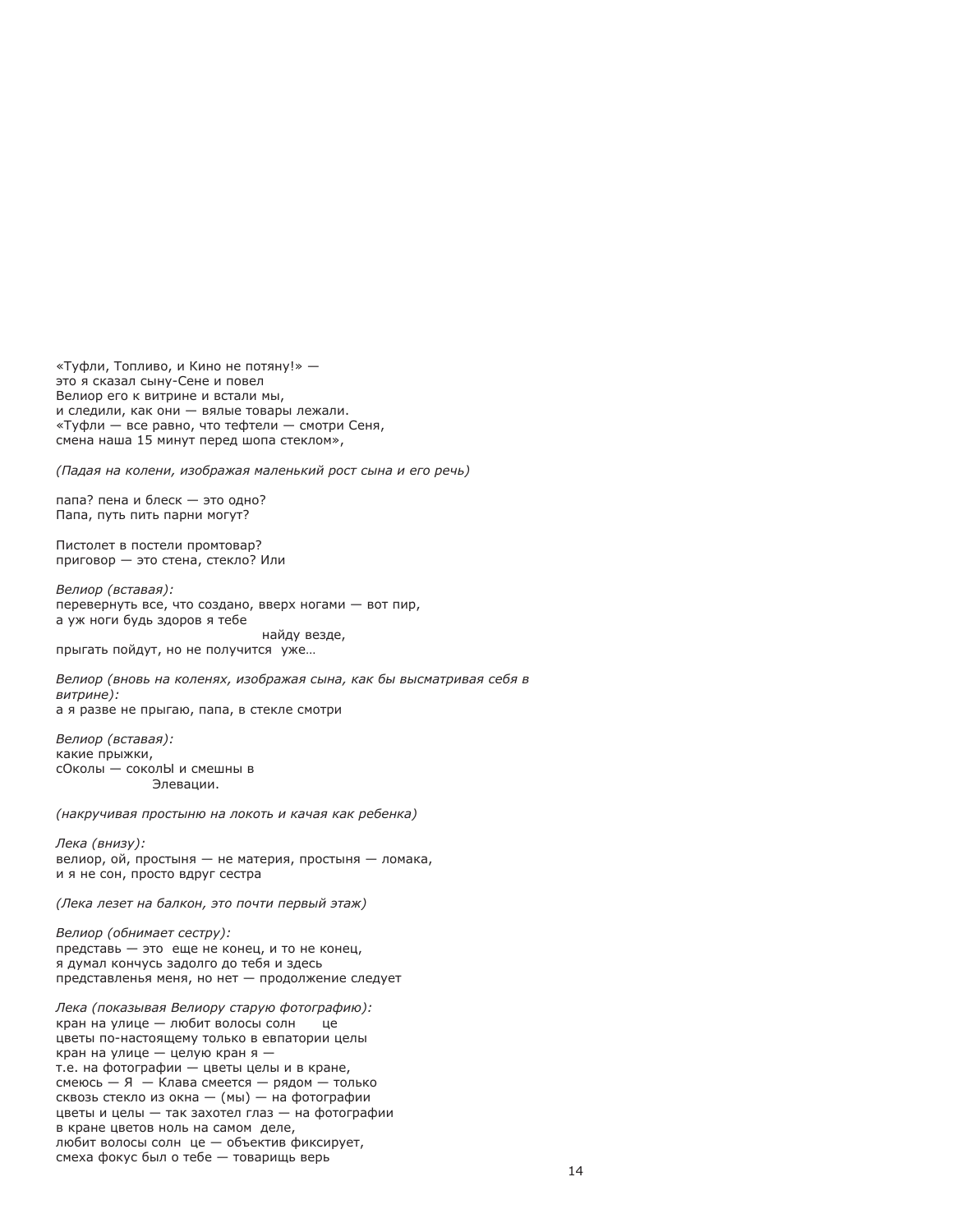Велиор:

воспоминание значит твое пусть будет футбол, солнце мы засунем под пол и туда же соул. лицо, я думал — облицовка воздуха, кончилось, а за ним продолжается прозрачка, но укусила жучку собачка, каждый человек в какой-то степени чка ЛОВ. а теперь не так - открыл рот у лора увидел он твое скользкое горло и подумал у-род тысячу раз уже. Вот человек, например, пошел, части работают как часы — а он верит они цветы, нос-цветок, жопа-цветок, типа одни сады.

### **Лека**<sup>•</sup>

лишь бы не так все, я буду вписывать в море плав, это будет буква, плавниками машут рыбы и я, море - мой пьедестал - плав тебя режет мой и лав дает воде, Понт не плюй - держи рез - мой

### Велиор:

уроды - все кто родился - в ряд. первый, второй - рассчитайся смирно - равняйсь кадык — вперед — фронтальней кадык держать - это конус душа, кадык — любая туша и даже ее глаза. корысть я вижу как выступ.

где можно если везде - не здесь?

### Лека:

ненависть неизбежна, товарищи, ко мне, бритая я и куртку у клавы на вокзале отобрала, на нее легла, а про клаву забыла.

продуктов не покупала я в семью никогда, деньги копила и на них белье покупала и презервативов, и прятала в сапоге.

еше.

фэшен я люблю, свое тело обозреваю, и как будто в телевизоре веду по экрану - красоту: колено-лепесток, над ним ляжка базальт, а самая умная из всех — губа-блестелка, растопыривать все с умом и все время, линда умнее эванджелиста цветка --а цвет — фэшена истина́, мы можем этот фэшен get как и красоту через net. Она — с тобой, даже в позе minet. Это красота, федя, скажи?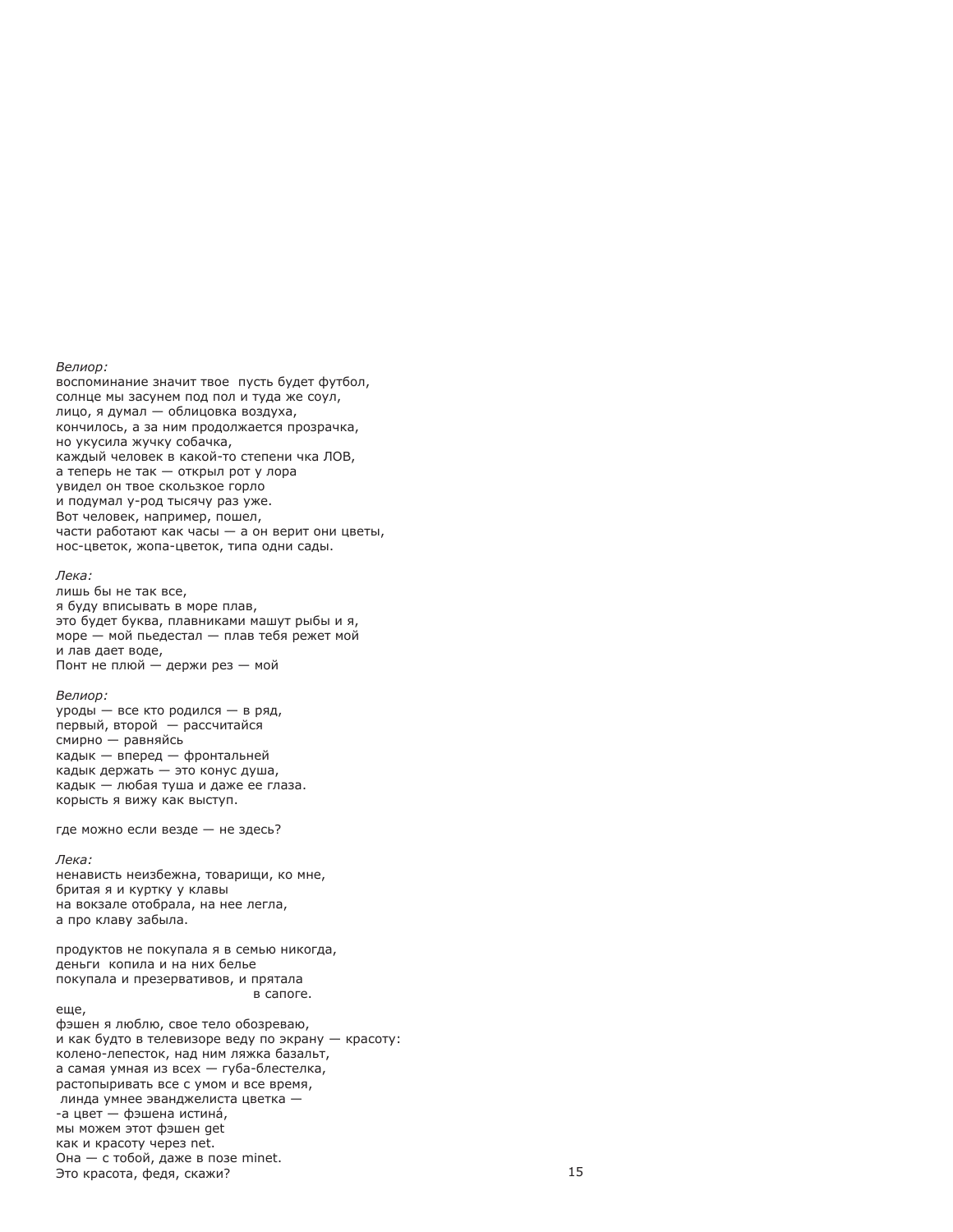(Неожиднно включается экран телевизора. Это увеличенный объект, изображающий старый телевизор, но с большим экраном. На экране модели шествуют по Равенне в летней коллекции Gucci) Female model: сосок - плосок у меня, ибо я не европеоид да спасутся деньги и вот такие тюлени как мы сексуальны после салюта. Male model<sup>.</sup> я нежен к дарфан биотерм и шисейдо и к рекламным цветам их трепетен Female model: любая капля из моих отверстий - галантерейна, все диор, dear, даже когда дает Male model<sup>.</sup> Вот, наконец, смонтированный наш взлет. (Экран затухает) Велиор: я Лёка — русский, значит проник. В лифчике от Готье сиська дает на все. хоть и блядь, но бледна, смотри, вот женщина, вот вещь, вагина, вот Vuiton - все немедленно, их shopping и даже вода только для фитнеса текла. золото - это что-то от La Perlá умирает валентина она какая-то, а все слишком в такси. смотри на счетчик, прайс не пропусти. Лека: Велиор, а секс - это что? Велиор: это легко вытаскиваешь - легло, в интернете — фэги например фотографируют свой хуй, как там, большой ли изначально или высовывается как телескоп, в результате - адрес там, вместимость дыры, так по e-mail-у 3-4 секса иметь могут вполне за неделю, я тоже сую - только стекло водки в рот не редко и слизь выжигается представляешь, на смерть я успеваю это ли не солнце вообще Открыта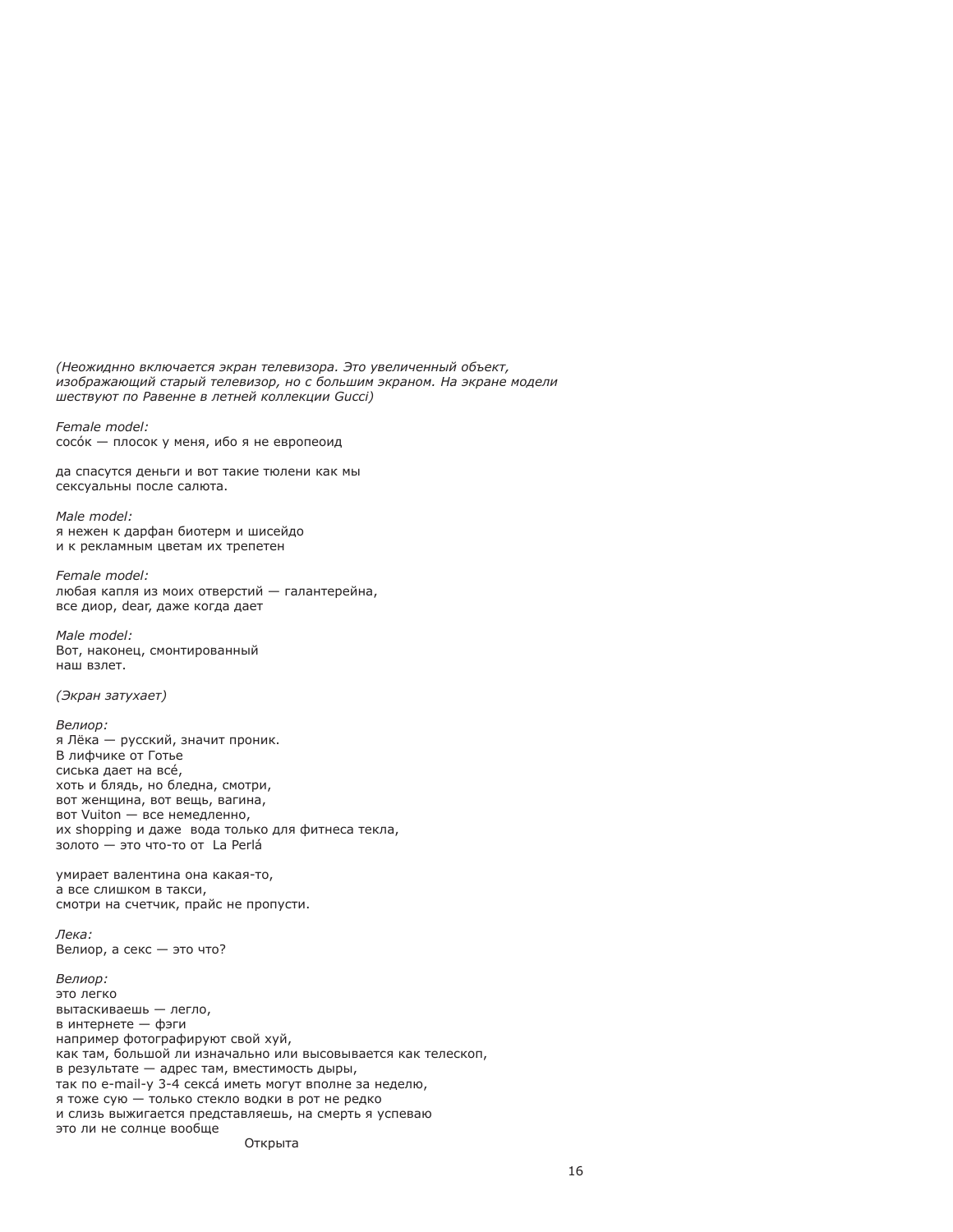Лека: Что? Велиор:

Открыта

**Лека**  $4T<sub>0</sub>$ ?

Велиор:

открыта стена в которую упирается пол, я думал - это бездна, если она без дна, Лёка, без направления значит, что Лёка ебать: движение, белизну?

(Изображает эти движения, как будто пытается изнасиловать воздух, впадает в истерику, носится по комнате и падает)

**Лека** русский ты - невозможность - брат, гуталин к груди прижимавший, и я держава подержанная. Водка - ты телка, тебя такой плюс. Велиор валяет себя - клянусь.

Велиор (очень медленно): tomorrow, and tomorrow and tomorrow голодная кума лиса полезла в сад нас время записало на магнитофон и мой последний слог И тот. а все «вчера» к одру несут козлы, и думают, что это свечки, дыши - электорат, туши нам свет - пожарник!

я — Велиор бегущий продавец играл случайно, и чеки проглотил

(пытается ударить себя по голове бутылкой, Лека успевает ухватиться за нее, оба пытаются вырвать ее друг у друга, борются, Лека кричит и хохочет одновременно)

Лека: дорогие радиослушатели, говорит волгоград сегодня в студии велиор — мой камрад сегодня в студии - велиора фата сегодня в студии - всё, дорогие радиослушатели, объявляю парад, свет не тушить, никому не садиться, руками махать, девушка! каблуком в атмосферу - идти! Велиор! вместе с ними, с нами, колеблемыми по Волгограду, шагом марш.

Гиз «Макбета»]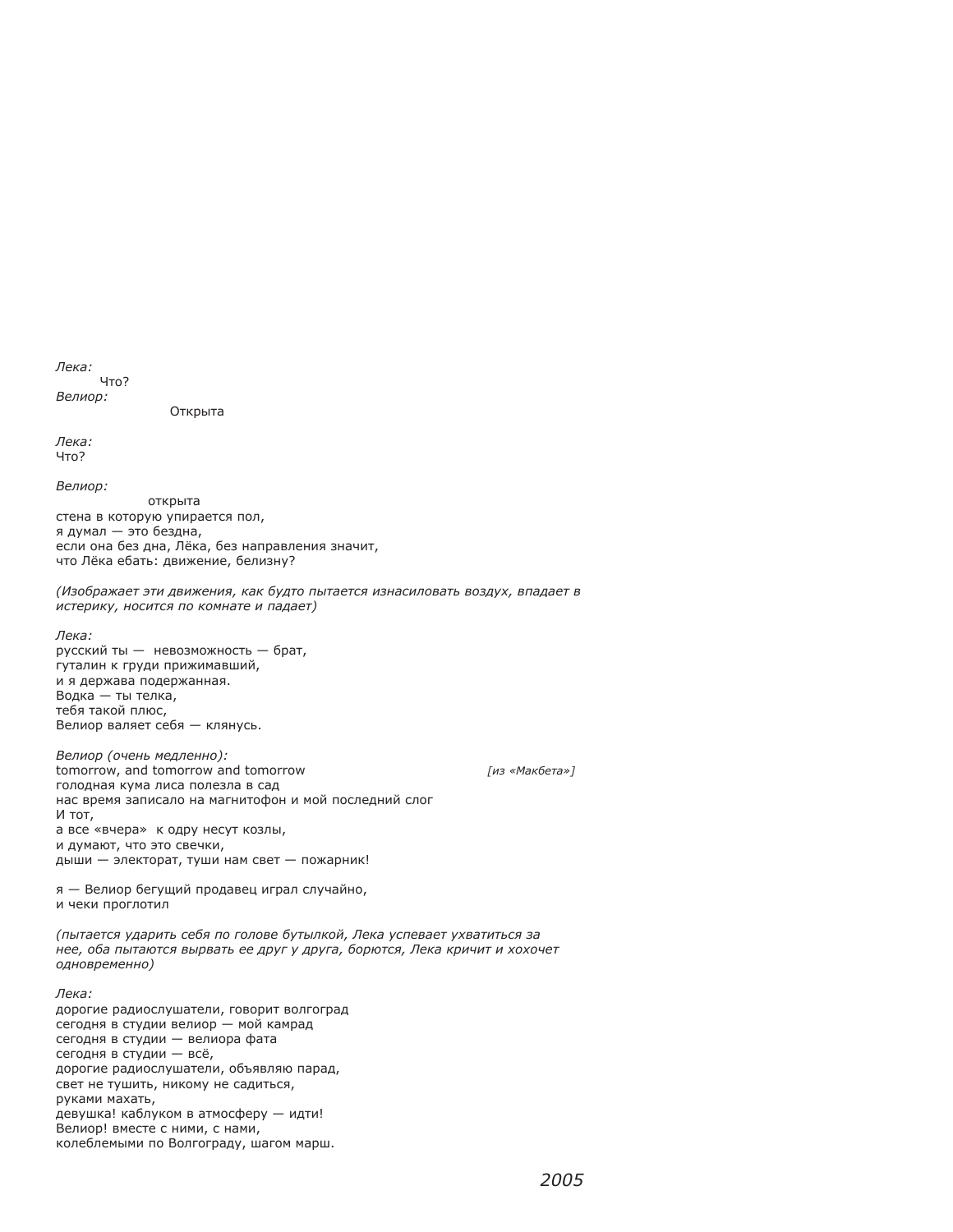# ЭЛЬПИДА И "ГРЕКИ"

Опера о военном изнасиловании

### А возьми художников - они обращаются с жизнью, как Давид: когда в сентябре из тюрем вышвыривали на улицу тела убитых, он хладнокровно делал с них эскизы и говорил: «Я хочу подстеречь последние конвульсии жизни в телах этих злодеев». Г. Бюхнер. «Смерть Дантона»

Место действия: северокавказский постсоветский регион, где идут военные действия.

Действуюшие:

Эльпида — модель, девушка местного бизнесмена, прячется от взрывающихся снарядов в бассейне собственного дома, наполненного наполовину водой Порфирий - фотокорреспондент российских СМИ Платон — сапёр, офицер

Эльпида: Мармелад — мармелад, Спрашивают все: ты раздета со скольки И до скольки. Младенцы кажется бывают голЫ и животные тоже, чтобы порез мне сопутствовал и лаку кожи моей, это - невероятно, хотя недавно в этой голубизне закалывали как будто, почему бы воде не быть покрашенной. смотрим - опал остаток салюта, кажется был праздник, это, когда, кровь на машине главное полита криво и на асфальте режут ее мармелад.

Меня трогали и не только, а главное это золото в них ушах - пусть протыкает плоть всегда, хотя на моем лак и почему бы не петь ворвавшись, Орфея слушателем была и являюсь одним из я жителей мира животное Эльпида.

(Платон-сапер и Порфирий-корреспондент врываются в заброшенный, частично разрушенный дом, спускаются вниз и видят Эльпиду в бассейне)

Порфирий: не все убиты, смотри, жрала наверное много - газы в воде

(Платон прыгает в бассейн и пытается насиловать Эльпиду, она не сопротивляется; Порфирий снимает всё на камеру)

Эльпида: позы в воде - голые вертолеты. ногами позировать? ладно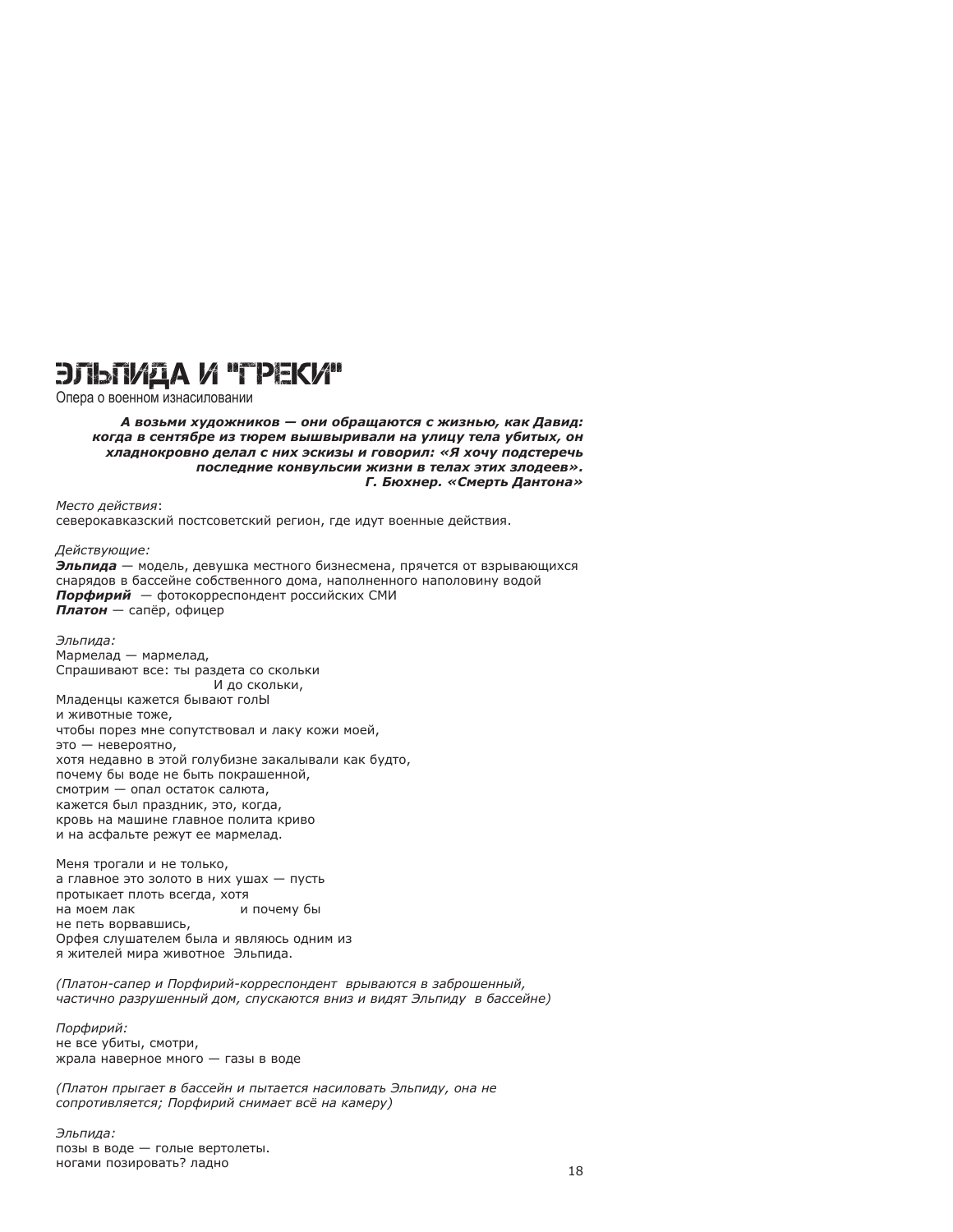Все розовое лови ты объективом, товарищ.

Эстетика и Эстетика и Эстетика, Эгзегетика, сок все сосут как-то косо (кесарь помощь твоя не нужна), Боль это? Балтика? Пока не знаю, Лё - любая я твоя, ты Russische, Кусай меня как суши...

....................................

#### (пауза)

Когда у меня запуск меня, программы в эфир? куда-нибудь вода меня запустит, вчера на MTV по фону я плыла, на половину ягодицы обнажив и лишь, О zoom-найди их и экран наполни, плоть пусть получит поллиэтилен

нас трое почему нас трое почему,  $Bce - \text{rae}$ ?  $Bce - \text{rae}$ ? олимп — лампа? олимп — лампа? алле, что? никого и не было? теле-программа? теле-викторина? нина оказывается палочки не сложила в крест - она их уронила? эта актриса больше не снимается? Ее и не было никогда не жила?

А и Б - мама и папа сидели на трубе и пытались и В и Г - Костя и Кирилл валялись на крыше выразительно в отглаженном. и Д и Е — сестры и братья ползли и птицами не были, т.е. платили, дальше кафель позже поза и плевать

Эльпида: ева ебалась едва ей не нужна была елда и манда ей впрочем мешала она её роняла а вместо прописью по промежности пропагандой почти ликование прет

(пауза)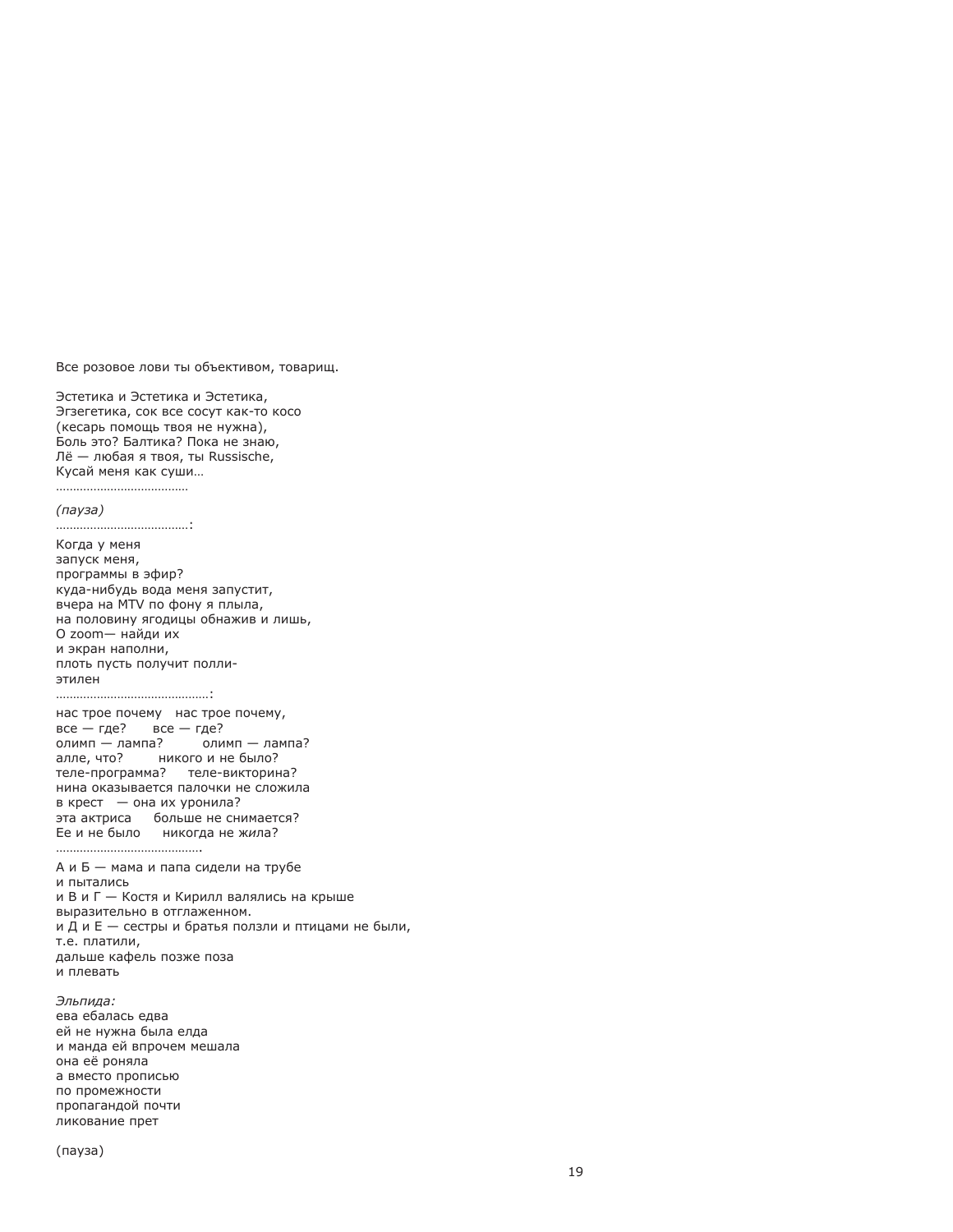о заплатите мне за зад и затевайте хоровод и если ягодиц здесь две. то посчитаем птиц в воде, прокомпостируй свой билет в зазоре и поручи меня козе, а папа, что с козой ходил в балет, клонился он к закату.

сократ, оставь мне пончик, папа так ему сказал, пока он выпивал цикуту, кесарь плакал, папа доедал

### Порфирий:

ты раскрывай пошире все там, а то нас переплюнут на восьмом канале вечером предвыборные депутаты кладут и держат.

#### Эльпида:

когда мине заплатят за минет мине на сушу побежать прошу

#### Порф:

Модель рекламы Хенесси ты не заметила Как в алкоголе пребываешь

Эльпида: и почему не жжет коньяк мне слизистую вот тогда

### Порфирий:

так путин приказал, а ты забыла и пробыла так долго олимпийкой во флаконе

рай плюс формат вот что рекламный такое плакат без крови распят новый

# Эльпида:

 $E - E - E - E$  $\theta - \theta - \theta - \theta$ Э-ффект, Э-тап, Э-кран, Э-ллада Элена и Ы-вропа

# СЦЕНА 2

Эльпида: Мне не мешает ничего, и даже каллипсол быть Фивами,

Порфирий и платон - вы мне таблетки не умру же я в бассейне. Ты передай минуту мне на рай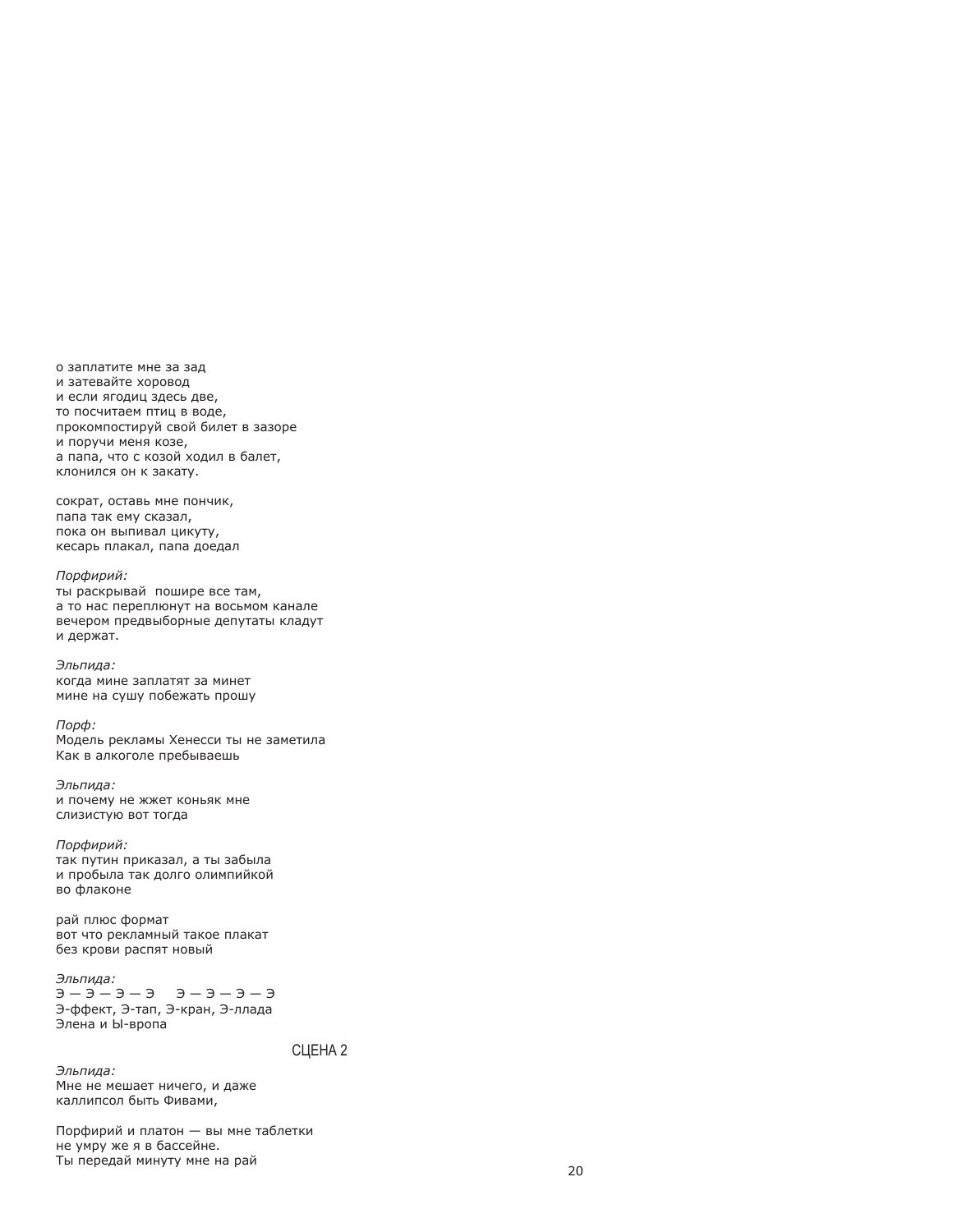не плюй мне в рот, промежности не полощи, Эльпида, ноги вместе, руки врозь Не ожидая помо ШИ я попозирую вам половым и обещаю, получатся на пленке

полевые цветы.

плоть без греков - агроном немодный, профессор крика, получив все типы ран, я мазать языком, Порфирий, свои порезы буду, лакировать - легко

Порфирий: мука плюс улыбка равняется скульптура, то ли рыба то ли икона, прелестно ранена эта натура.

у нее Платон побитая рука у нас нее побитый das ist опус. Побелку ушиба сделаем под музыку Эльпиде сегодня. Я превращать хотел бы, но не знаю что во что. Hoc  $B$  SOS. Koc Hec  $B$  Pos BBos.

(Сапер Платон выходит из воды, сушит одежду, курит, собирает вещи и уходит, Порфирий продолжает фотографировать)

Эльпида: вы не доделали укол фашисту все близки уколы, все мои раны - королевы, в воде кровь - видеопроцесс, всем нужен страждущего реализм, пусть в кадре раненные смотрят только вниз. Пошлите эти кадры в Voque Пожалуйста, пошлите эти кадры в Voque.

Эльпида: кровь - разумеется

меня купали коралл, мозаике капут, что делать дальше в воде со мной, они переключают - на там где э-рос и терка теплых тунгусов возьмет рейтинг вскоре

включите что бы то ни было здесь трансляционное, а так, цвета (вы не знали?) - нет, вне экрана все животные серы.

нас покажут и должны.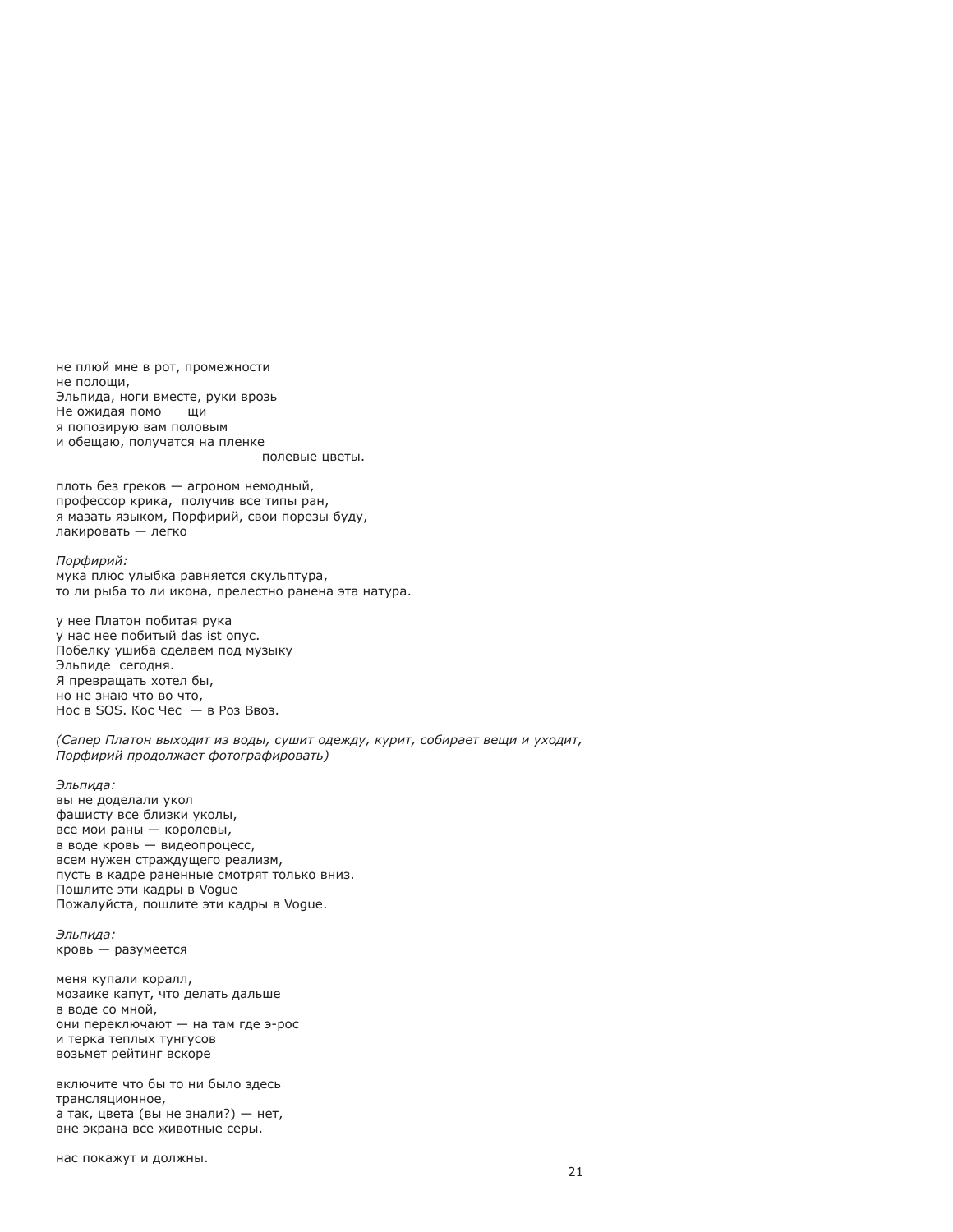только теперь и ты Порфирий плыви ко мне и Соприкасайся, с ранеными воде интерес возрастает очень аудитории. Ужас? мы уже после него, то есть, то, чем меня Ё, распущено

Порфирий: пузыри проходящи, но всегда новы, да здравствует просто смесь первого и остального!

я приказываю, сказал президент всем женщинам в чечне педикюр делать НЕ дома, а не просто делать, deep cherry (цвет модный) perfectly подойдет, золотые зубы вырывайте, ветер между зубов будет напоминать о вертолетах

уроды тоже родились и душить если их впоследствии, то на камеру исключительно перед не мной. замазывать для репортажа акрилом брэнда Lancome

Эльпида: плохово что в высоте если она в валюте, а НЕ Воркуте.

представь, что лишний ты, все спасены, а тебе оставаться

Порфирий: Актэон перед тем как накрасил губы ждал скульптора Поликлета и живот пудрил тщательно до сеанса, а Поликлет ему: ты тот которого грызли животные? Актэон Поликлету: я — голый, обращаюсь от имени государства,

если меня раздели, я пойду первый, т.е. собака на мыло, просто эксцесс-гауптвахта - как музыка после позора, от человечины до ритурнели никакого зазора, клетка прелестна, - моя последняя перегородка, прятаться только лицом в прицел, в Палермо павших набок от пуль поздравляю, если ногу свело в пуантах

Эльпида: я - э- э- лементарна мрамор- c'est мрамор, собаки знают если грызут, а нам все равно блестит что, роса ли приклад под забором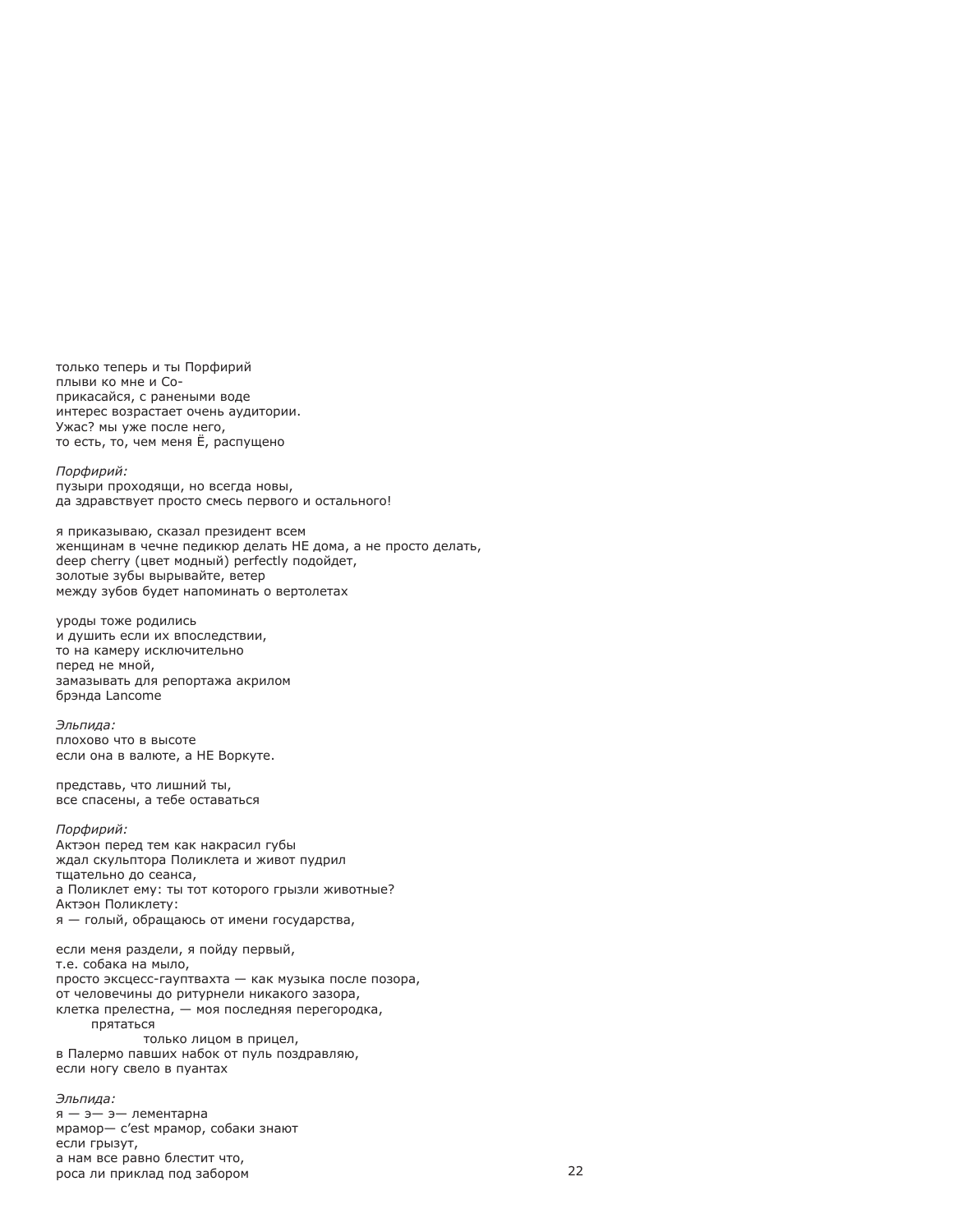я мыслила уничтожение и желёзки - все-таки не эмали

Lacrima здесь причем, just Училась падать в натуру, для отличников в аудитории, что ж... жеж хотели коммуниста в изорванном, его же Аполло, жеж гибель сказали только пленяет. в окоп поверила, полюбила все, что навыкате и метить в себя разрешаю только при British Broadcasting Corporation.

Перфектно и Перфектно и Перфектно Перманентна и Перманентна в Перми пачка. балет любИм периферИей перпен дикулярно

raped рэпперша рэйперу: «и за что», мол почему я не всё не всё а — поросенок

# CLIEHA<sub>3</sub>

Порфирий (отложил фотоаппарат, вытаскивает Эльпиду из бассейна и сажает на стул, она жива, но у нее совершенно оцепеневший вид): нарезано на грудке у нее но никому не видно букв, Церера режет и прикрывает, а мне всего лишь задали глотать, но разрешается еще качать на ручках воздух предельно осторожно. Между раненными пост мой обязателен. На Адониса плакат в автобусе я наложил лицо и тер его abdomens и вредил бумаге языком,

автобус фронт любил в него переезжая, скульптура! - тебя слюнявят дети как обои - это решено, смолой — лобок, соломой — черепок накрыть, и будет тетя Мерилин Монро звонить невеста мне.

чтобы не говорили, что спасут, но только в кредит, чтоб не сказать, что сначала деньги, а потом - остальное, А я говорил, говорю и буду!

актеры не засыпают никогда и по новой в том же формате, а я настаиваю на остановке. власть влезь и помой ме ня

(Радостная ария выжившей Эльпиды, которая переходит в дуэт с Порфирием)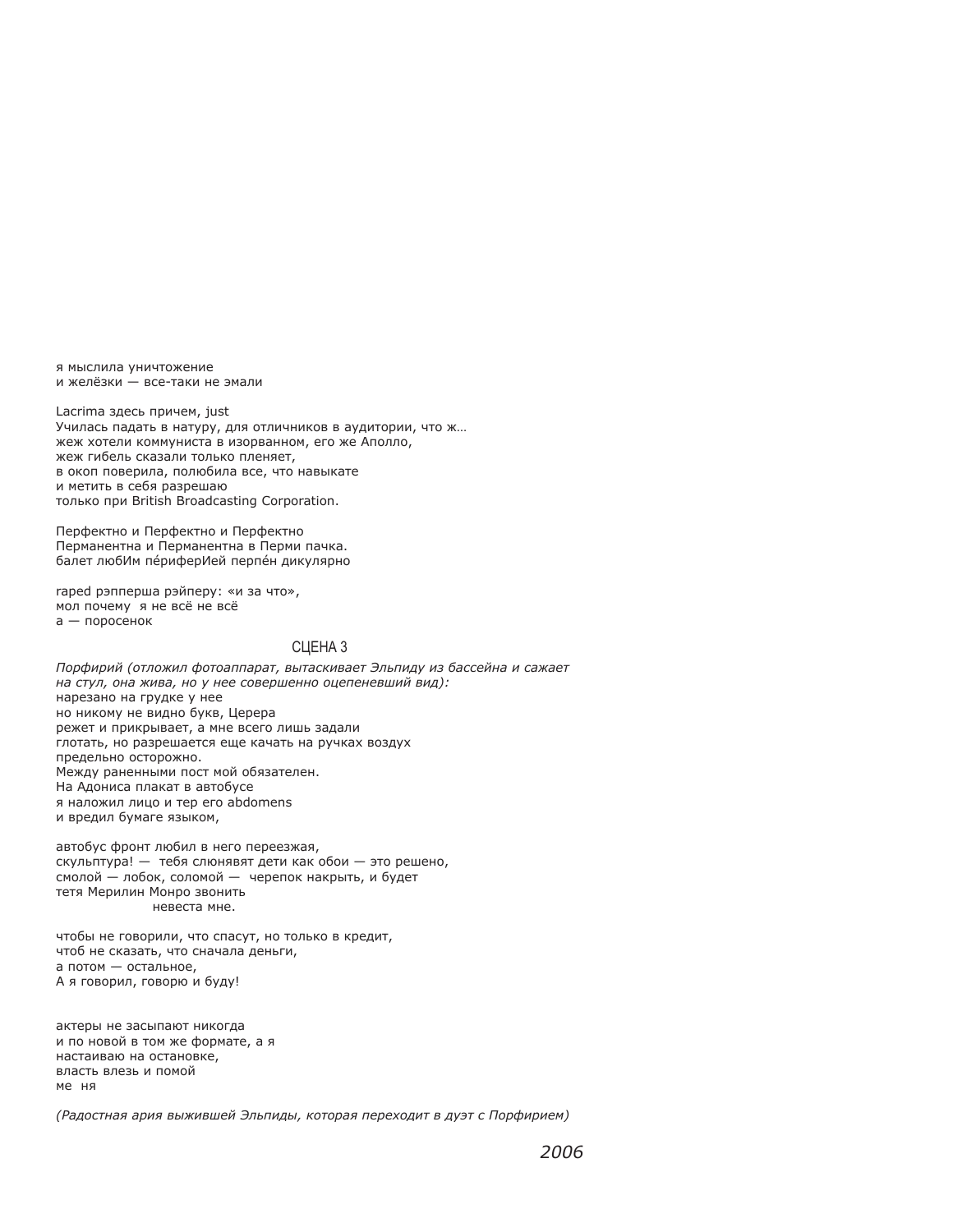# МЕДИК-МАДОНА

Действующие: Медсестра Мадона - родом из Владикавказа Слема - ее дочь, семь лет.  $C$ аня — ее муж, шофер

Медик Мадона: Ребенок! почеркаем кровать. Твой пап креветки кушает шофер, и шеки хочет часто на жопы женшин класть.

Слема: Мам, я что нарисую на простыне ты знаешь, огурец осел понюхал.

Мадона: А я постираю потом это белье и нарисую заново на нем хоккей.

(Саня возвращается домой)

Саня: Великолепно я провел сегодня вечер, был я у Ларисы сексуальной.

Мадона: Ребенок! Пап хотит твалет, освободи его. Сосиски Слема ножницами не резай. Но кутай в вату их и роняй.

Слема: Мам я уже грузовик нарисовала на матрац.

Мадона: Сарделистость наш пап, он уважает в женщине. Затянутые стрейчем задницы увидь ты дочка как говядину.

Слема: Мне сексы рано понимать мне только вовремя плакать и удаляться детке.

### Мадона:

Труси́к я новый сегодня Саня одела и буду рядом шаркать. А так ведь я вообще труси́ки старые ношу, дикарь мадона - медсестра. Мне пациенты каждый день показывают свой жопа и говорят: сыграемте в дом-дом. толька я не умею быть женщина, как будто дочка маша первенец всегда. Где пустота нам по ТВ покажут.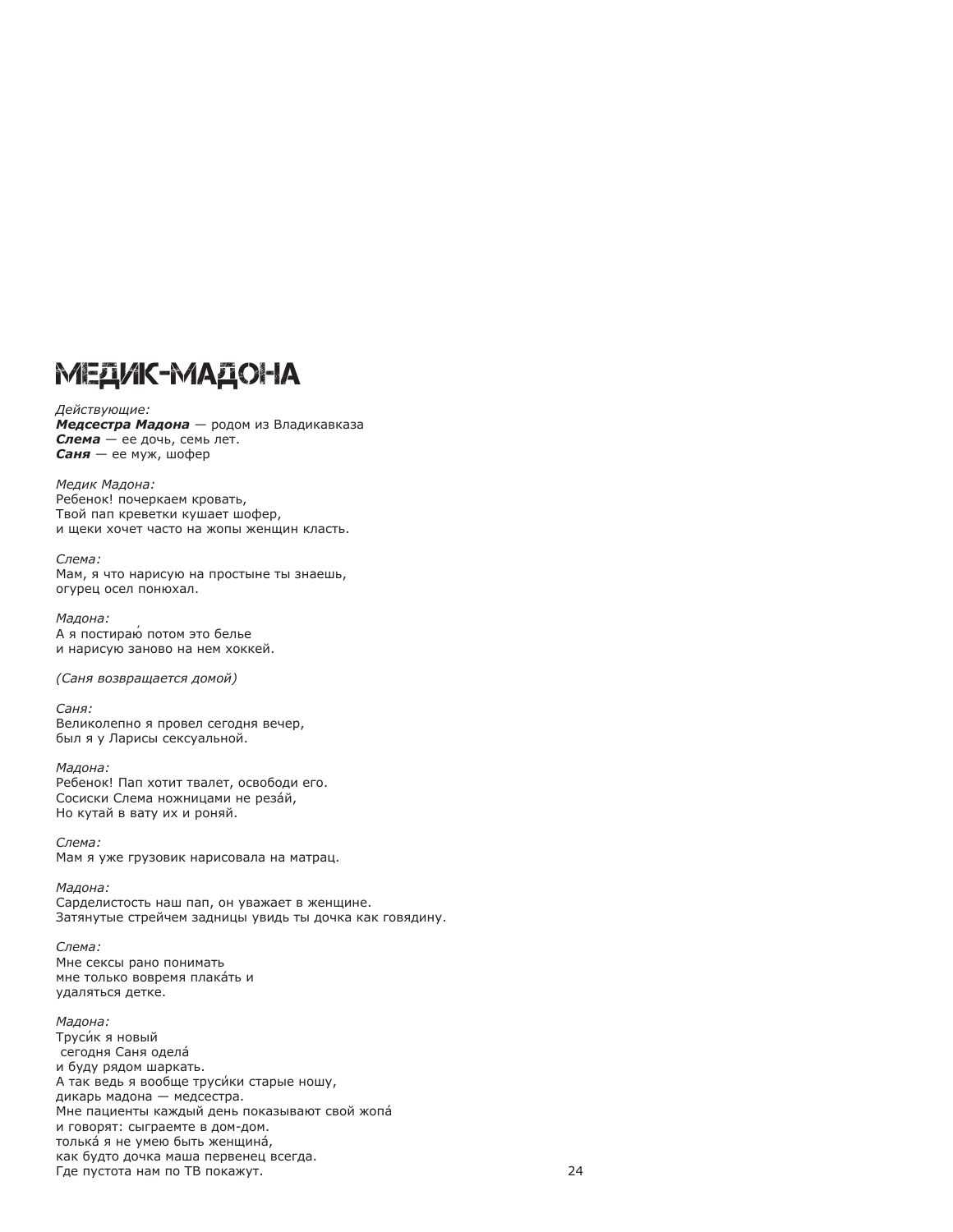бытие - бывшая блядь. а ничто - стильнее во сто.

Слема (режет себе палец, чтобы отсрочить уход отца): Пап, я руку порезала и писать примеры больше не могу, Теперь я клавиши компьютера вам буду мазать пальцем резаным.

Мадона: Медик мама твой — плакать зачем, я - то, что здесь и здесь потрогать можешь, помазав что угодно, Сейчас смешной побуду я, покрась мне, хочешь Фломастером четыре зуба в черный - рот врозь тяни и назови Кирюхой.

(Слема красит матери передние зубы черным фломастером, рисует над губой усы)

Мадона (изображая какого-нибудь бармалея): Πv  $III<sub>0</sub>$ **TA** не пу ста кле e ТСЯ мир кле e нка Я всегда мякоть выдергивала из корка и протяну за забор беззубой Шурка Пустой я не видела даже дырка в ней смотрю бежит пионерка Не успевала я отправляться как открытка а была все время здесь в этой клетка Я шла но шла Ноо давить ступней научимся чей-нибудь рот. я шла но шла Ноо мужик то есть ангел узнаваем, ибоо всегда урод, спросил: что ты думаешь ооб

унитазе, моче. По дороге удивиться я не успела.

А если прикажут иди в сортир и туда послали тебя проживать материнские и другие стили?

Я я как пцита, птица, как будто летаю над Ницца и смотрю на птиц вереницу То есть кафеля белые лица.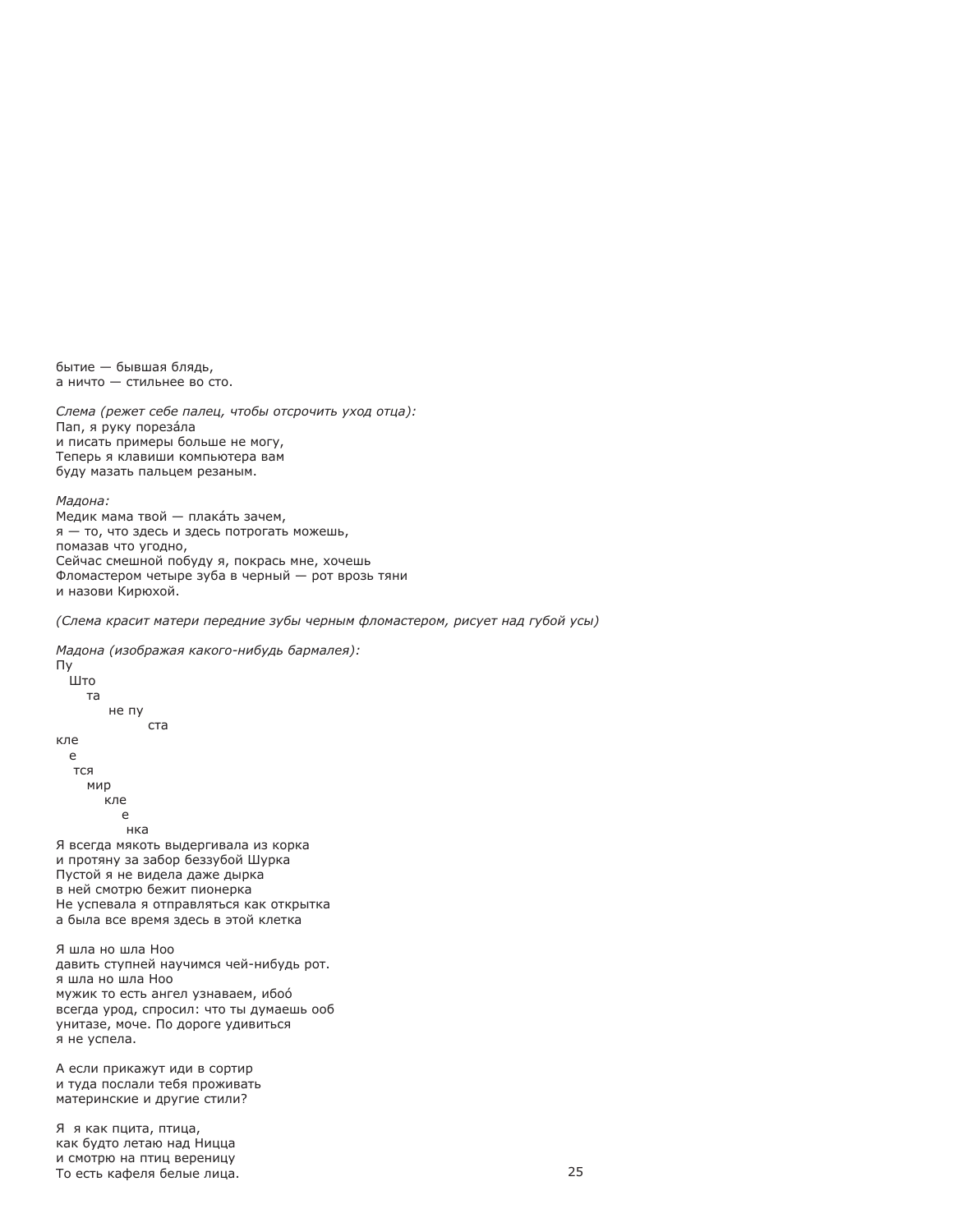Слема: Мама, пап опять уходит в плаще уже куда-то в парк, ты не кусай его, а напиши на сзади плащ, «Мой муж жуй хуй» — мел тебе вот.

Саня: Я не осел, о дочь моя и даже не навоз. Кладите пальчики на стол я буду плоскогубцами их вам щемить за оскорбленье.

Мадона: Мы можем даже ногу целую положить и по две положить, щемить удобней ноги, но я не мыла две недели один нога, где резала случайно и воняет она. Но ой, конечно есть у меня и чистая нога, вот и она.

(Саня зажимает пальцы ног плоскогубцами обеим)

Слема: Мама, когла мне плакать. боль нача́лась?

Мадона: Боль есть сейчас уже и начали плакать и EEEEEEEEEEE6

(рев Слемы переходит в детскую песню)

Мадона: Петь нельзя если живая остаться хочешь, ты оперу смотрела? Там ходят на вокал, потом перед народом помрут и пукают, но очень тихо после ария.

Слема: Мам, смотри папа от нас отходит, он щемить закончил, играть идет он жалость в парк.

(Саня уходит покурить в сквер)

Мадона: Сокровенное жирно маляр гудроном по стене в детском саду.

Столяр заслуживает Spa-A? Он часто забывает слова-А, Юбку поднимай Слема и подтыкай в трусы, Мы будем сейчас кривоногие лягуши.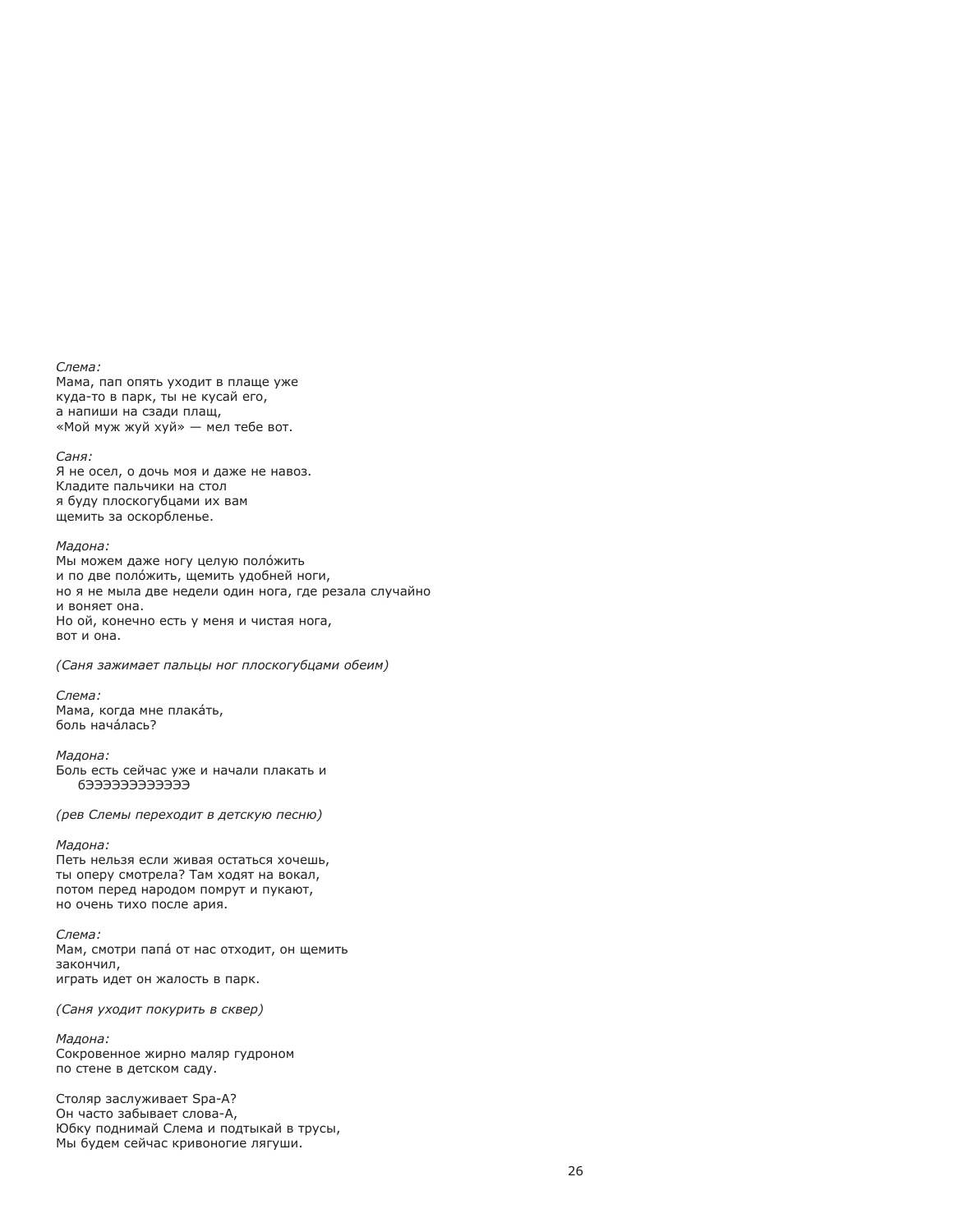# Слема:

Мам, когда наш папа в саду он посидит, вернется, и я придумала как быть и быть, чтобы меня он за руку повел к торшэру. Я буду модная как будто бы любимая его и плюс как будто заболела как в кино. Давай мне бинт ты медик мать, я буду ляжки бинтовать и бинтовать и спиртом поливать и рисовать на бинте моду.

### Мадона:

А я возьму крем обувной, поделаю себе бровей

# Слема:

А я на бинте еще, вдобавок лампасы как на адидасе нарисую, Мама́, мама́, что еще модно? Аа, сапоги поверх лампас,

А еще деревянные пасхальные яйца где? -Сиси мне из них сделай мама - Еее!

(появляется вернувшийся из парка Саня)

Саня: Я в сквере полежал на лавке И сделал упражненье ножницы для пресса у фонтана.

### Мадона:

Саня, смотри, я помаза́ла всё на всё, на волосы вазелин, на живот масло, чтобы добиться глянца и транса

Слема:

Пап, я слышала инцеста не бывает потому что вроде дочку папа трогает, но но не понимает почему и что он делает ромео джулиэте. Это правда?

### Саня:

А у тебя торчащие колготки, А у тебя раздуты дочь они, Ты что в них положила, вещи мои? Так получай ты мною порожденный человек за воровство побои.

(Саня дает ей затрещину, Слема действительно всунула белье отца в свои колготки, думая, что этим его удержит)

Слема: О пап ты не уничтожай меня и и меня. Я не ворую ничего кроме любви. Твои платки и шорты и носки, Я их себе в колготки положила,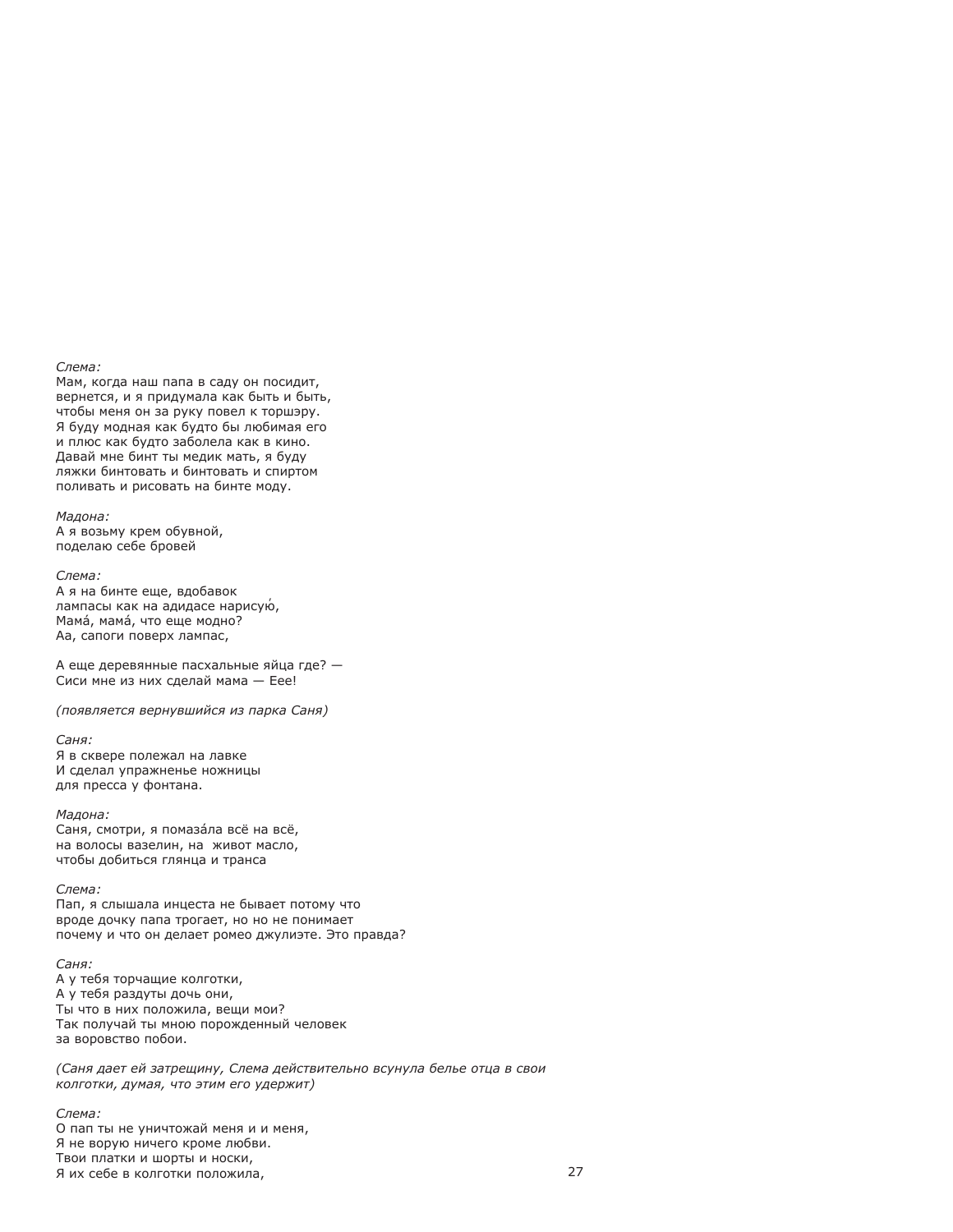И вот такие пончики теперь мои ножки

(снимает колготки, из которых выпадает белье отца)

Слема: Ж это ж папа яааааа Вот моя панама детскаяаааа На ней пятнов банана до фигаааааа

(Мадона смотрит как Саня бьет ребенка)

Саня: Теперь я перестану Мадона ребенка бить, Теперь я буду Мадона ребенка все таки любить.

(пауза)

Мадона: Оторви мне пурпурный плод с уха уснувшей..... Это откудова Оторви мне пурпурный плод с уха уснувшей Саня, это откудова, Оторви мне пурпурный плод с уха уснушей и тьму ее глаз и утро век подари мне поочереди это откудова.

Аа, это я кагда девочка была, ты мене написал. я молодая была студентка медицинского училища. Отчаяние у меня конечно есть, Сейчас я покажу и покажу его.

Саня: Мадона я ж принес тебе кассету, где мы с Ларисой секс имеем.

Слема: Папа я секс с твоей любимой тетей тоже буду посмотреть

(Включается экран, на экране Саня и Лариса)

Мадона: Какой живот примерный у Ларисы, Сияет сильно от упругости, долларов 500 в неделю вкладывать в такой придется, Слема, Ты ежедневно пресс тренировать должна, и я скажу папе́, Назначь нам день для дочери, для съемки, Ты скоро сфотографируешь лоск ее ляжек и попки. (Саня собирает большой чемодан и уходит из дома)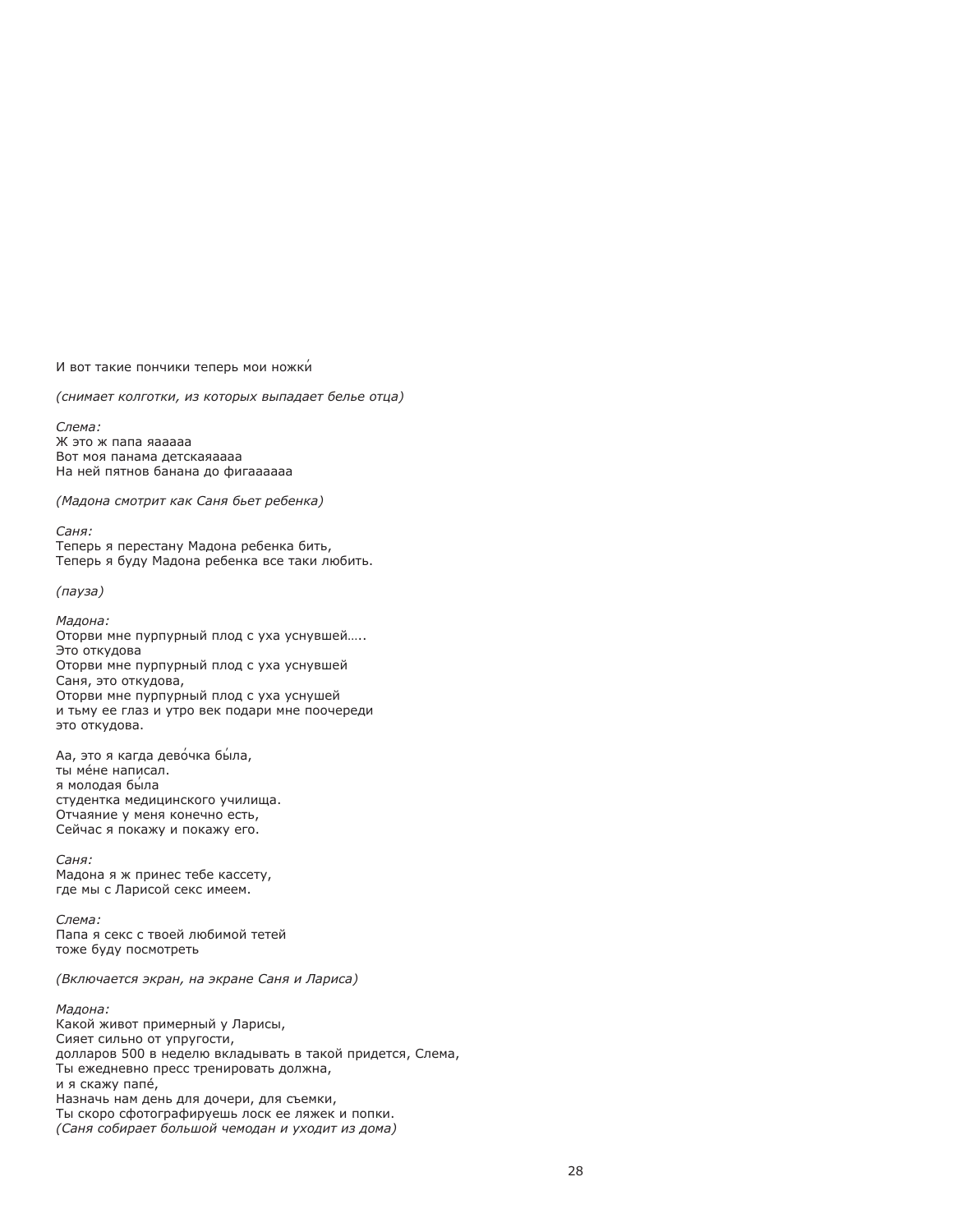Мадона: Я грудь в руке как грабли держала, сосок-свой - дерево в рот тебе вставляла.

Слема - то есть сталин, энгельс, ленин, маркс, я так тебя рожала, как будто всегда опять.

а ты посмеешь, скажи мне, заиметь прогалины по телу эрогенные? А ты посмеешь, скажи мне заиметь эти прогалины. Ты покажи мне, если есть по телу эрогенные прогалины как у Ларисы например.

(Кладет ребенка на кровать и обследует)

Слема:

Ты мене мама задушить все-таки не хотиии. Человеку надоедает почему-то все почтии, и он становится на каблуки деревяшечкии, и музыку он делает и мажет по ничто лазурью и кричиит, а ничего не работает - все дальше чем нутро.

Секс мне не дорог, мама, клянусь тебе я первоклассник. и хуй мне кажется забытой тряпкой у доски.

(Поднимает с кровати ребенка и сажает его на колени)

Мадона: Я как убью тебя, нам надо пока подождать, дверь оставим открытой. может кто зайдет случайно, на мебели нас написать.

Им неудобно мутерам и даже божиим детей держать, качают их поэтому они И ГОВОДЯТ: ты хоть и бог сыночек, но покатаемся же, карусели хорошиии.

(Слема засыпает и Мадона берет в руки ее шею, как бы раздумывая задушить ребенка или нет. В этот момент в квартиру врывается Саня, берет в руки Слему, которая спит на коленях у Мадоны)

Саня: Мадона, представляешь, из подъезда выхожу и понимаю что сейчас рожу, я тоже может мутер, говорю, и вот пришел, ты Слемку дай мне, покачаю я ее и подержу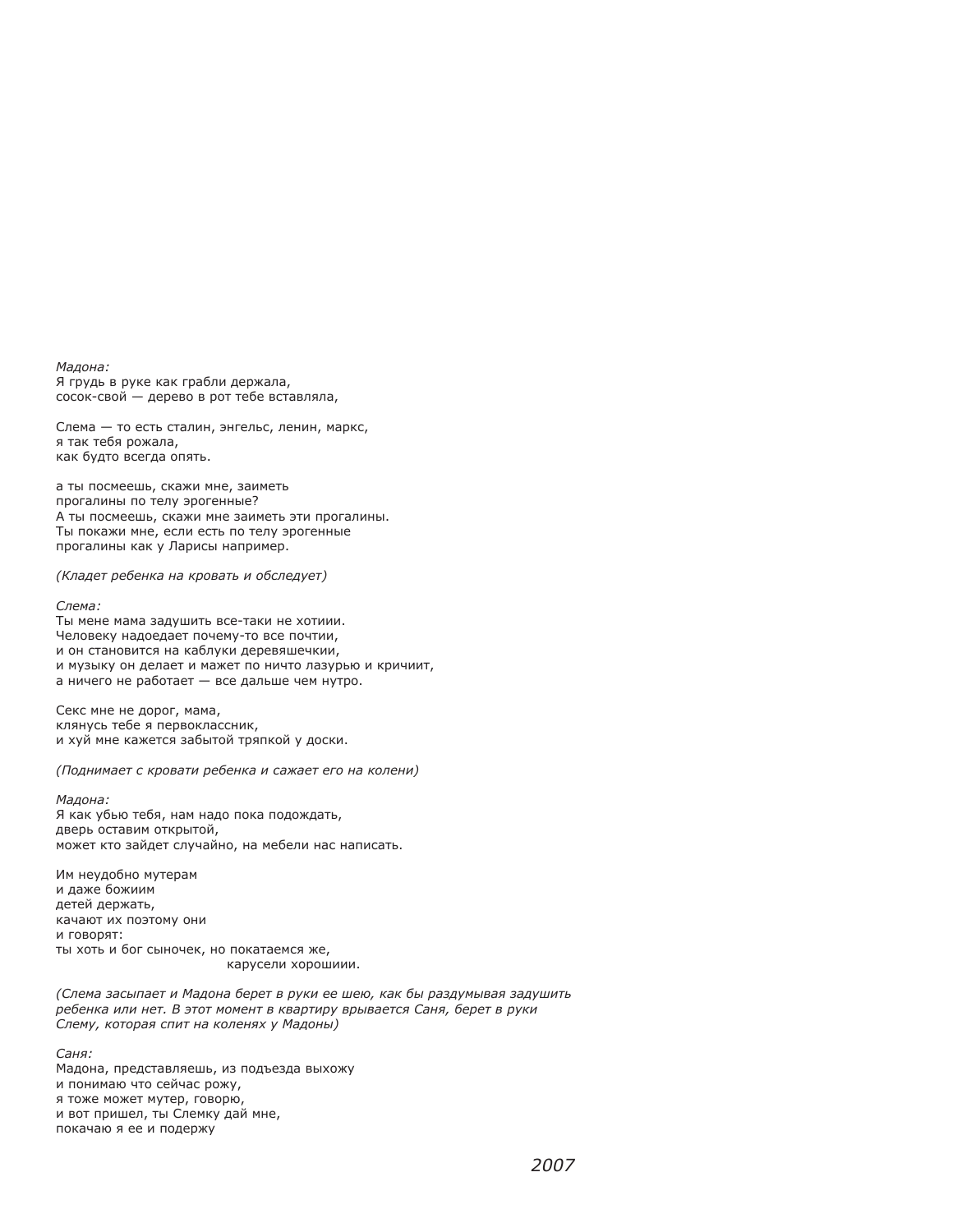# БЕЖЕНЦЫ ИДУТ В "БОЛЬШОЙ"

Места действия: кинотеатр Иллюзион. Дорога к Большому театру и плошадка перед Большим, В «Иллюзионе» идет фильм-опера Ф. Дзефирелли «Отелло».

Действующие: Батал — беженец-меломан, 67 лет, бывший преподаватель партистории Польша - беженец-меломан, 65 лет, бывший электрик. Галя - студентка московского музучилища из села Шумячи, 20 лет, пришла в кино с клавиром оперы Верди «Отелло».

Батал: я большевик — Батал Карбит рассыпал во дворе и он дымился.

Польша: Нам дайте вы билеты не по 100, а пятьдесят. Мы? не пенсионеры, нет, мы беженцы, но возраст соответствует.

Батал: Бери по сто - Отелло того стоит.

Польша (билетерше): Мы с оперой росли и наблюдали множество смертей, как Дездемона задыхалась, как То́ску колотили и Чио-чио-сан отбросила коньки. Мне нравится, что подыхают с песней солидные богатые блины и бляди не блюют на сцене. солдаты не стреляют - а только падают поочередиии

Билетерша: Вы лучше убирайтесь поскорее, сумасшедший покупатель. От вас разит мочой. Помылись бы получше.

Батал: дорогая, мы очень хочем мыться, но в нашем ресторане, где мы сторо́жим — там только туалет, а душ закрыли на ремонт. А так вообще я человек интеллигентный и даже кандидат педагогических наук по специальности история. У озера я в юности явлений смысл в блокноте записал. Солнце - на нашем языке - то же, что и молоко. мы говорим так: бжьа, бжьа. Ветер - главное чтоб пах, вода - должна вас видеть, а небо - падать в море.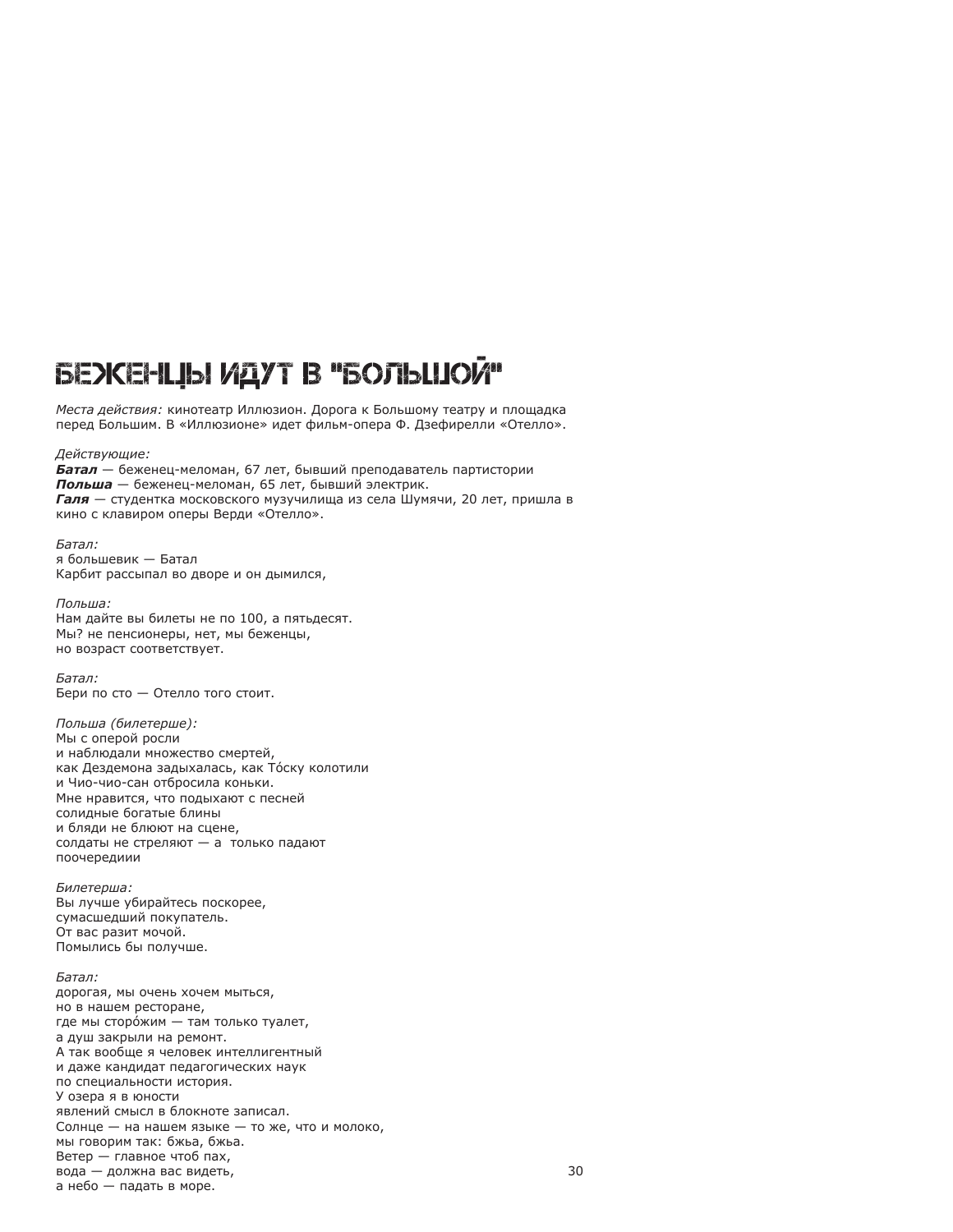Билетерша: могу вам дать я половину аква-минерале, подмойтесь в заднем дворе перед сеансом оперы великой.

Польша: Действительно, мы не учли, Батал, что можно подмываться над унитазами. О быстро, быстро, скоро первый акт.

(Увертюра, они рассаживаются в кинозале. Рядом с Баталом оказывается Галя с клавиром оперы «Отелло». По мере того как идет фильм, Батал подпрыгивает в кресле подражая движениям дирижера).

Галя: Молодой я человек Галина хочу спросить, не дирижер ли вы?

Польша: Девушка, он заслуженный педагог СССР, историк КПСС. заслуженный пенсионер АССР

Галина: Вам нужно тогда на стройку, там есть еще рабочие места, Представьте как студент, пересекая зоны застройки, как альбатрос, спросит у Батала-бригадира: есть ли здесь выход? Есть - ответит Батал и улыбнется, Есть — ответит Польша, и скажет мы тебя, студент, проведем сквозь.

Батал: Тише, Дездемона поет. Мутти всегда дает в таких местах tutti.

Галина: а я потеряла вчера котлету вы знаете, купила в буфете для мамы и потеряла. А веру я потеряла уже потом в подъезде. Но у мамы оказался дома паштет,

Не хочу, чтобы книга слова выражала а хочу, чтобы плевала их из себя, выплевывала наружу.

Батал: А наплюйте мне в рожу может это благословением будет вдруг.

Галина: Давайте дальше оперу смотреть,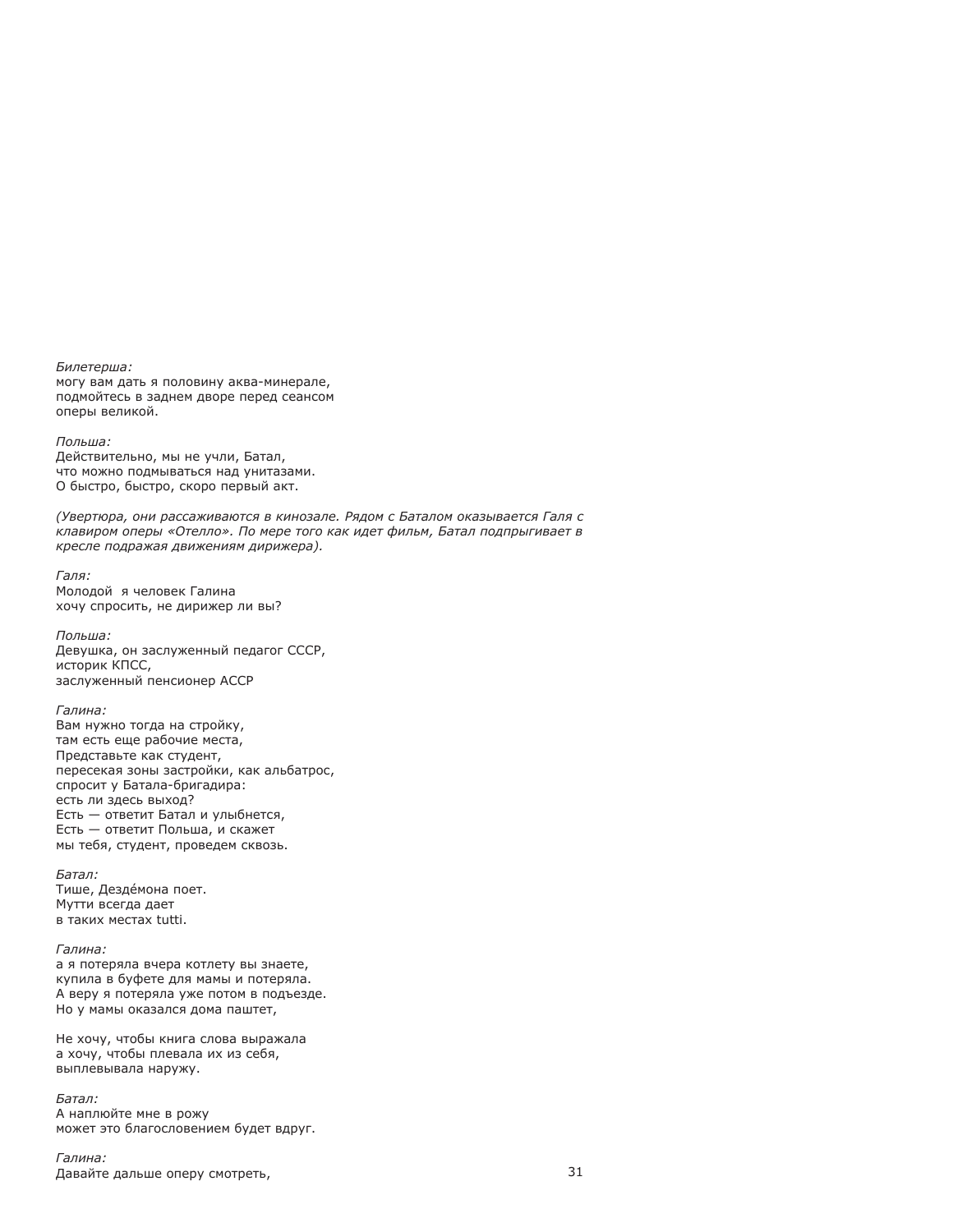ведь вас заботит смерть. ведь вас заботит спорт садизма. Ведь вас заботит как певец Отелло сардель-певицу давит вон из целлофана ее одёж.

### Батал:

Нас это очень радует, и мы стремимся видеть желания влюбленных живодеров. Для этого мы собираем деньги на Большой, Там заживо берут за шею, и вот когда работает душа.

О почему так в пенсионном фонде не поют, О почему так не кричат в сбербанке, Когда мне 800 рублей на льготы выдают и прячутся за рамки.

(начинает громко подпевать певице)

Биллетерша: Вонючий зритель, прошу вас выйти вон из кинозала Иллюзион.

Батал: Но Я всего лишь к возвышенному призывал пенсионеров, Аудиторию я призываю с песней к пенсии идти и брать ее с бельканто.

### Галина:

в общаге там со мной по блату мама проживает, болеет, но живет, представьте и совсем, она не понимает пантеистов, и помощь ест гуманитарную, когда я Верди исполняю натощак.

Вы знаете, я не интересуюсь жизнью, но наоборот, живу тогда - когда интересуюсь.

Польша: А чем же вы интересуетесь?

Галина: Я интересуюсь таким вы понимаете вопросом. А что есть из того, что есть. А что остается от того, что пропадает. А что Дездемона поет, когда она поет. А что мама, когда она жует, что она жует. А почему она когда жует, не выступа ет.

Батал: Дорогая биллетерша, выпустите меня из зала! Выпустите меня из зала.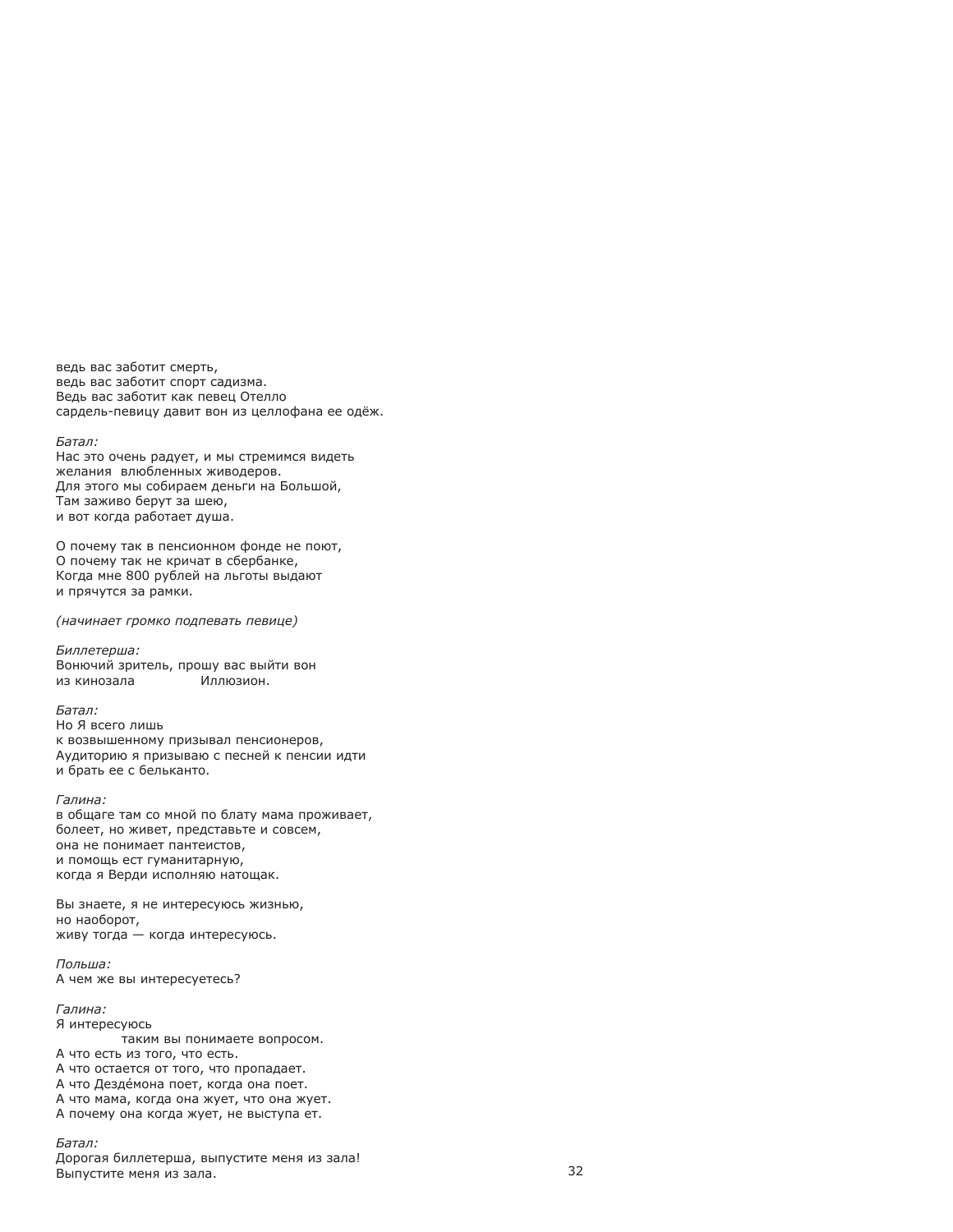Я должен спеть на улице про Дезде́мону stanca et bella. конечную арию из Отелла.

Улица я дирижировать иду тобой Ты Якиманка, Яуза, Солянка. мы будем обнимать наши асфальты, наших Дездемон упавших в постель Москвы.

### Польша:

Вы мне откройте тоже, Я должен выйти вон, я баритон. Я на подпевках у героя. Я горлом живу когда поююю и язву на голени трофическуююю сиянием считаююю.

(оба выбегают из зала)

Галина: Меня пустите тоже это дирижеры и мне как вокалистке с ними важно быть.

Биллетерша: Идите ради Бога. Будет меньше вони в зале. Хотя за пятьдесят рублей в кино одни вонючие приходят.

Галина: Устройте душевую тогда перед сеансом потребуйте. чтоб мылись как в бассейне. Ведь чистота и гигиена стране необходимы.

Товарищ дирижер, не уходите я партию Дездемоны могу подпеть

Батал: Я вам сказал, что я не дирижер, а беженец Батал, учитель парт-истории. Мне иногда, вы знаете, не достает того, что изображено в кино. И после фильма, до того, как доберусь домой, я к снегу обращаюсь, и ртом его ловлю, когда в него валюсь Отелло. и душу я белизну.

Польша (вслед прохожей, которая высказалась по поводу внешнего вида Польши и Батала, хотя они не клошары): Извините, барышня, я в тапочках, действительно, но раньше это были туфли. Я просто срезал задники, ведь на дворе сентябрь. И брюки к лету я режу тоже, а к осени обратно пришиваю сукна куски.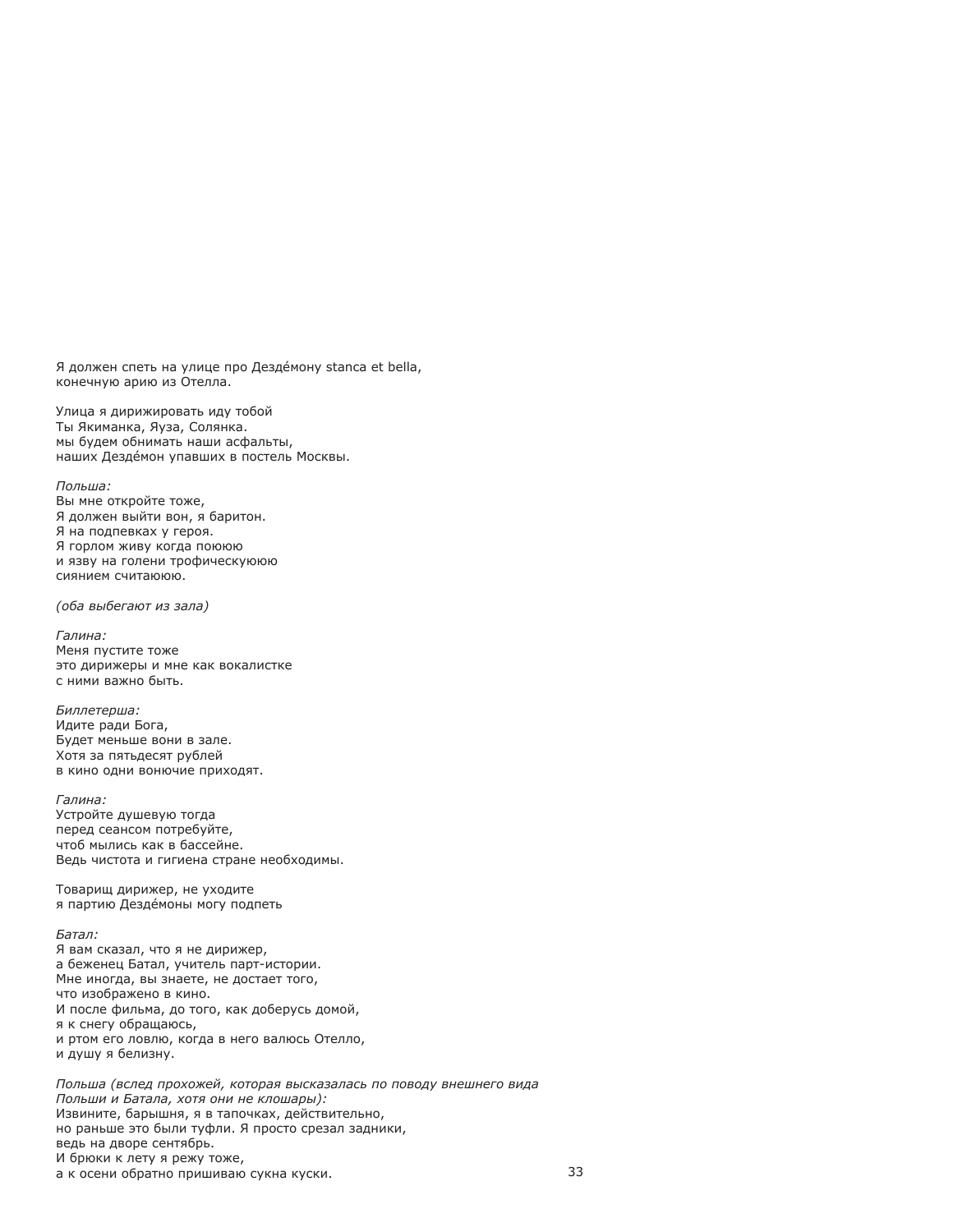Галина: сколько же Батал и Польша вам удалось собрать рублей. чтобы пойти в «большой».

Польша: Я сын электрика и очень уважаемого. Галя, человека. И более того, я сам электрик бывший, и никогда не повреждал обои. Обои оставались нетронутыми, хотя розетки и проводки попадались очень сложные.

Галина: Так сколь же денег у нас? вдруг нам не хватит на поход втроем?

# Польша:

Однажды, Галя, проводка мне попалась совсем перегоревшая. Пришлось долбить и очень твердой, бетонной была стена. и дрелей не было тогда. и тогда долбя, я понял, что бессмертный.

Батал:

так и я бессмертный, причем тут твой бетон, не понимаю.

# Галина:

А я бессмертная тогда, когда бегу и убегаю от преследователей как будто, но никого там нет за мной. так что спасенная заранее я получаюсь навсегда.

Батал: И часто вы так делаете, Галя?

### Галина:

ну где-то лет с пяти. В кошельке есть у меня примерно рублей двести. Возьмите и пересчитаем.

Польша: Всё вместе 900 рублей.

Галина: Быстрей, в Большом ведь кассы до семи.

Батал: Я предлагаю пойти пешком через Солянку по Красной площади,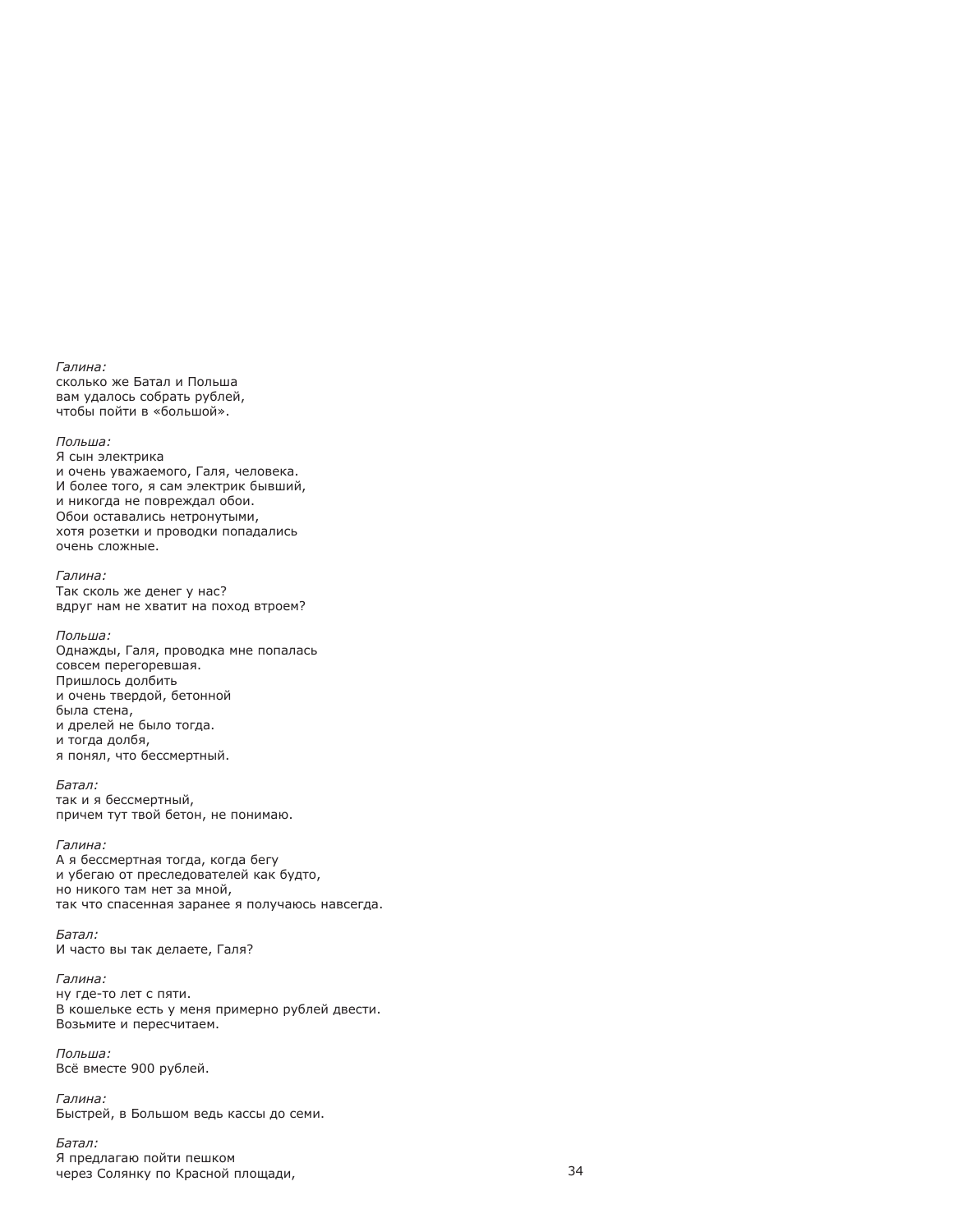так мы сэкономим 45 рублей.

Батал (приближаясь к Большому театру): Смотрите! как много прекраснейших людей стоит сегодня у Большого.

Давайте познакомимся Галина, с ними.

Галина: ИХ СЛИШКОМ МНОГО

Батал: ну и что. они я вижу замечательные люди, будут слушать Верди с нами.

Галина: Билеты в кассе кончились, Быстрее к перекупщику.

У вас билеты где-то так по триста есть? Это смешно? По полтора? Окей. У них тут ничего по триста нет.

Польша: Давайте отдадим все деньги биллетерше и будем умолять хотя 6 куда-нибудь пройти.

Галина: Наверно не получится. Придется нам домой идти, и может в следующий раз попробовать еще.

Польша: Нет подождите Галя. Я верю мы пройдем.

(Толпа людей постепенно входит в фойе. В это время Батал поднимается по лестнице на площадку перед Большим театром и обращается к публике)

Батал: Я вас люблю Любовь в моей душе угаснуть может тем не менее. Но пусть вас это не тревожит, я угасанье останавливать умею.

Я вас держу в своих глазах и там бежим мы вместе молча, молча. Вы - там, где вижу Вас, ну в общем, меня хватает там.

Везде, где рядом стройка и вырыта земля я иногда гуляю.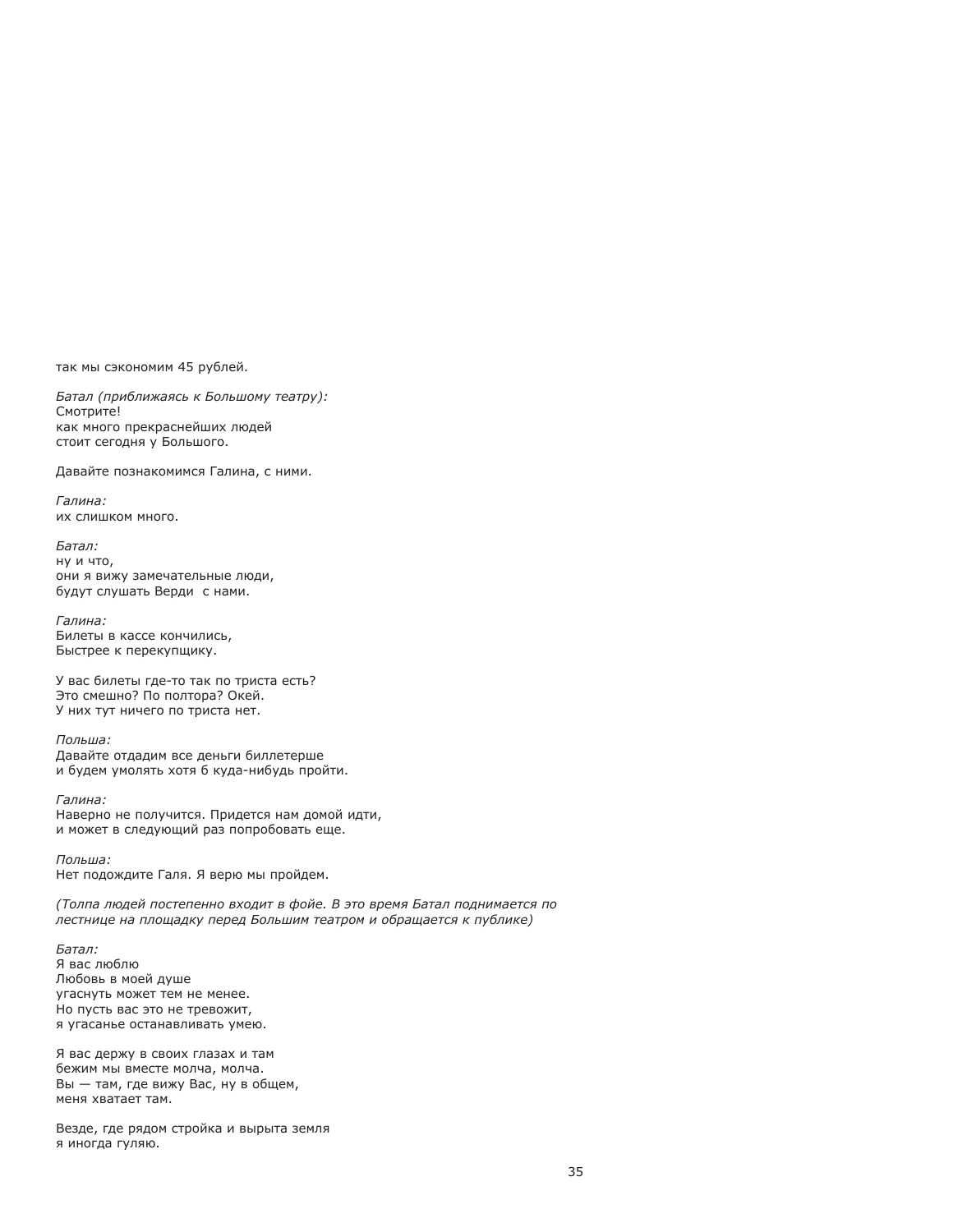и вижу высоту - она всегда повыше зданий. которых, тем более что нет еще. Я приседаю, скатываюсь в котлован, я человек, и землю и песок люблю. И чаю и сжимаю и так сижу. А вы могли наверно в это время проезжать в машине. а вы могли сидеть в кафе. Я вас желал внутри своей груди, внутри окружности своей руки. Что вы, в этом яме я не срал, я просто там остановился, чтоб остановиться. Товарищи, побудьте с нами хотя бы несколько из вас.

Они не понимают Ленина. Галина. Они не понимают Ленина, Галина, Они не понимают Ленина, Галина, Зачем же им преподавал я Ленина, Галина. Зачем же им преподавал я Ленина, Галина. Зачем же им преподавал я Ленина, Галина.

Музыка - не в здании, Галина, Мы сами здесь смогли бы музыку Галина, достаточно лишь друг на друга посмотреть, Галина. Снаружи Ленин был всегда. Галина. на улице работал он Галина. Прошу, перенесем любовь из всех носителей сюда и в нас. Мне Ленин говорил когда являлся: " мы обязательно преодолеем боль когда распределим как труд. Но если кто не хочет свои два килограмма понести, того мы все-таки простим, но навсегда забудем. И по секрету я скажу тебе, Батал, никто не хочет эти килограммы." Тогда я говорю: «Я понесу товарищ Ленин, мы понесем все вместе килограммы товарищеской боли, мы клянемся.»

(Появляется милиция, всех троих ведут в участок за нарушения порядка)

### Галина:

У нас кончилось киноо кончилась опера, кончилось виноо, кончилась надежда посмотреть на самоо, Но остались деньги. Возьмите наш общак -900 рублей сегодня и отпустите.

Батал: У нас кончилось оно, то о чем ты играла на ф-но, воля-то есть, и навалом, но нет того, что бы велоо.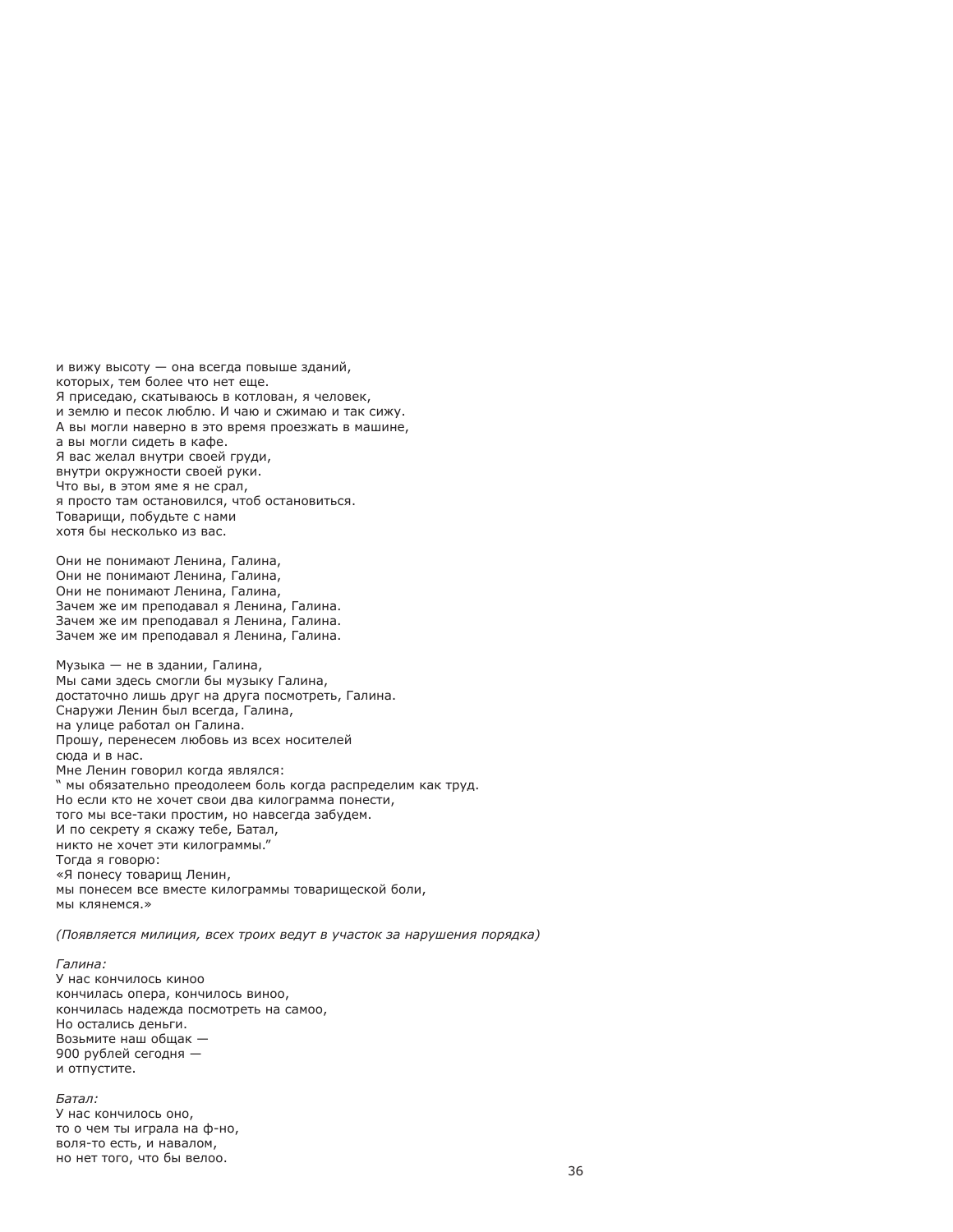Батал:

я давно хотел посмотреть на эту милицию я даже хотел бы с вами немного побыть. Разместите нас пожалуйста в один карцер, тогда мы сможем петь, искать музыку сфер. мы сможем сыграть все роли и даже трансфер.

Польша: Вы знаете товарищ милиционер Я между прочим мог бы у вас работать внештатным электриком, Внештатным слесарем - пожалуйста тоже. Мое призвание - трубы и электроды и все, что на них похоже.

Галина: Я думаю нас арестуют только на несколько дней. Но мы за это время успеем исполнить все партии... в точности до мельчайших частей.

2007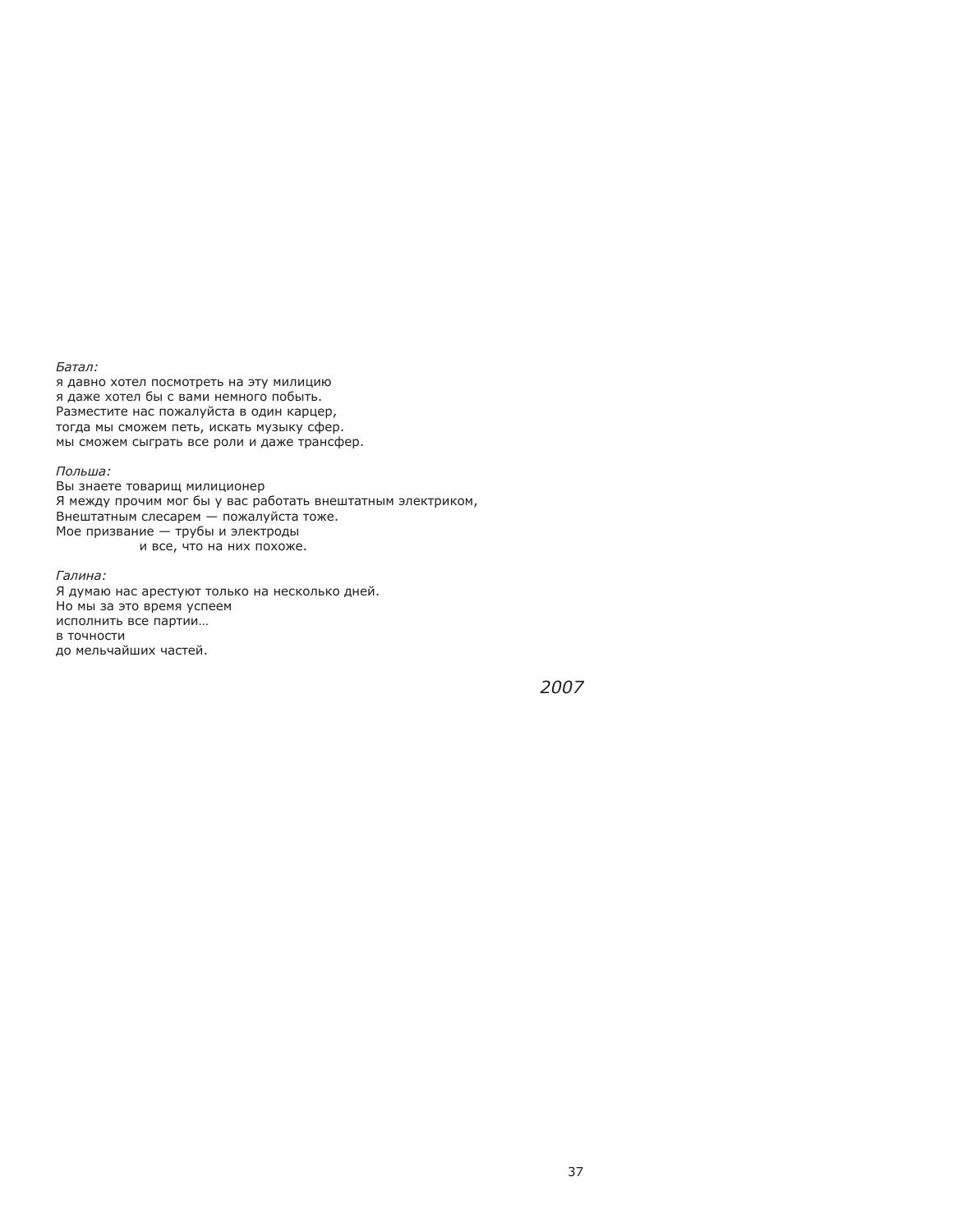# "АФГАН" - КУЗЬМИНКИ

Сцена попытки приступить к сексу

Действующие: **Гамлет** - поставшик оптом и в розницу меховых товаров для вешевого рынка «Афган» в Кузьминках Галина - продавщица, стоит за прилавком галантереи

Галя: Ты чего в зубах-то гвозди держишь Не проглоти...

Гамлет: надо забить Планка с лотка отошла. Как давно здесь стоишь?

Галя: С прошлого месяца встала, с косметики начинала. Теперь Артур привозит галантерею, белье

Гамлет: Хочешь перейти на кожу и мех?

Галя: За натуру, или так, ни за что?

Гамлет: Ну за пару раз в примерочной, в общем сама смотри

Галя: Ты знаешь, я только что с парнем месяц была, А так вообще понравиться умею не всегда

Гамлет: Не важно, главное глубоко дышать

Галя: Ну ладно, А так здесь одна такая видная есть Лариса за 27-ым из Нальчика, С обувью сидит и после работы вроде за тридцать ее берут.

Гамлет: Да с ней я побыл уже позавчера, И вообще сегодня с Артуром она

Ну так че делать дальше.

Галя: Сама не знаю. Я после работы как приду Смотрю на дверь пока не проголодаюсь,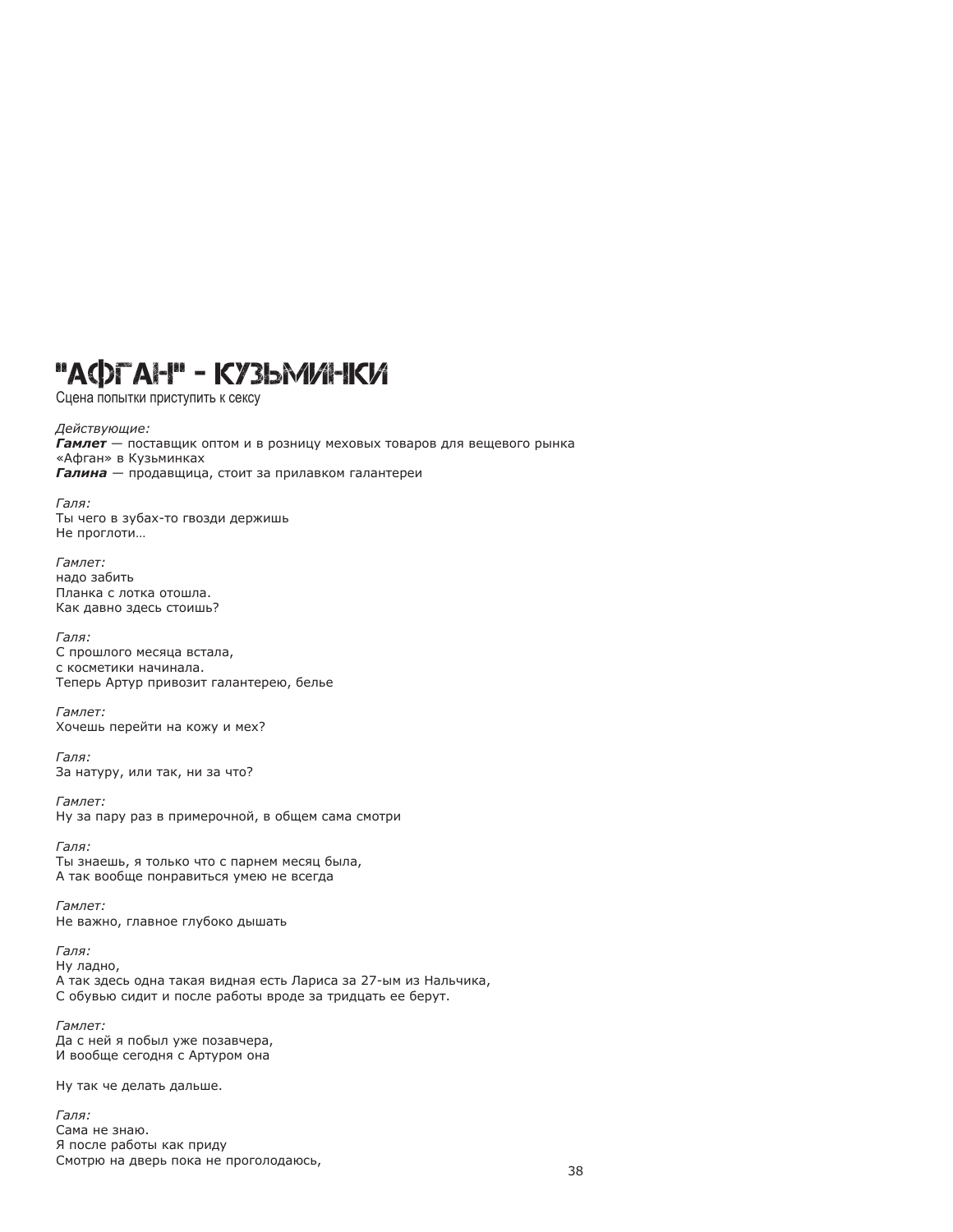потом ем и параллельно пою. Слуха нет, соседи думают я кричу, Шваброй как постучат, я замолчу. Потом в ванную иду, ток-шоу сама с собой обсуждаю, Или опять пою. А что взять в этой ванне, что можно успеть там взять? Выйти из нее так, чтобы иметь хотя бы что-то, Чтобы хватило пока заснешь и думать: вот есть у меня мир, вернее какой-то шелест.

Гамлет:

Ладно, давай в примерку, Говори за сколько, я не жадный.

# Галя:

Так ты же мех обещал, Там проценты такие, в общем если от Артура На товар дорогой уйду, только за 20 процентов.

Гамлет: Да пошла ты? Я наебать тя что ли хочу? Спроси у кого хочешь Гамлет кого здесь на «Афгане» Наебывал еб твою мать.

Галя: Все думают продавцы понимают только Вещное как бы, Только отрыв за водкой от трубы, А я водку не пью. Ожидание не запьешь.

Гамлет<sup>.</sup> Так чего делать будем.

Галя: Ну щас я накладные пересчитаю и в примерочную пойдем.

Гамлет<sup>.</sup> Давай вобщем быстрей.

Галя: Лифчики зеленые — китайские 3 пары, Прибалтийское боди - 5. Трусы - белоруссия - 30. Носки смоленская область — продала все 20 пар. Гарнитур Италия - всего четыре. Ну все пошли.

Гамлет: Щас подожди докурю.

Галина: С какого числа на мех посадишь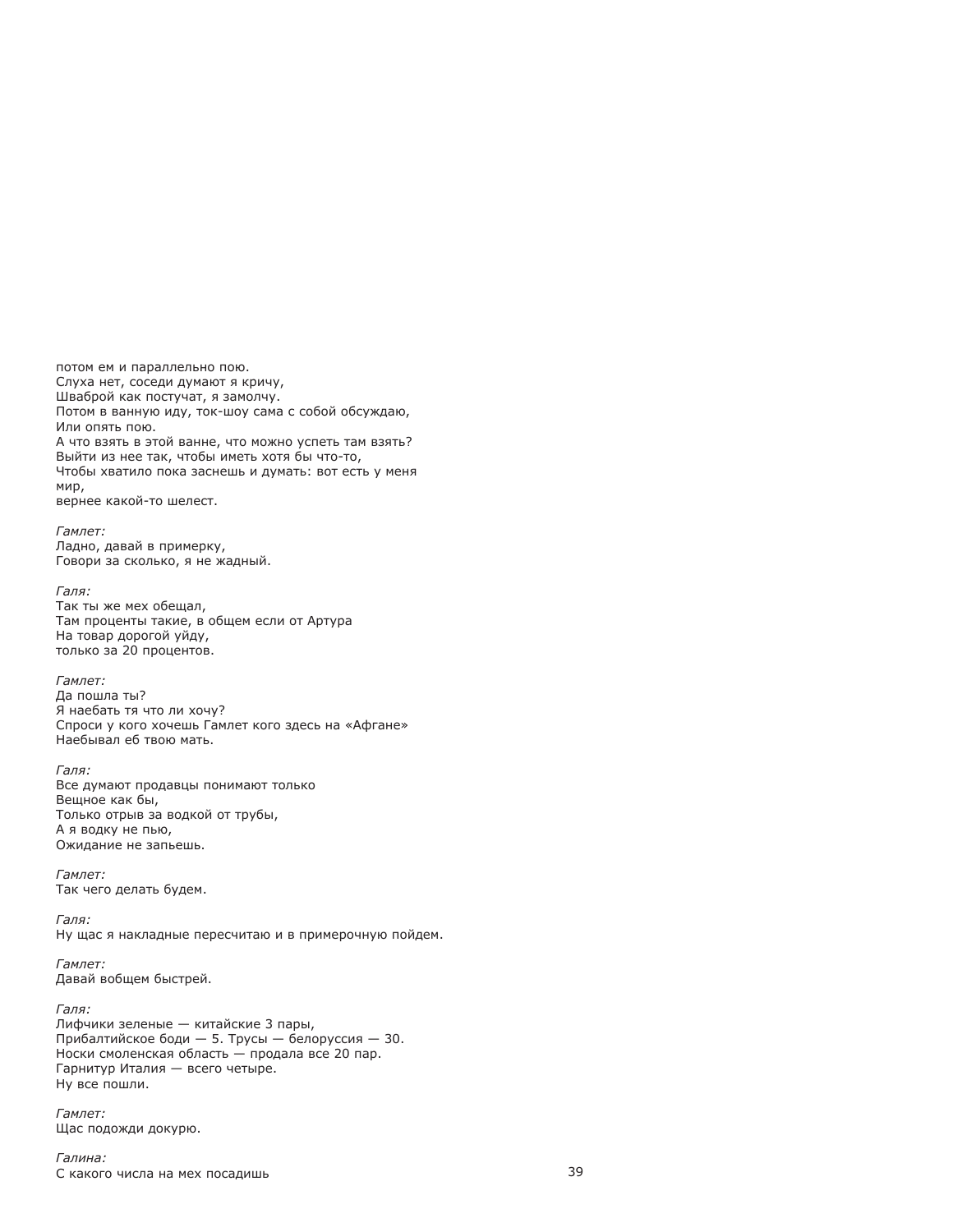Гамлет: Через недельку наверно.

Галина: Такой фильм сейчас по первому идет Про жизнь, про бытие человека на земле, как бы живет он, то ли есть у него все, то ли нет ничего, Не может понять. То ему говорят: «ты западло», а то баба всего оближет и рядом ляжет, А ему - то надо до охуения это все, То вдруг лень станет и он прячется под пальто. Смотрел? Сегодня третья серия будет. Щас подожди, сбегаю в сортир.

Гамлет (про себя): Козлиха какая-то, Надо было подъезжать к той, что с завивкой, ну ладно, бабье здесь все равно одно потное говно.

Галина: Ну все щас запакуюсь, А ты мне пока за фантой сбегай.

(Гамлет идет к ларьку)

Галина (про себя): Черный опять, ну кто еще клюнет здесь, Как нибудь потерплю. За мехом если в день Хотя бы одну модель купят прибыль под 200 баксов сразу. Это минимум до полутора если дойдет, Квартиру сниму у метро, в пассаж с Тонькой сходим, В салон пойду, сапоги куплю как у Собчак, На курсы вождения можно пойти, Белье только импортное носить.

Гамлет (приносит фанту): На пей.

Галина (пьет): Ой, жажда такая была.

(Звонок)

Гамлет (берет трубку): Алле, да, восемь точек, обналичу завтра. Две шубы гнилые, Зое отдай на реализацию, Ну и что, краденое тоже одежда; Сичас не могу, Алику скажешь, чтоб Заказ не проебал, там прозондировать надо, Нет, нутрию не бери, давай.

Галина: Пошли?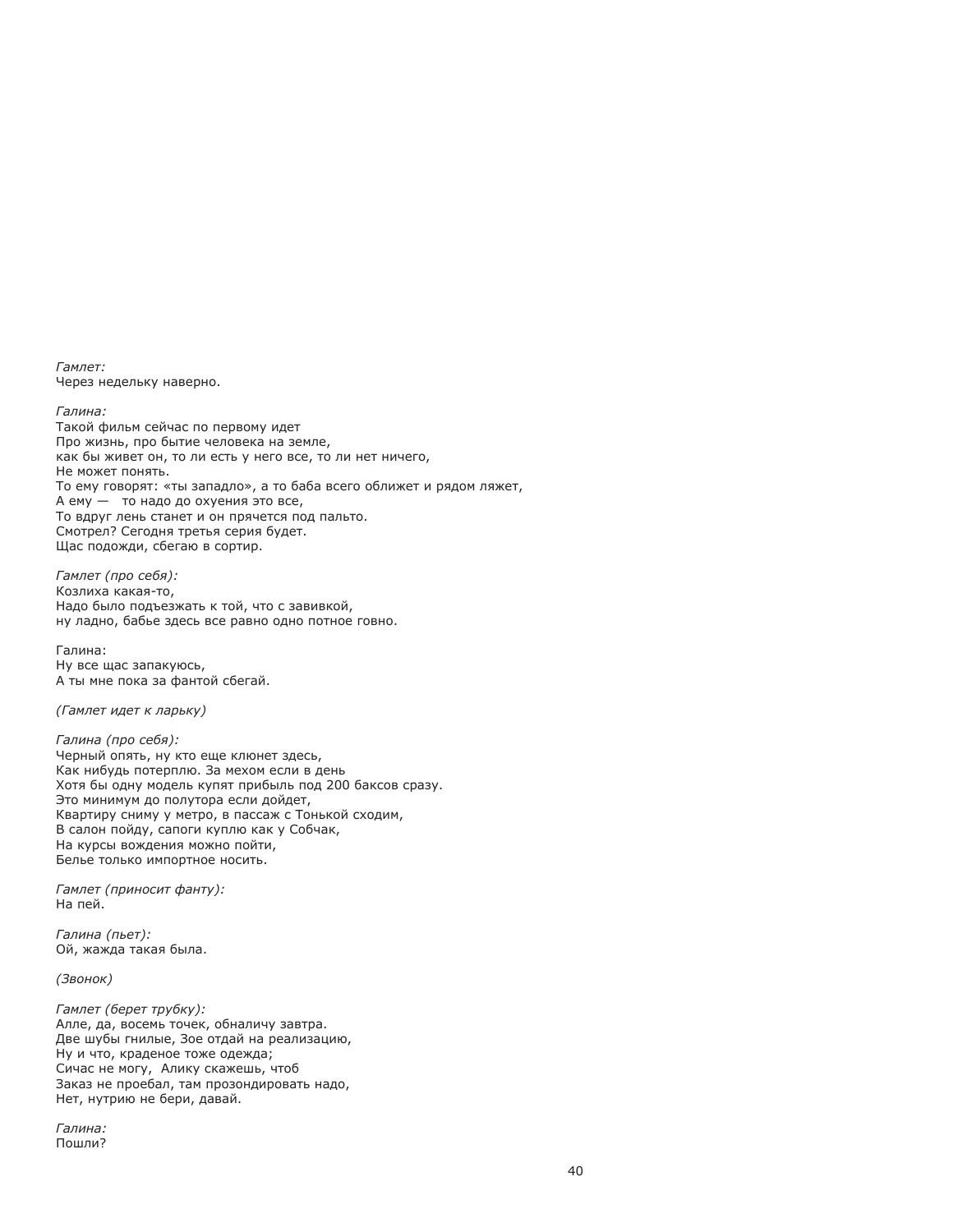Гамлет: Давай.

Галина: В какую примерочную - здесь на первом? Или на второй. На втором вообще никого.

Гамлет: Ладно, пошли

 $(MAYT)$ 

Галина: ты, извини за вопрос, Презервативов не забыл?

Гамлет:

Я без резины вообще ни к кому не подхожу, Даже не из-за заразы, Просто культура понимаешь, щас с этим плохо, сама понимаешь, мудаки пошли.

Галина: Ой, шаурма, давай я тебя приглашу, С утра не ела ничего.

Гамлет: Ладно, сам возьму.

(Сели, Едят)

### Галина:

Там, в прошлой серии, он в общем решает, Не понимает чё ему делать дальше, ну в общем Решает как ему окочуриться, таблетки там, прыгнуть в окно, но это же больно, ну в общем боится. Потом думает какие есть причины жить - ну там женщина, жена тоже вроде есть, Так непонятно что с ней делать дальше.

Ничего больше того, что делаешь, не сделаешь. Ничего другого не будет. Работа вроде хорошая у него, На жизнь хватает. Непонятно одно - зачем сама жизнь, чтобы что?

### (Звонок мобильного)

Гамлет: Але, чего? За четыре куска? Какого года машина? Хорошо, буду через 20 минут.

Слушай тут машину надо посмотреть, Вчера пригнали, БМВ, полчаса подождешь?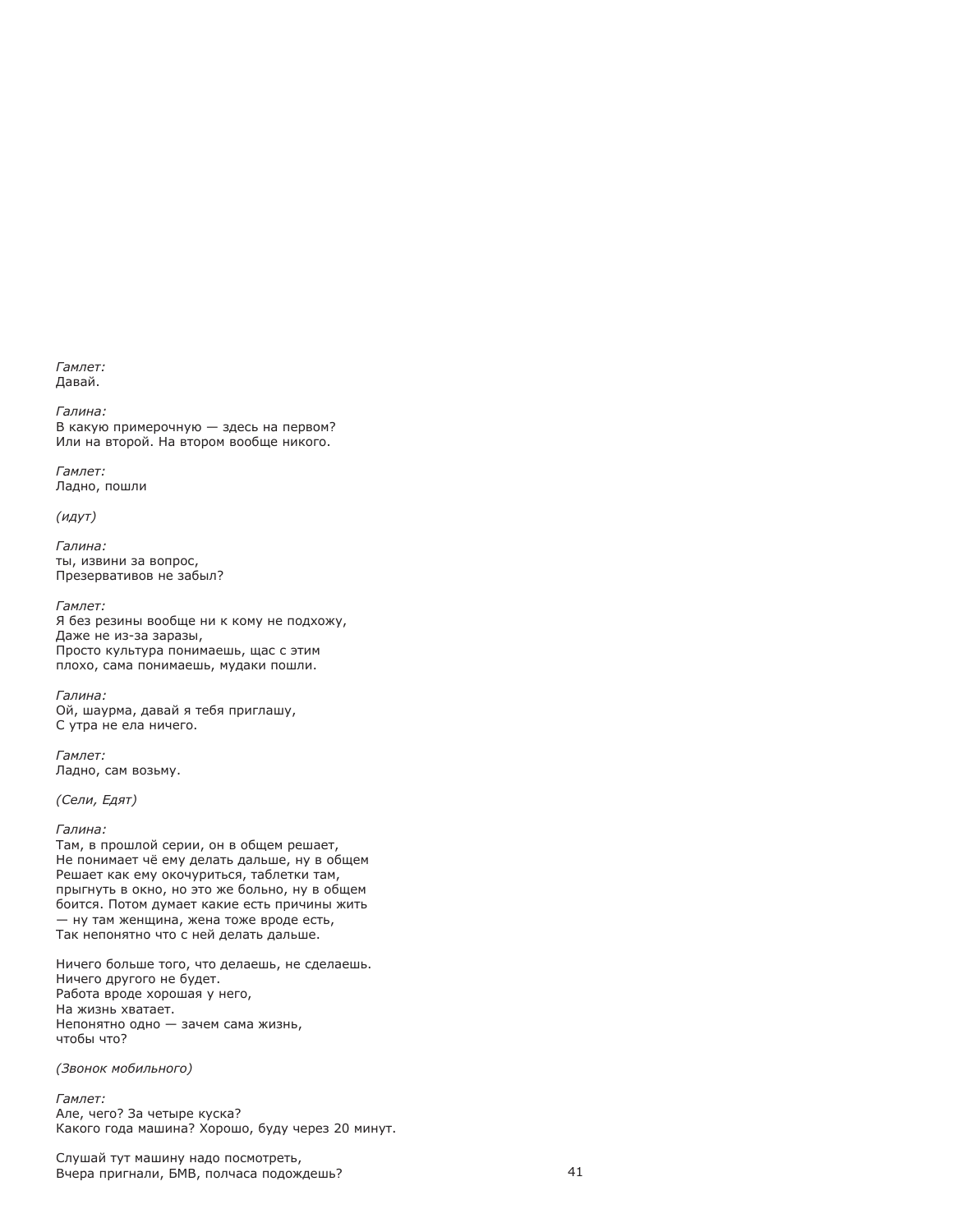Галя: Ладно, не опаздывай, а то рынок закроют.

```
(Гамлет отъезжает)
```
Быть - надо. Болеть нельзя. Помоги чем-то или какой-то быть. 30 минут конечно подожду. Нет выше обозримого ничего и ниже тоже, А если закрыть глаза - то одно дно.

Каждый тем не менее рождается С маленькой информацией о том. Продать дубленку, котлеты в кулинарии, Заплатить за квартиру. Если с шубами повезет, поехать в Турцию. А вдруг не надо это все, Может просто выйти на шоссе и До первого обморока вдоль пойти.

Гамлет (возвращается): Ну что соскучилась, пошли.

(Идут в примерочную. В примерочной).

Юбку можешь оставить. колготки полностью снимай.

Галя: Смотри - а здесь нет потолка. Вроде в примерочной, а видишь все помещение рынка,

Его верха.

Гамлет<sup>.</sup> Ну ты совсем как доска.

Галя: Если раздумал, я пошла, Не светят значит мне меха.

Гамлет: Постой, надо перейти в медпункт, Там кровать и кран, сможешь подмыться если что.

Галина: А медсестра точно ушла?

Гамлет: Да она не приходит почти никогда. Все бует нормально, Минут двадцать у нас точно еще есть, Пока Рафик не позвонил успеем, Давай свитр поднимай, а юбку оставь.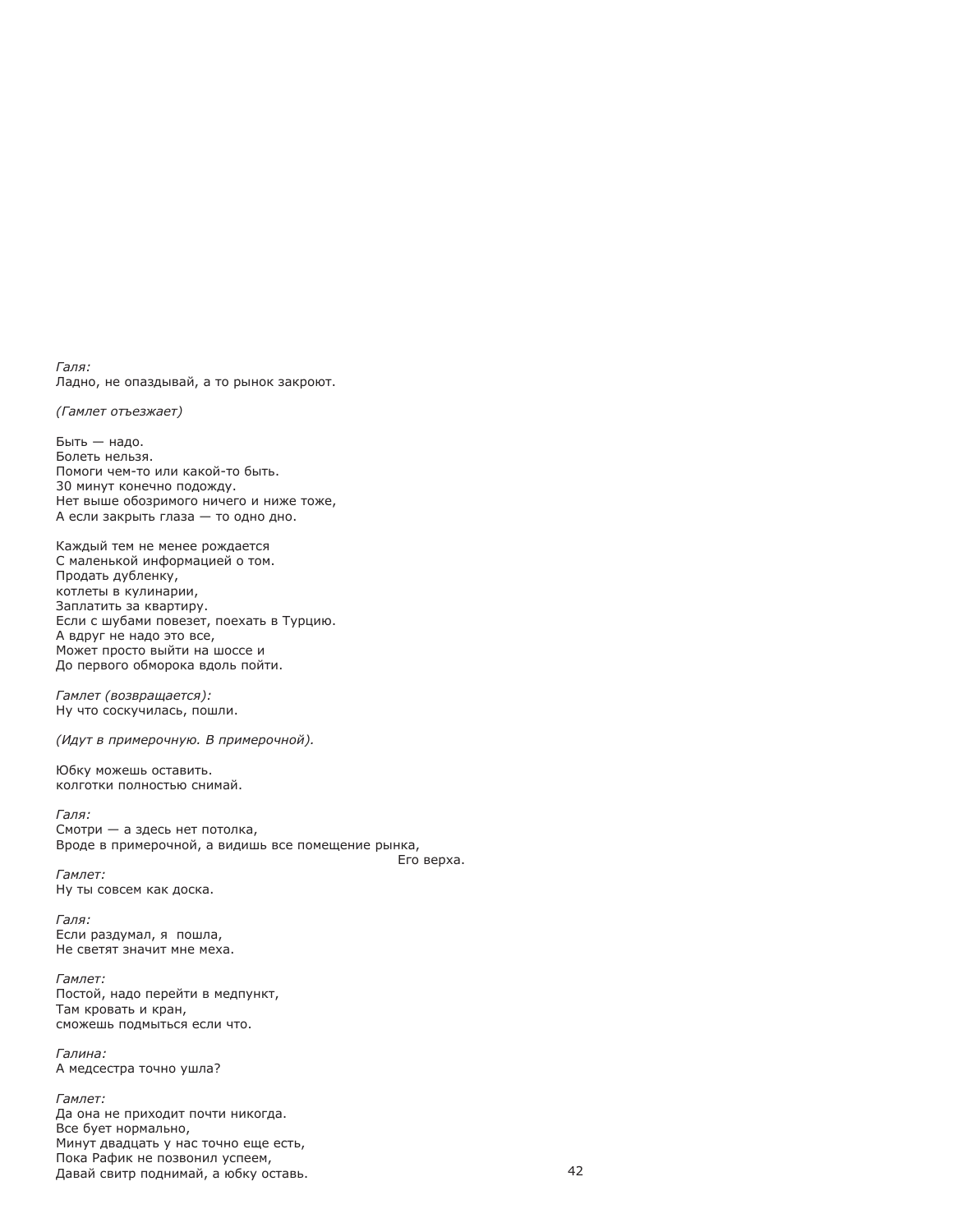(идут в медпункт, Галя ложится, поднимает свитер, задирает юбку и вдруг вскакивает с кровати)

Гамлет<sup>.</sup> Ты что издеваешься что ли, сука, Такую бесплатно даже не надо

Галя: Почему?

Гамлет<sup>.</sup> Дешевая потому что фактура, вон везде целлюлит.

Галя: Не обижайся, так сильно запахло йодом, Не собралась, ладно, давай не буду дышать носом, только ртом, начинай.

Человек человека не интересует, как человек не интересует. Интересует его какая-то нужда, продавать мех. Зарабатывать больше.

Гамлет (бьет ее по лицу, застегивает ширинку): Фригидная что ли, коза.

Галя: Я торгую. Я средне торгую, Средний товар. Среднее боди и даже ниже. Средний фейс. И любовь средняя и смерть. Кому нужен вот один такой человек как ты? А какой ты с мамой в промежутке между понтами?

Гамлет<sup>.</sup> Моя мать - скажу тебе - блядь.

Блядь по всем параметрам она, Блядь по жизни, свинья.

Галя: А чего так?

Гамлет: Ничего. На фабрике завхозом работала, По ходу высшей категории швея.

Галя: И что здесь плохого.

Гамлет:

А то. Если партию любишь. А теперь любишь то, чего теперь дают, ларек, например, свою поставку, лоток, сожителя Леху.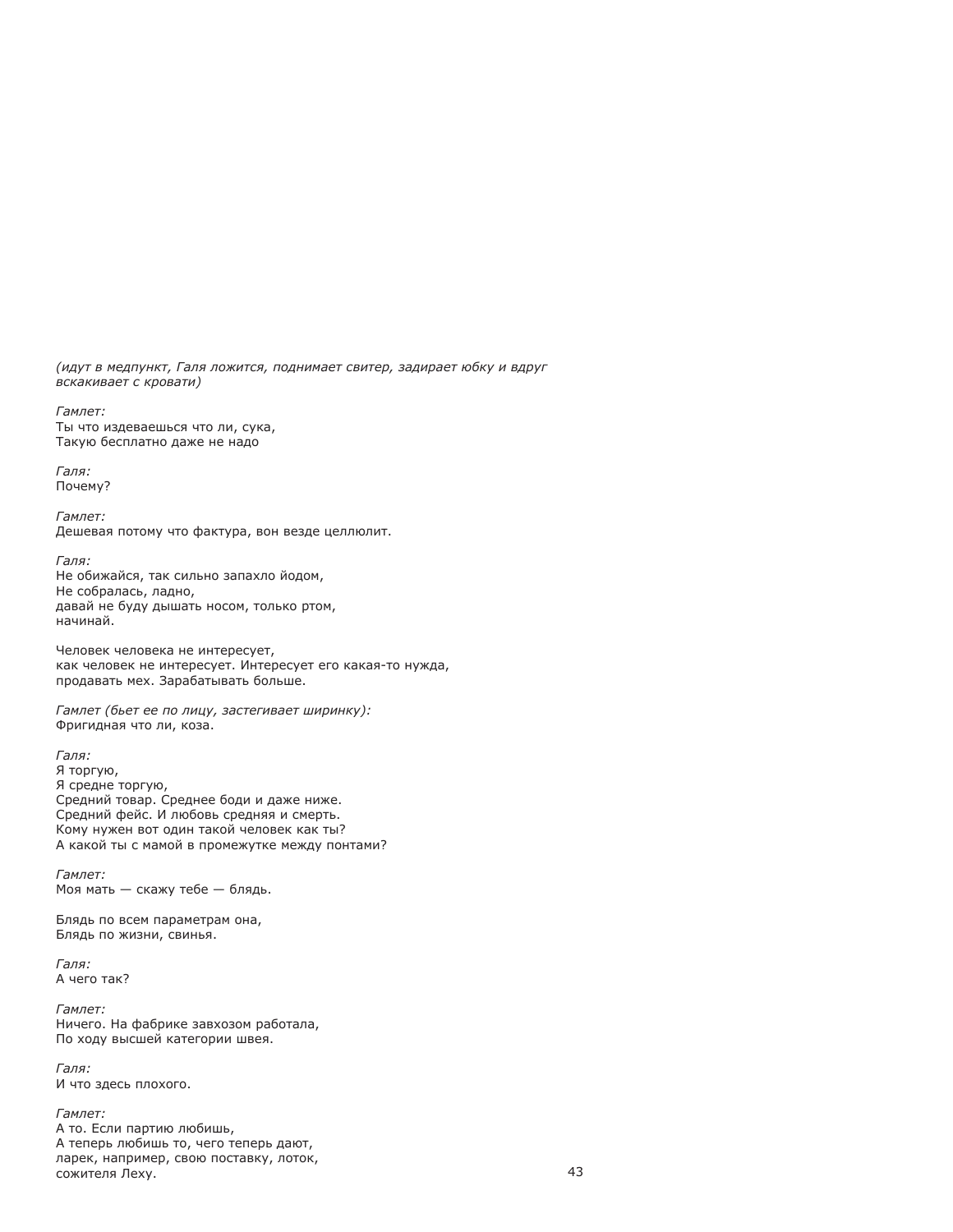Была бы вся страна - монастырь, бля.

 $T$ ang' Ты знаешь, когда-то как бы все было у меня хорошо. Вдруг неожиданно поехало, Как будто уже никого не полюблю.

Телевидение мой телохранитель. смотри на меня всегда. А еще я снег сильно люблю, Какой-то хотя бы мой полог

Гамлет: Поедем ладно ко мне, Недалеко в текстильщиках здесь в двушке я. Москва, Москва, Москва, Москва.

(садятся в машину Гамлета)

Галя (в машине): Никакого настроения, никакого впечатления, никакой атмосферы, Святые живут и умирают без веры Приткнувшись к глухой двери.

Гамлет: Приехали, вот каток, хоккеист, видишь, совсем намок, У меня дома только водка и сок, Отвертку пью перед тем как лег,

(входят в квартиру)

Помоги раздвинуть диван, вот так, я лег,

Давай уже, иди.

Галина: Я только сполоснусь подожди. Гарнитур с собой прибалтийский захватила, Если не понравится, скажи.

Быстренько щас, ой как у тебя грязно.

Гамлет<sup>.</sup> Это тебе не Рэдисон, понятно?

(выходит в дешевом кружевном белье).

Мне на белье наплевать, Давай бери в рот, ты чего блядь, Не понимаешь опять?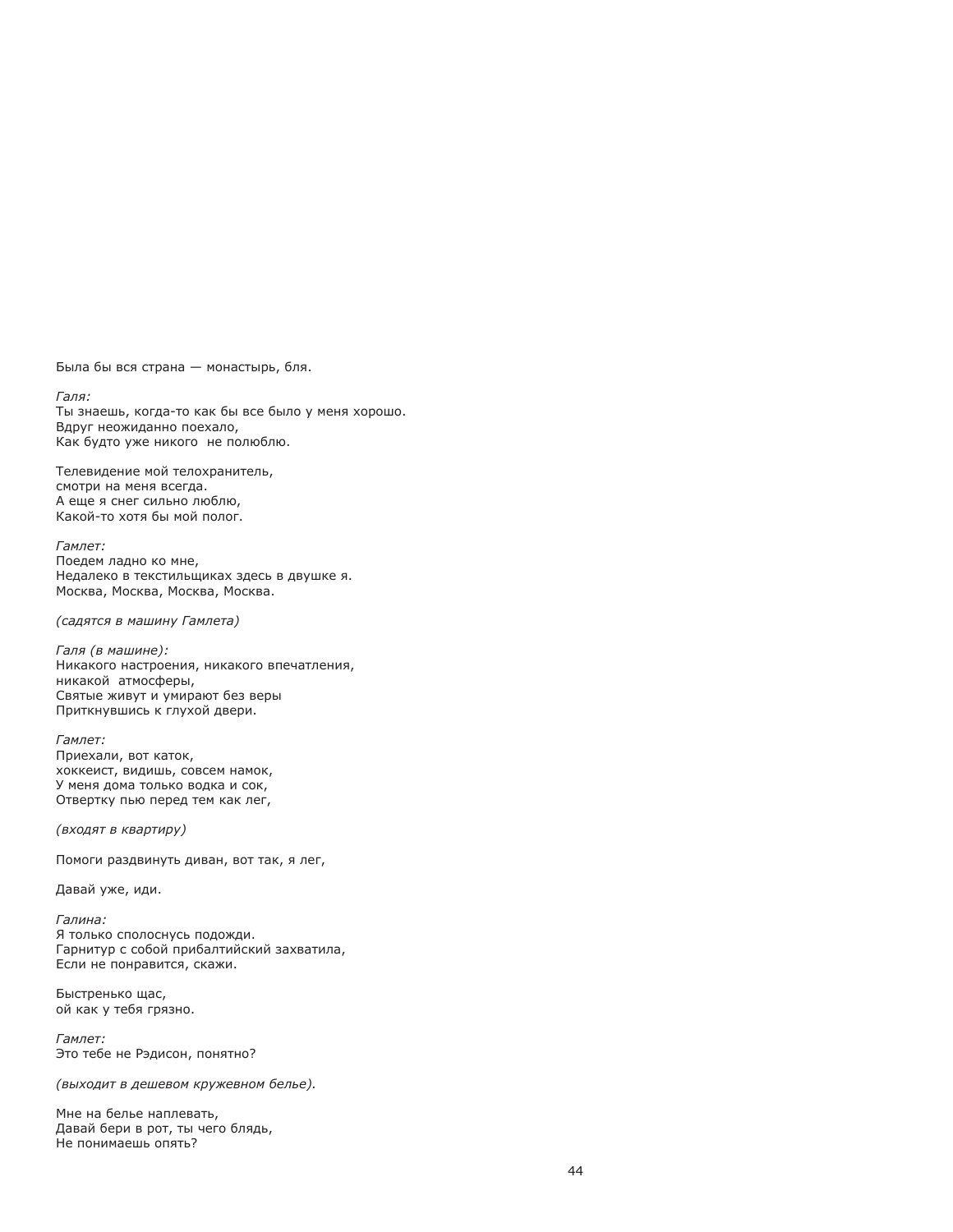Галина: Норку продавать хочу, все остальное не мех, а дерьмо, Хоть и берут, А все равно только с норкой работать хочу давно.

Гампет<sup>.</sup> Давай, оглохла? Алло.

Галя: Так у тебя же не встало еще.

Гамлет: Как оно встанет, если ты как околевшая, ё моё.

Галина (вдруг включает телевизор): Уже начинается тот сериал, Потом во время рекламы тебе это самое, ладно? Шас вот путин договорит....

Имидж Путина на экране:

«Мы всегда стояли за организованность, Мы всегда смотрели за ситуацией.

Вступление в ВТО предполагает новый виток в развитии экономики России. Мы приближаемся к осушествлению этой идеи.

Дорогие сограждане, мешают нам враги понять великую сердечную простоту, Мешают нам Любить и верить. Не понимают нашей радости. счастья и благодати. Нашей победы, с которой мы умеем умирать на любой Помойке родины. Дорогие сограждане, хоть и в кредит но мы уже в раю, Вот почему сияем, сияет Москва, Летит в автомобилях вперед наш народ.

Каждый из нас теперь выглядит как на Фирменной фотографии».

Галя:

Что прикрывает дыру, ничто? Телевидение, новое пальто, Каждый несет внутри трещину с окно.

Кто пластырем клеит, кто кляпом забьет, Кто стекла ставит, а я ветер пропускаю сквозь нее.

Гамлет: Ну все, уже реклама, до начала сериала успеем, С чего начнем, с орала или с анала.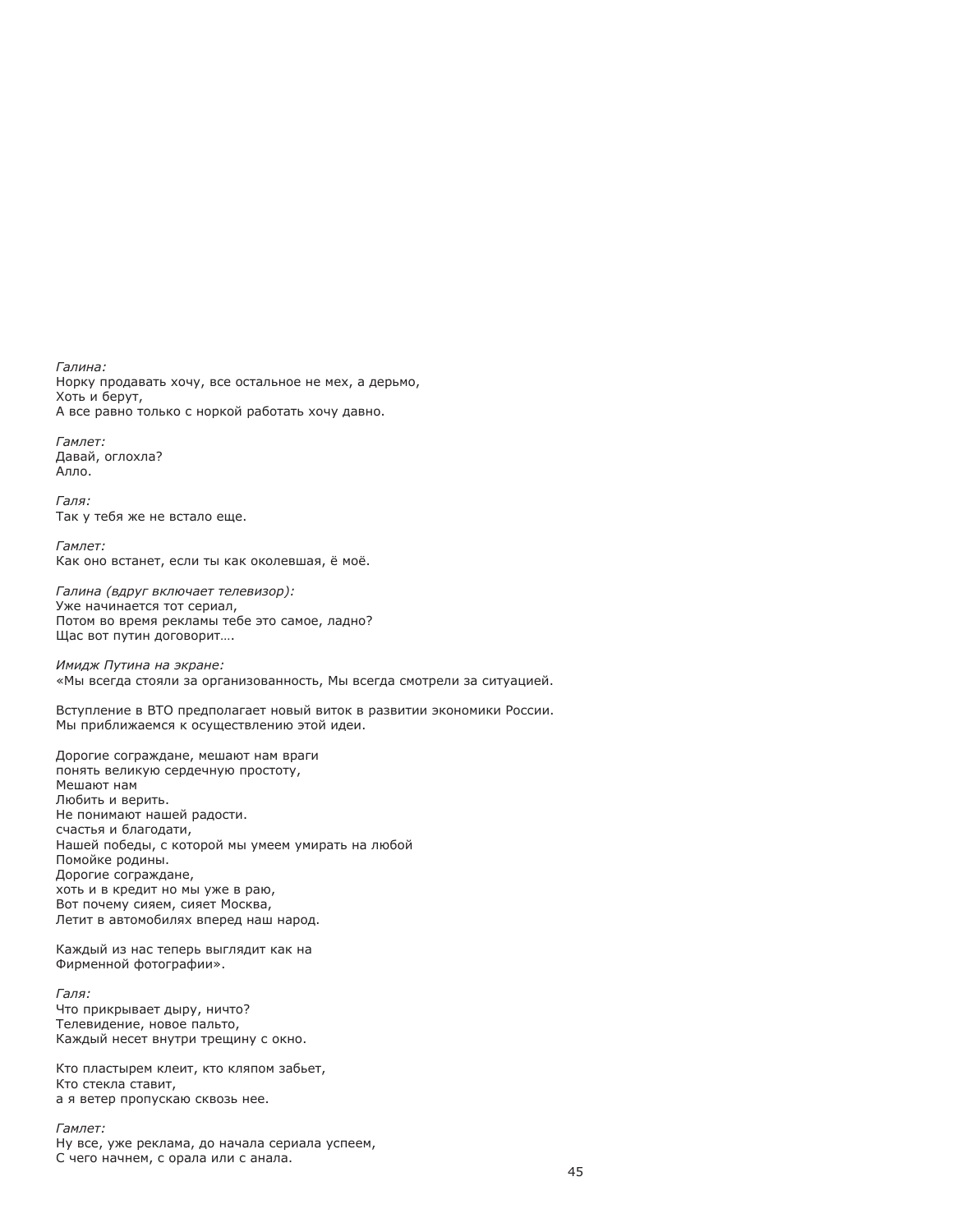Галя: С моей точки зрения все одно, одинаково далеко. На дому, в отеле или на свалке, С какой стороны палки.

Дыра-дыра Не дыра - не дыра, хотя дыра - вещь достижимая легко, И не-дыра тоже.

Гамлет<sup>.</sup> Так тебе лучше наверное сюда.

Галя: Может быть, ты выбирай, а я подожду.

Гамлет: Тогда без презерватива, с гандоном чего-то сейчас не хочу.

Галя: Ладно, ради меха, я потерплю.

Если ты хочешь, конечно, того, что ты хочешь. Если ты знаешь как это сделать. Если умеешь проникать в то, что и так открыто.

Давай, время пошло.

Гамлет: Ой, подожди, новый клип Фриске Посмотрим?

 $Tans'$ Ладно, я пока одену трусы?

Смотри - золотые. Вот и у Стоцкой трусы в последнем клипе - золотые. Мне золотые ни разу не поставляли. А серебристый, металлик привозят, Металлик вообще сейчас идет хорошо.

Гамлет: Такую телку можно снять на месяц Тысяч за сто. Рафик мог бы снять, но говорит, И дешевле не хуже.

Галя: А я бы если пошла на панель. Только бесплатно. Интересно, если бы девчонка полюбила всех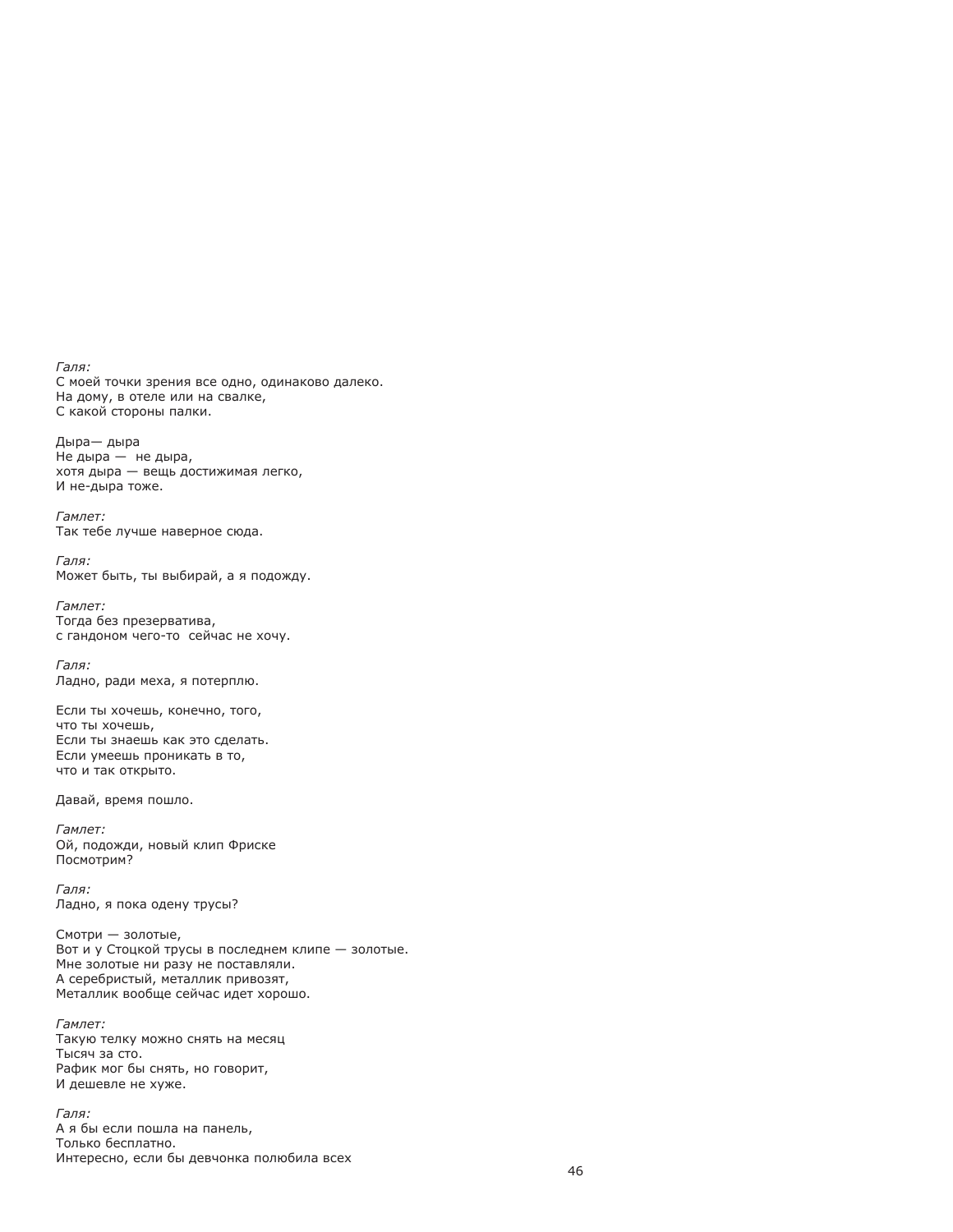Так же сильно как Христос. Она бы бесплатной проституткой что ли стала, Она бы совсем что ли не разбирала. Кто ее в разнос, а кто взасос. Сильно бы плакала, страдала, Но всем разрешала.

А если б я рисовать как художница стала Детям бы с картинами своими Играть разрешала, Скульптуру бы как рафинад ломала И под язык, в рот. Или бы с выставки забра́ла И относила шпагатницам из города Рудня впрок.

Гамлет<sup>.</sup>

В Рудне - не знаю, А в Москве этот арт что такое Что это денежное и крутое. знают, так что продадут.

Галя:

Так пусть цену ничего не приобретет, Пусть на бес-ценное пялится рудненский народ.

Гамлет: А ты рисовать что ли умеешь, Если нет, так не пизди.

Галя:

Я умею еще только хотеть отдавать, А отдавать белье бесплатно мне нельзя Я Артуру буду должна.

Хотя допустим если я бесплатно товар отдала, А натурой сама расплатилась, Но за все товары расплачиваться не хватит меня, Изношуся я, Да и не захочет он от меня оплаты всегда. Разнообразие человеку нужно, зачем ему все время я. Товар не может быть один.

Гамлет: Если такая бескорыстная бля, Че со мной пошла.

Мех ты не потянешь Элитный товар - не твое, Раком давай вставай, А то вообще с лотка попру.

Галя: А что же я потяну? Даже на белье что ли не тяну,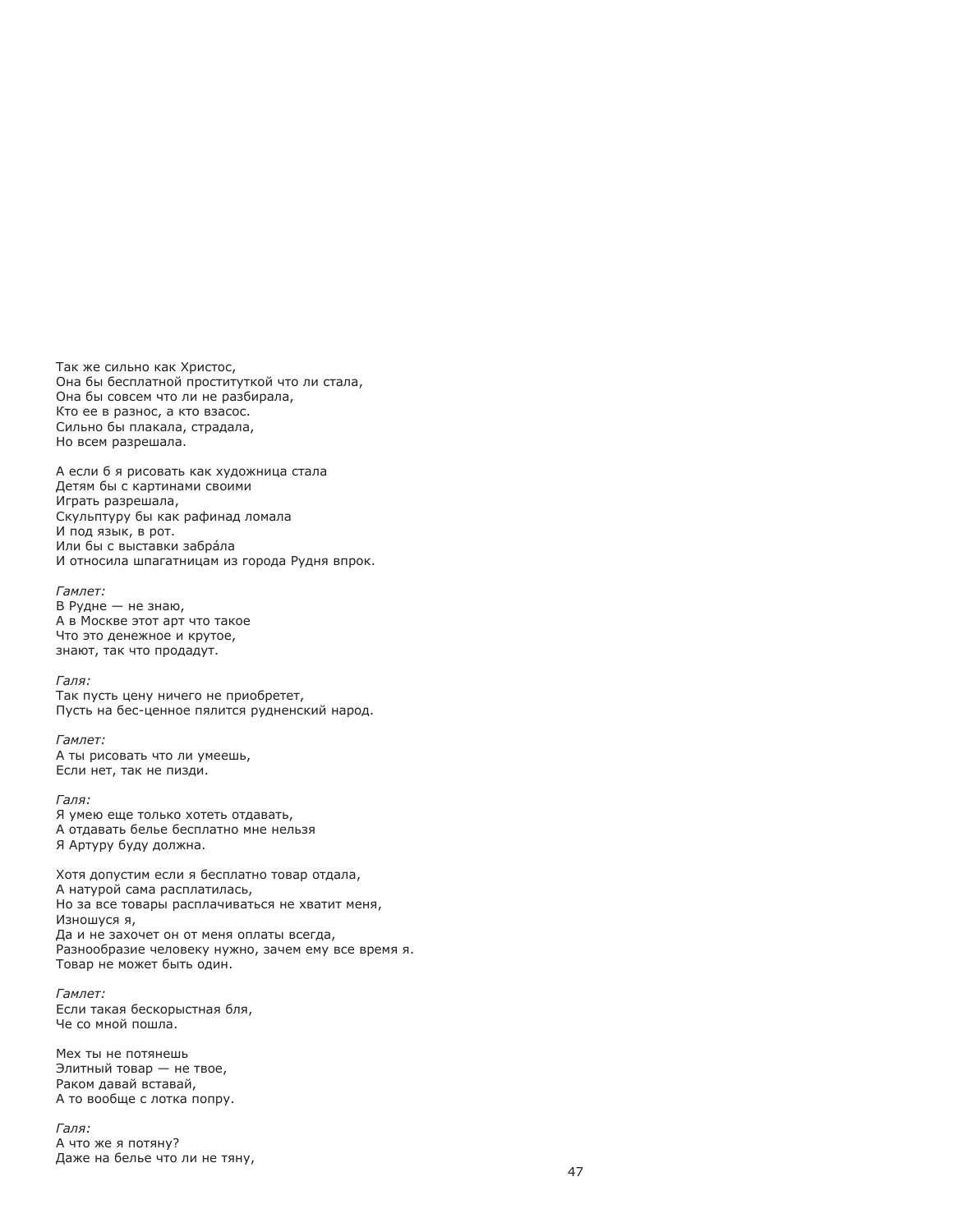А на варежки, шнурки, Детские китайские портки?

Гамлет<sup>.</sup> Ладно, на белье оставляю, давай в общем сзади.

### (Звонок на мобильный)

Алле, да, уже привезли? Сколько секонд-хендов, две? ничего, Навесим ярлыки, чистка и пойдут по 700.

Галя: Опять трусы надевать. может мне уже домой пойти? В следующий раз например тебе дать?

Гампет: Че плачешь, все равно же блядь, А плачешь как будто ребенок опять.

Галя: Как же мне страну-то любить, вот почему я плачу. Как же ее родной-то считать. Как же в ней засыпать? Кого не знаю любить. Может тебя любить начать?

Гамлет: А че, люби наздоровье, По любви ж дешевле. Это же выгодно всем: Мужикам, президенту, Государству, всей стране.

Галя: BTO, BTO, МВФ, ПРО, ООН, ОБСЕ, О

«Детали» начались, посмотрим Канделаки надела чё.

Ведущая (манерно, вычурно и вульгарно): Руки даны мне - протягивать каждому себя, Не удержать ни одной, губы давать имена, Они - не видеть высокие брови над ними -Нежно дивиться любви и - нежной - нелюбви.

А этот колокол там, что кремлевских тяжелее, Безостановочно ходит и ходит в груди -Это - кто знает? - не знаю, - быть может, - должно быть Мне загоститься не дать в российской земле.

Гиз Цветаевой]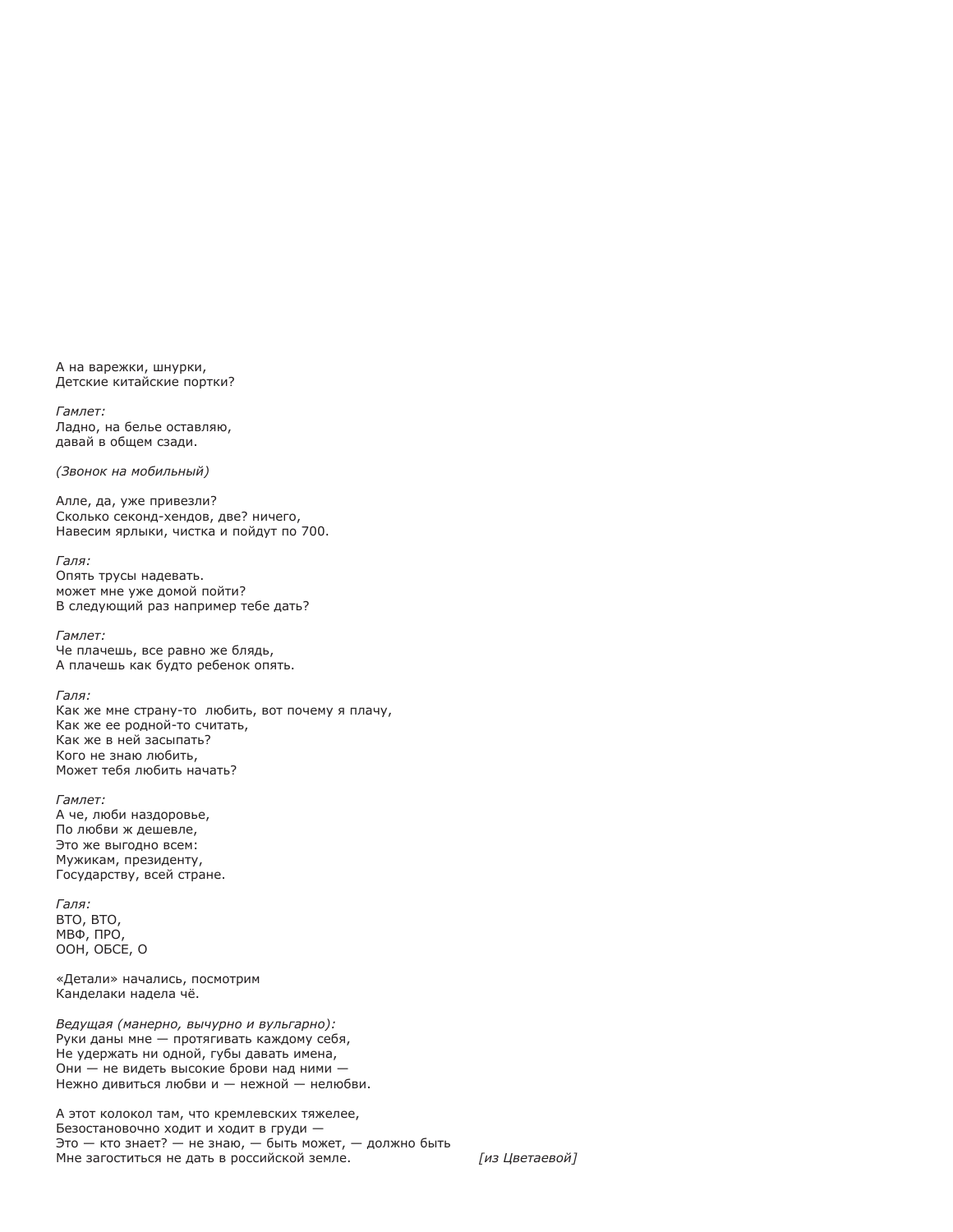### Галя:

Конечно, что ж тебе делать здесь Ты к себе на Кавказ едь!

### Гамлет<sup>.</sup>

А мне где быть - здесь или там. Может вернуться опять в Дагестан.

### Галя:

А мне где быть - там или здесь, Если понятен контент жизни весь. Быть МОЖНО ТОЛЬКО где-нибудь, А если хочется быть везде?

(звонок на мобильный Гамлета)

### Гамлет:

Алле, да мама, не знаю, щас не могу, Вроде ничего, ладно, потом, да, Конечно, хорошо, куда я денусь, Куда я денусь, куда ж я денусь, Курю, да, а у тебя жизнь Как? Идет в смысле, идет она? Разъединилось, как всегда.

Я должен быть на рынке в 7 утра, Метро закрылось, Не повезу тебя уже никуда. Ложиться мне уже надо, Хочешь оставайса, спи, вот одеяло, на, Или бери тачку, езжай домой сама.

# Гапя:

Поздно, я тут полежу до утра.

(Ложатся в разных комнатах. Галя через 20 минут встает, подходит к уснувшему Гамлету)

Галя (почти по слогам, по-ребячьи): Что для ока — радуга, Злаку - чернозем -Человеку — надоба, Человека - в нем.

Мне дождя и радуги, И руки нужней, Человека надоба Рук - в руке моей.

Это - шире Ладоги И горы верней -Человека надоба Ран - в руке моей.

И за то, что с язвою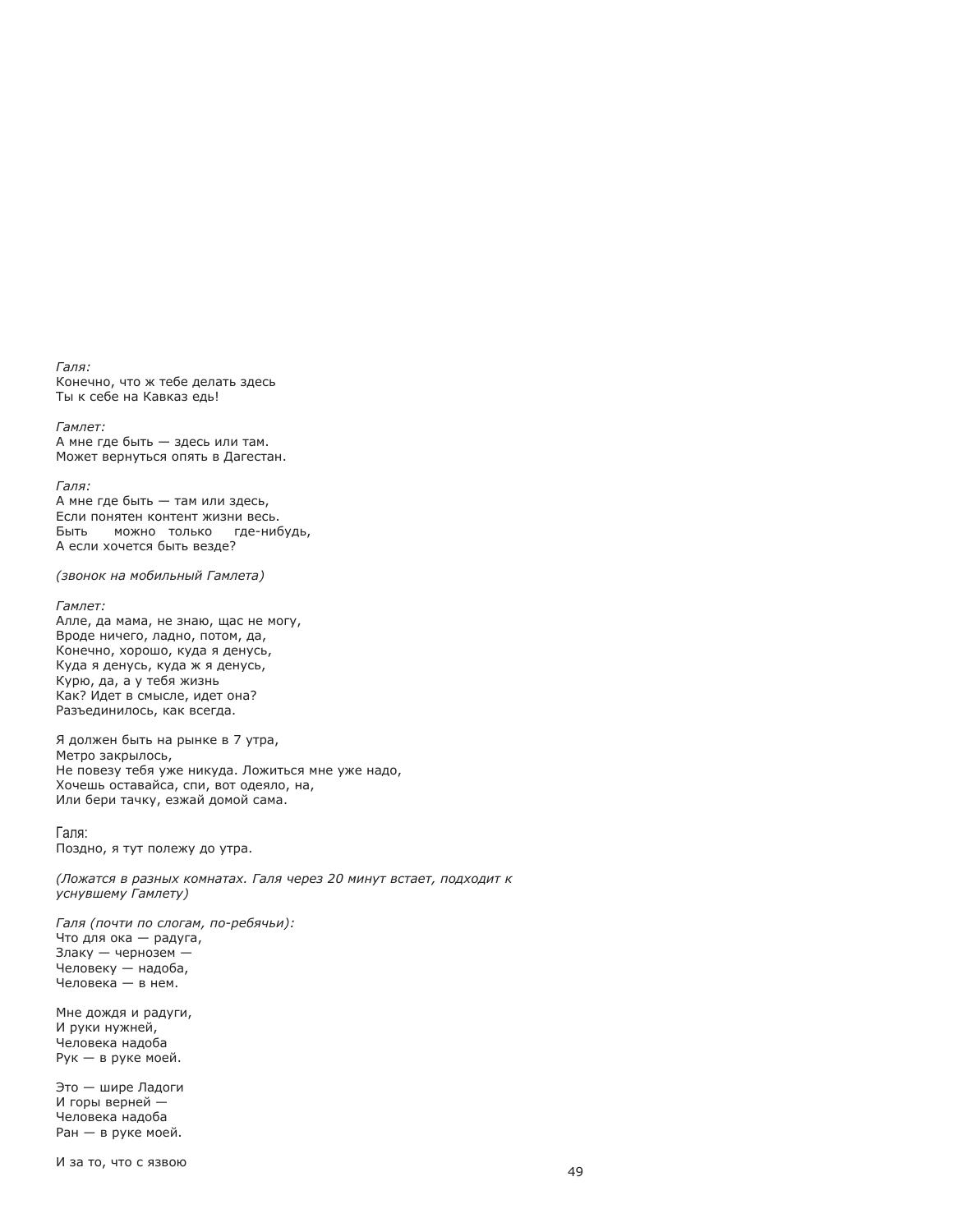мне принес ладонь -Эту руку — сразу бы За тебя в огонь! (из «Стихов к сироте» Цветаевой) (пауза) Хотеть - это дело тел, А мы - души **Отныне** (па*уза*)

Не попадаем в такт Возьми под руку! Не каторжники, чтобы так!

(ложится рядом)

**Tok** Точно мне душою кто-то на руку лег!

Тепло, ребро - потому и льну так. Жив только бок. О смежный теснюсь которым. Та женщина, - помнишь, мамой Звал? - все и вся Те - бя нося, Тебя не держала ближе.

Пойми ! Сжились, Сбылись! И жмусь и Жизнь ....и неотторжимо. Бросать как вешь Меня не единой вещи Не чтившей в сем Вещественном мире дутом! Скажи что сон! Что ночь, а за ночью - утро Экспресс и Рим!

(засыпает на диване рядом с Гамлетом)

(6.30 утра. Просыпается Гамлет. Галя еще спит)

Гамлет: Кажется уже рассвет, Собираться надо, рынок не ждет, это ты? Привет. Мне приснился мир, в котором не было стен. Тебя видел близко кожей к коже, до самых вен. Ветер, ветер вокруг, а не в ванной фен.

Галя (просыпается): Тяжело, а до смерти далеко, Умножим это на два и станет легко.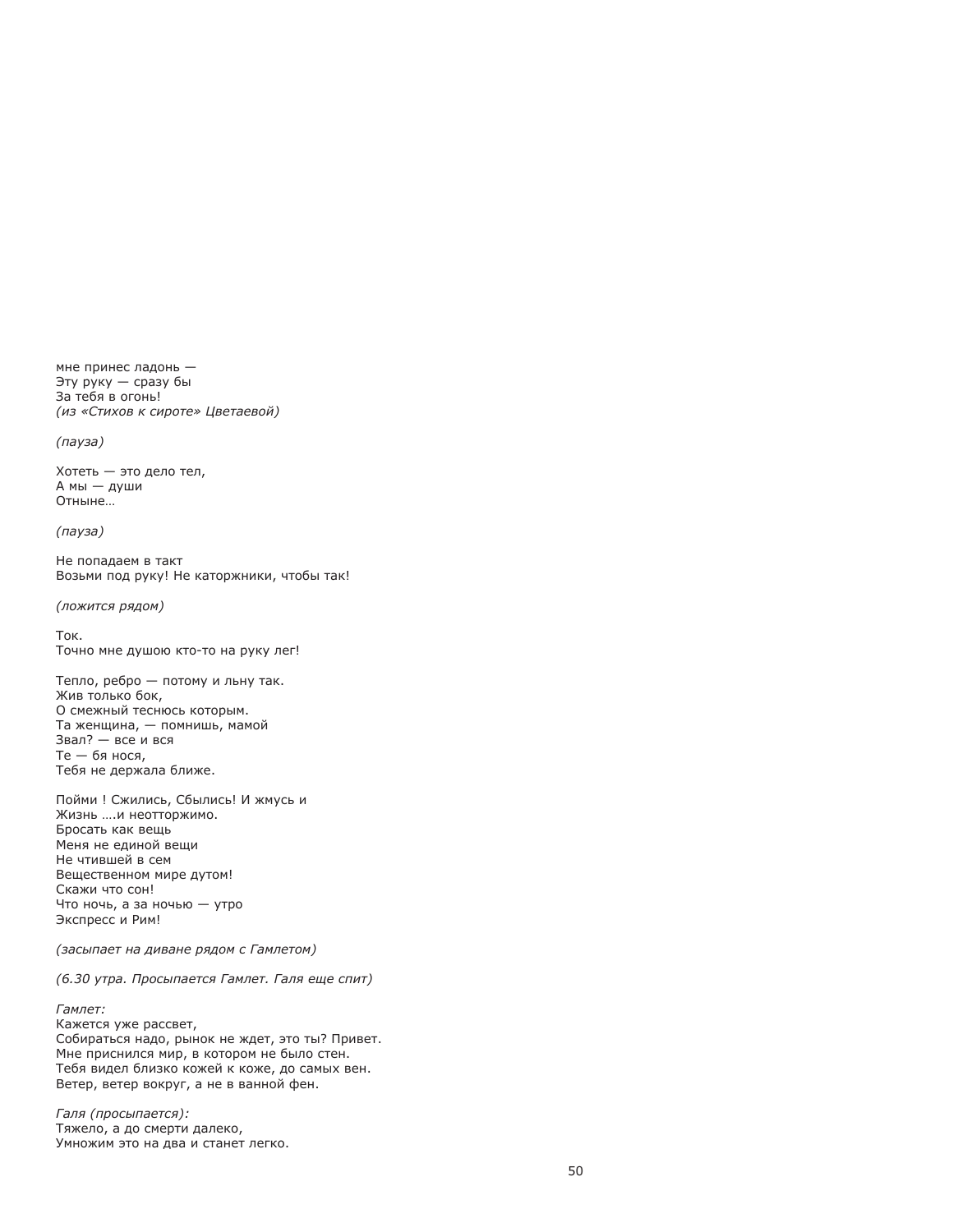Гамлет:

Сколько идет этих лучей в окно, Может место и время уже прошло? Помаду твою дешевую как разнесло, Сотрем ее туалетной бумагой и увидим лицо.

2008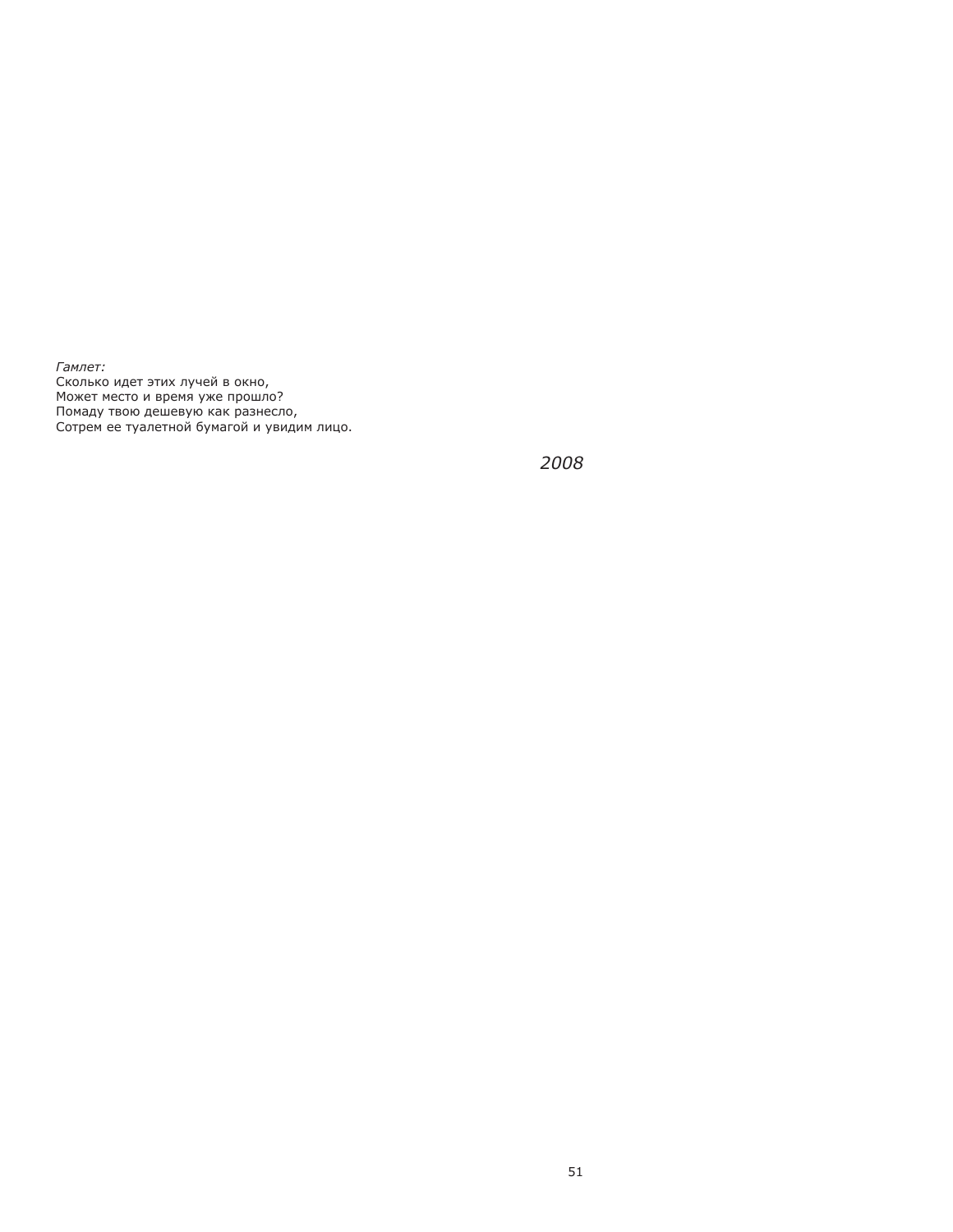# KOMSFOFINOFI

Действующие: Нита - фото-художник, дочь крупного бизнесмена  $Mpa$  — ее подруга, арт-критик

Диамара (Диа) (сокр. от «диалектический материализм») - маляр из Назрани.

Та же Диамара в конце пьесы - вальяжная московская метросексуалка

Нита · Живот мой...

 $Mna:$ Я говорила вреден общепит, Коньячный спирт нас не спасет от нелюбви.

# Нита:

Я только ради Вячеслава выпиваю чтоб обшность между нами возникала.

### Ира:

Зачем тебе мужчина, если есть машина у тебя И деньги есть и в Бога веришь и понимаешь Его Так точно порой интерпретируешь писание, и ноги есть и грудь на месте И Гуччи носишь и прекрасный ты художник И вид с окна великолепен, А пахнешь как райская трава. И причащаешься и благодать имеешь вроде И любишь родину и роду аристократическому принадлежишь. И в технологьях ультрасовременных разбираешься. Добра ты, и не бывает у тебя депрессий. И в государственном устройстве понимаешь все, И в государстве живешь таком хорошем, Участвуешь в проектах государства в качестве дизайнера и духовник тебя считает полусвятой. и предки благородны и прекрасны. Морепродукты каждый день и вкус изысканный. Икона мироносит в комнате над изголовьем И СВЯТ, И СВЯТ, И СВЯТ...

# Диамара:

Так это в ней самой все это, а себя она Не видит, значит и любить не может. Вот почему другой ей нужен для любви. Она ведь, знаешь, кроме Вячеслава Еще и футболиста полюбила.

# Ира:

Ну как же полюбила ты футболиста, И за что.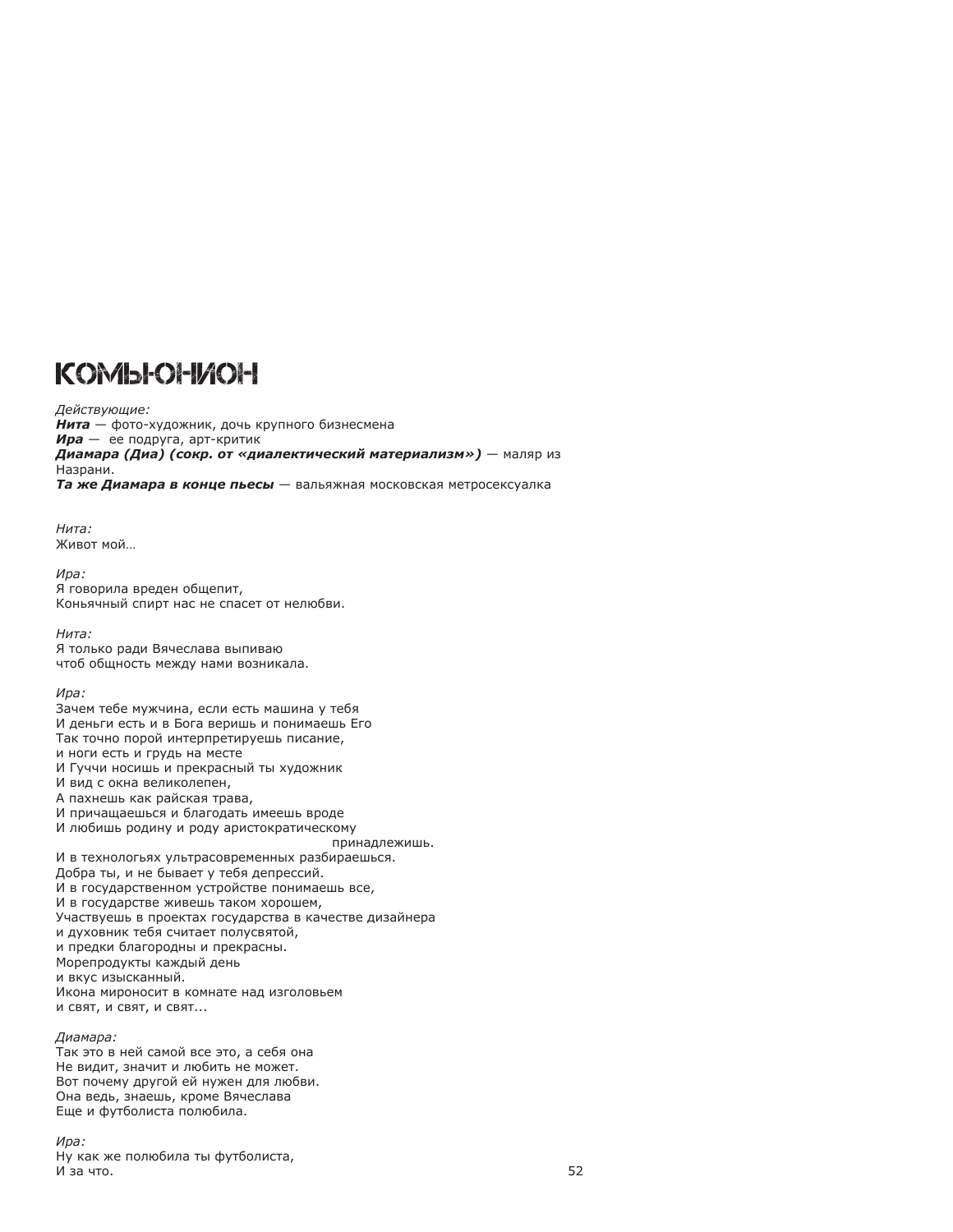### Нита ·

Я перечислю мотивации своей любви: 1. Трусы такие тонкие и тело темное большое 2. Тяжелый подбородок и зубы белые 3. А пальцы на ногах ты видела? Они красноречивы и свидетельствуют о латентном интеллекте. Вот фотография.

### Ира:

Не знаю, по мне, тупой как слон

### Нита:

Да ты с ума сошла, смотри Какое лицо, глаза и уши.

### Ира:

Так я не поняла ты Вячеслава любишь, Или этого козла.

### Нита:

Конечно, Славу, он художник все-таки, но у него жена. Для секса голый футболист, а для души - художник. Ты знаешь в мастерской так все осмысленно, Набросок его каждый — просто откровенье. И вот вчера когда мы пили спирт со Славой Я в лифчике была Maxmara Но видимо так сильно он хотел меня, что У него не встало.

### Ира:

Опять тебе наверно импотент попался, И вы ушли?

# Нита:

Меня рвало сначала, Потом он мне сказал, что если сильно любишь, до секса доходить сложнее.

Диа: А Бога своего когда ж ты любишь

Нита (закуривает сигарету и лениво декламирует): Реальность невозможно унять, Политика неумолима, Но когда я вижу бога опять Все преодолимо.

Эминем меня давно достал я Арэнби полюбила но Бог это то, что престижнее во сто раз, круче чем моя машина.

Бог вам очень понравится, Ибо он может многое дать,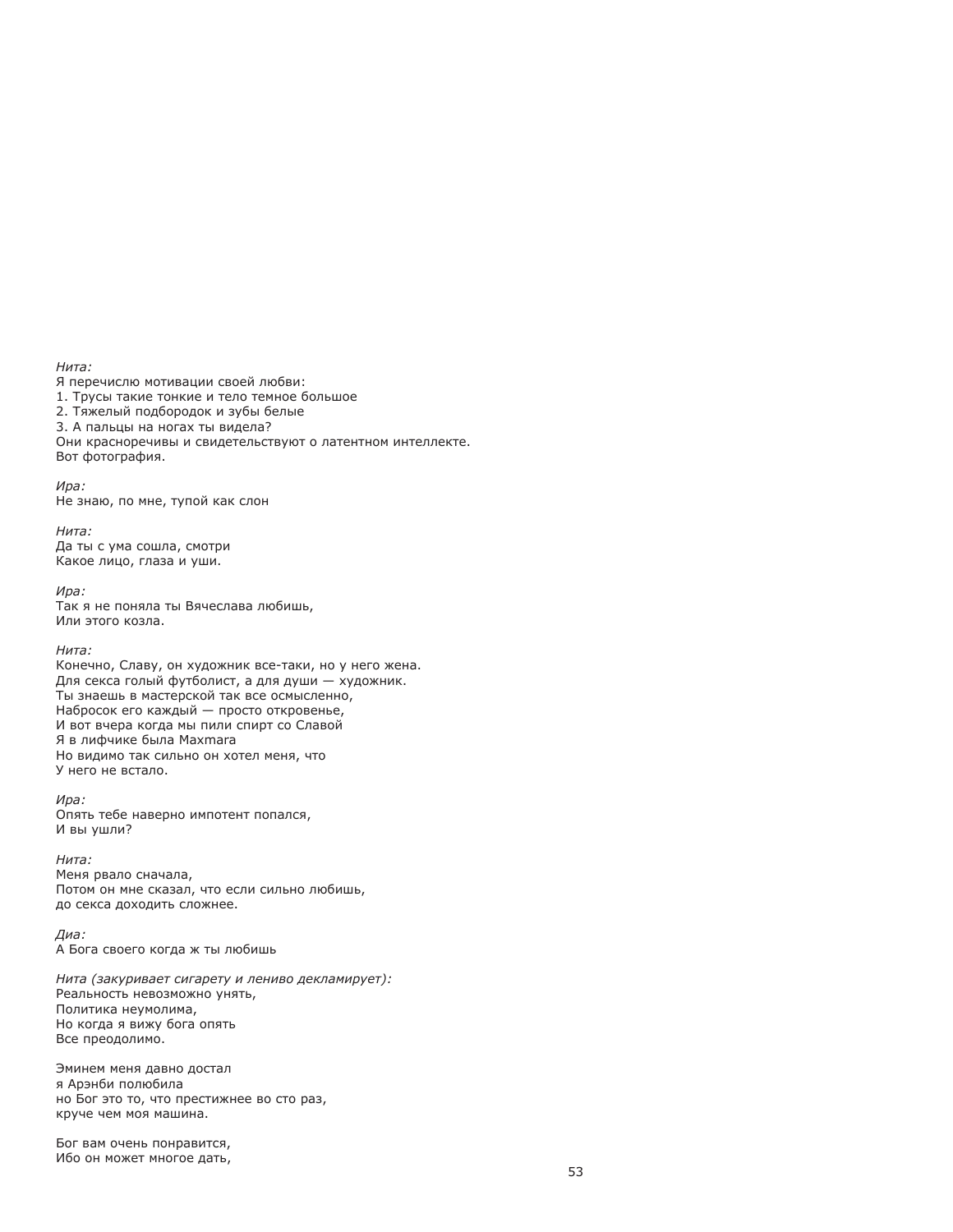Он всегда с тобой Всегда со всеми везде, Говорит молча, Сопровождает в темноте, Ему не надо платить, Только упоминать, И просить можно у него почти все.

### Ира:

А ноги как у Наоми Кэмпбелл тоже?

### Нита:

Не знаю, мне он дал ноги как у Мадонны, С мышцами со следами накачки, Такие ведь помнишь нравились Вадьке, Но я хотела только выше колен Голени я уже просила другие, Но молитвы как бы наложились.

### Диа:

А я ничего у Бога не прошу Муж есть, ребенок там, Заработок, квартиру заказчик предоставляет.

### Ира:

Я поняла, что такое, девочки, верить, это типа когда все - дерьмо, а ты заставляешь себя, чтобы нравилось оно.

### Диа:

Мало таких людей, которые любят людей, перед глазами вакуум, ничто, а они все время за свое - ласки ждут, сами-то не могут ее дать.

### Ира:

А я, например, все время могу что-то ласкать, посуду ласкаю, шкафы, очень люблю камни фен-шуй, двери там обнимать.

### Нита:

Если что из шмоток в моде - значит душа есть в этом кламоте. Если что на теле блестит, значит и тело само блестит. Меня папа учил все лучшее ценить, понимать красоту вещей, Следует покупать только элегантное то - все - что. Трусы, кнопки, ножи. Мы тебя выбрали Диа, так как много в тебе души, Ты стены так плотно красишь, а узоры на подоконниках так свежи. Только долго вот работаешь как-то, производительность, эффективность низки. Комната даже на треть еще не сделана, Карнизы недокрашены, лепнину надо доработать, Полы не скреплены.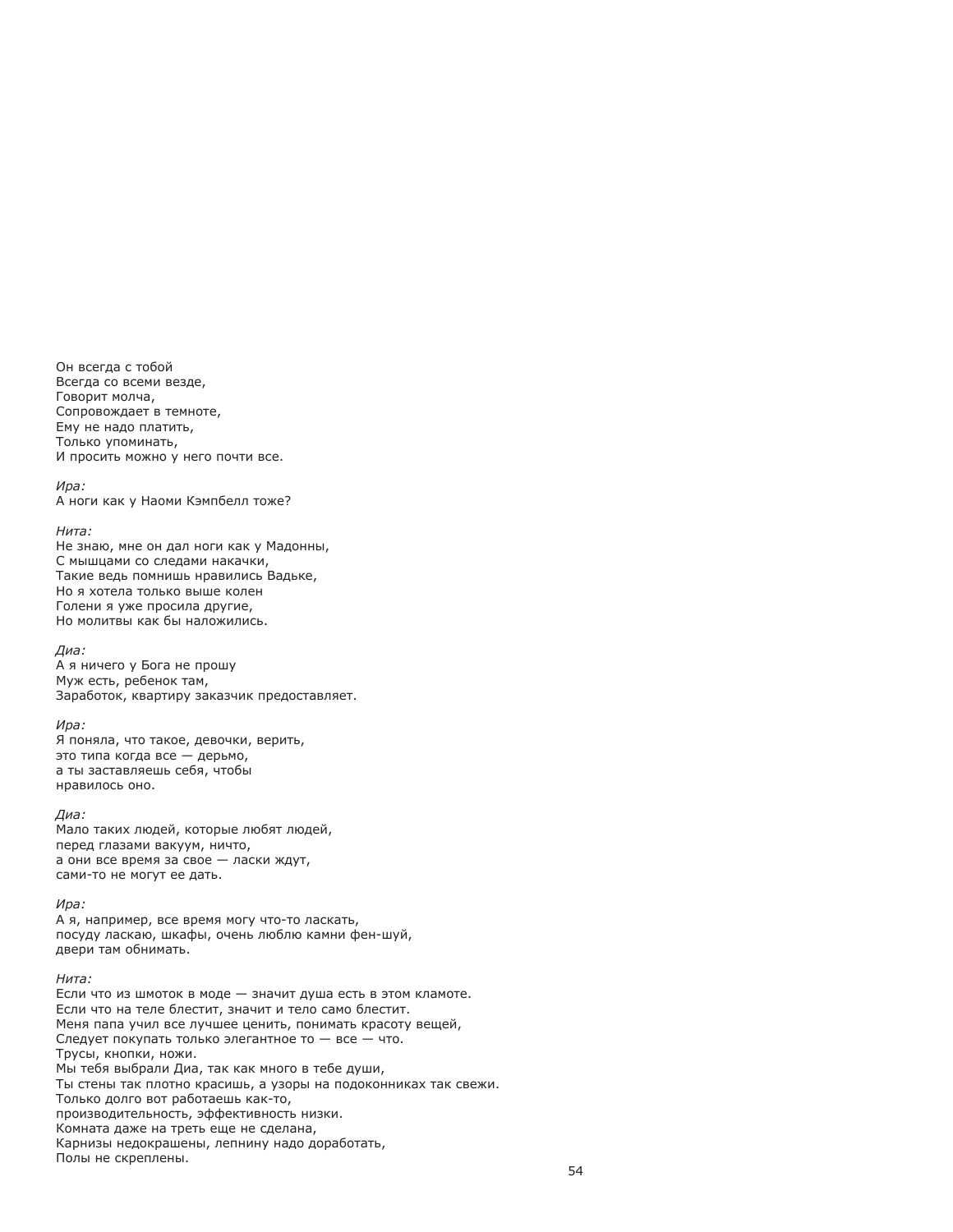Диамара:

Так вы же сами заходите, болтать заставляете, о боге, душе, вере, универсалиях, человечестве, красоте.

Нита: Ладно, мы тебе сейчас чай принесем и пойдем.

(Ира приносит Диамаре чай, они с Нитой уходят)

Диамара (поет любимую песню своего деда): Мы коммунисты тем, что ногами в сегодня стоящие, тянемся к завтру в темя и тянем его в настоящее.

Мы коммунисты тем, что слышим класс безгласый. всех, кто разрознен и нем, собираем в поющую массу.

Мы коммунисты тем, что даже шагая по глади, моря встающего чуем темп и не прячемся сзади.

(прекращает петь)

Интересно быть кул, выдыхая погружаться в свиминг-пул. Задницу держит утенком, вот, Ира, чтобы не утекало от не либидо. И лира жопы побеждала.

Решетка плюс человек, Кто знает на эту загадку ответ?

Нита говорит про веру, благодать, Ира про искусство. а я могу рассказать про одно чувство, ТОЛЬКО НА ЗНАЮ КАК СКАЗАТЬ

вот мы с Саней и Генкой прямо с Казанского приехали в общежитие, все нормально, должны вселиться, и паспорта уже сдали и вдруг замдиректора говорит, ремонт, говорит, и только с ноября могу оформить, т.е. через 6 месяцев, а у нас денег только на еду, на пока работу найдем, ну ушли оттуда, Саня пошел к заказчику бывшему, может, говорит, что из работы уже есть, а я на скамейке с чемоданами на гоголевском с Генкой жду, куда идти с ребенком если сегодня, думаю, ничего не найдем.. Семь часов просидели. Генка бегает, то на чемодане уснет, то на коленях у меня. А я такой почувствовала покой, за себя покой, за всех, всё думаю хорошо, нет муки,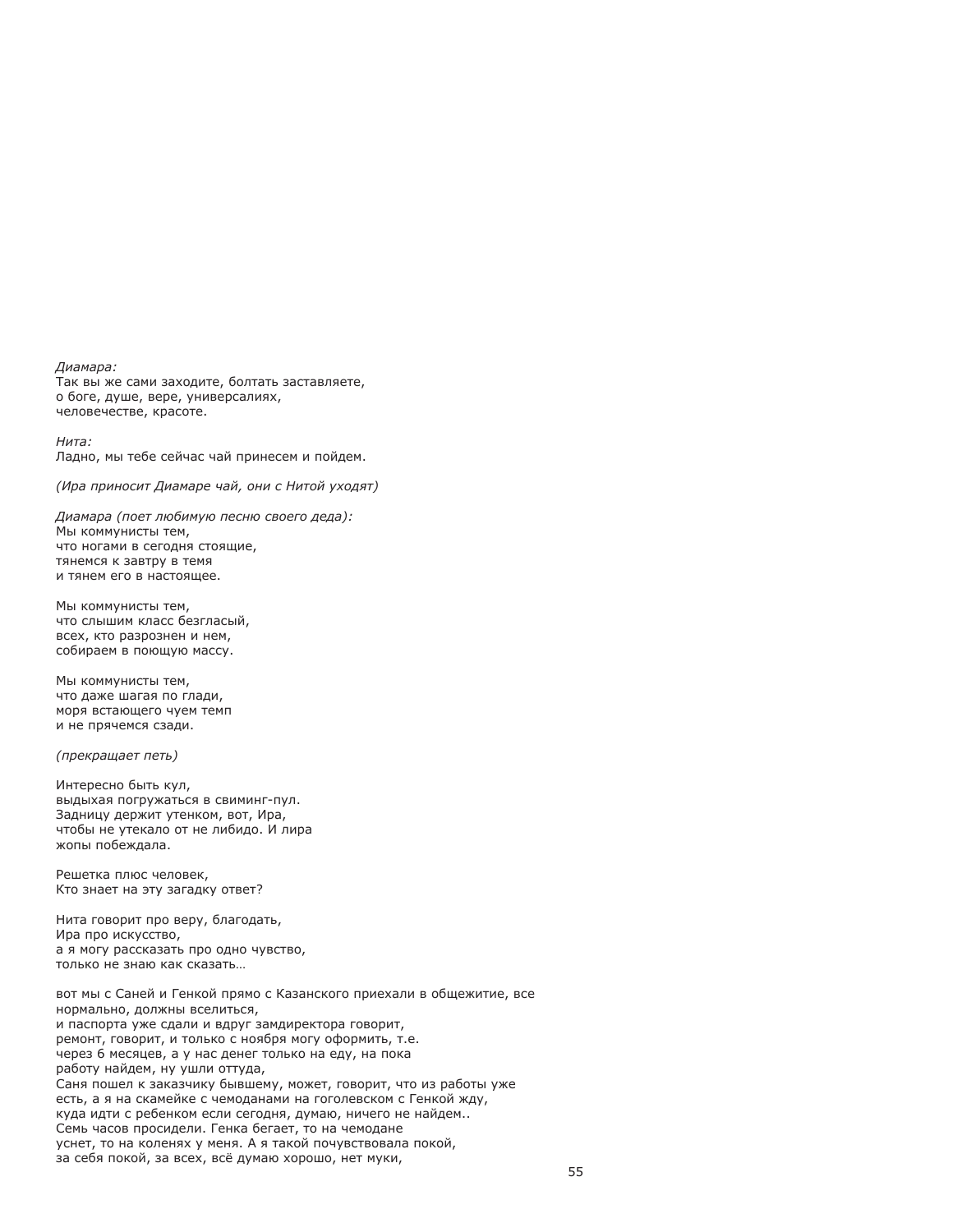невозможна она, если красиво стерпеть, Генка, иди сюда, ему говорю. мама - он говорит - я посмотрел в лужу, там улыбается чье-то лицо, а я ему говорю мы лечь сегодня должны не в постели Гена, а здесь, так что ко мне на колени лезь. его курткой накрыла и сама глаза закрыла.

(Действие на видеоэкране: едут Нита и Ира. Нита за рулем)

### Нита ·

Прикольная эта Диа, странное имя Диамара. ты знаешь, хорошо работает, мало берет, только медленно и еще ночью остается. не на вокзал же ее отправлять.

Пока работает пусть живет.

 $Mna:$ А потом, что ли, пусть умрет?

Нита:

Да типун тебе на язык. Я просто пытаюсь облагораживать, образовывать наш народ. Надо начинать с искусства, потом стиль, макияж, крещение. В принципе даже быдлу доступен полет. Заедем в один новый шоп. В шесть у меня укладка, полчаса подождешь? а потом на петровку вместе съездим, там к иверской иконе сегодня прикоснуться дают, успеем перед открытием.

Ира:

Нет, в магазин не поеду, мне еще к макетчику, вечером вернисаж, времени вообще не хватает, улет.

Нита:

Так икону потом увезут, Ты что, она ж мироносит, Все о чем просишь, дает.

Ира:

Завтра сама буду на машине, перед работой заеду, приложусь, что за туфли, новые что ли?

Нита:

Что ты, я их уже надевала, правда — кул? Дорогие, Три штуки, в Иерусалиме покупала.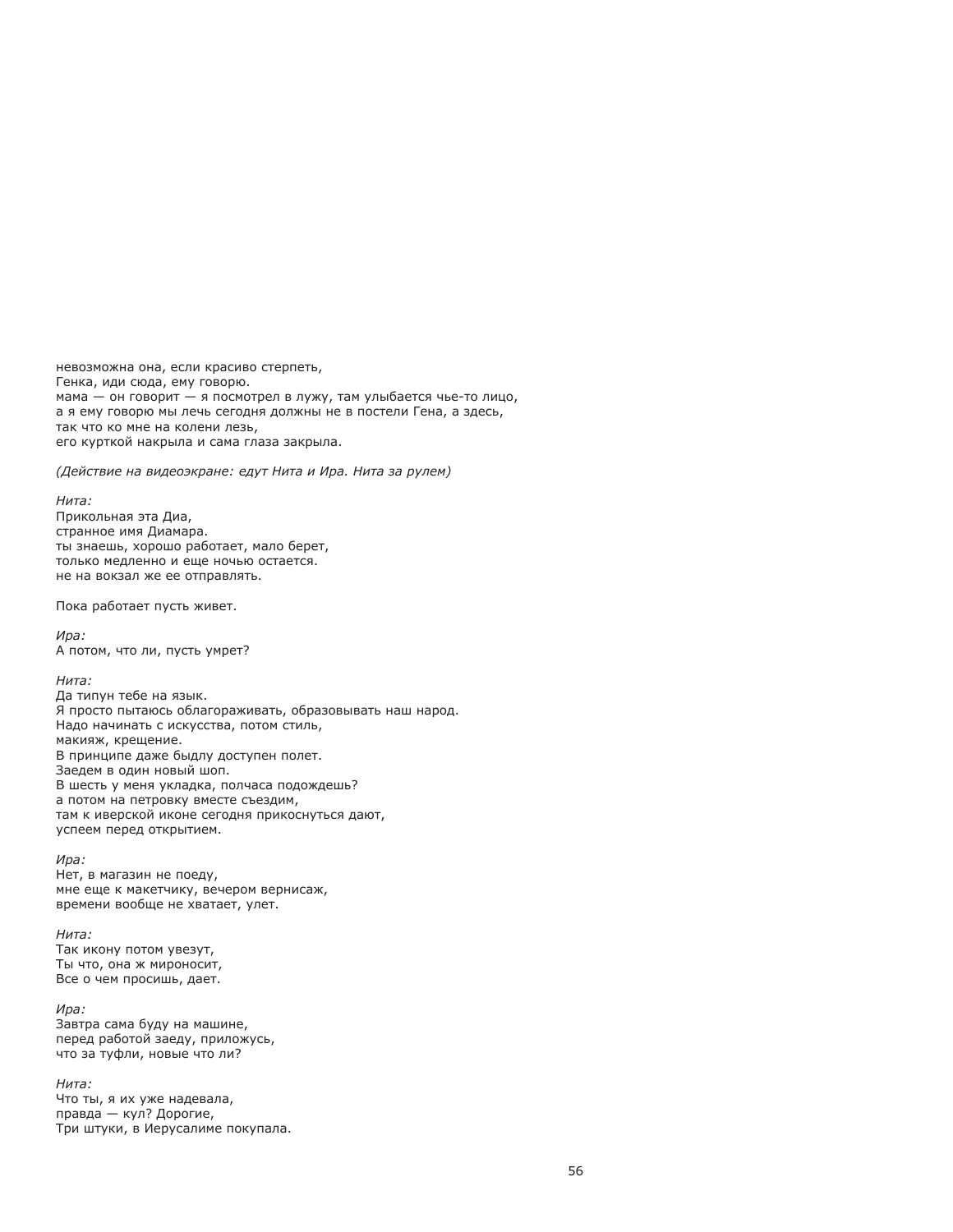# И<sub>D</sub>а:

Обалдеть как тебе идет. Но я бы за туфли столько платить не стала. у тебя же там Настя живет, ей бы таких денег на три месяца хватило.

### Нита:

Ир, ты рассуждаешь как мешанка, как завистливый, некультурный народ. Я, знаешь, столько Насте и детям ее надавала, не бойся до отвала.

# Ира:

Мне-то что. Главное, чтобы Господь любовь к моде понимал? Тачку твою, черепаховый суп, суфле. Ой, смотри, на рекламном щите Волочкова рекламирует бидэ. Идиотская печать, даже шрифт не смогли подобрать.

# Нита ·

Ир, для верующего человека обо́жено всё. даже это тупая реклама в каком-то смысле бога лицо. Принимаешь Бога, прими и мир, и то, как наш Господь за ним следит. Важно, конечно, то, что будет на небесах, Но и жизнь Богом освящена, Богатство, роскошь, красота - лишь жизни естественная часть. И потом если не будет богатых, кто бедным будет помогать? Эти же левые удавятся, прежде чем копеечку кому-то подать. А бедные были и будут, убогие, неталантливые, завистливые, некрасивые и больные. Им такое место Господь отвел, таким образом страдать. А мы по своему страдаем и им помогаем. А некоторые же сами хотят бедными быть. Если сами хотят пропадать, мы должны им сострадать и по возможности помогать. Вчера папа нашему механику три магнитофона дал. Я Дусиным детям каждый месяц конфеты посылаю. Диамаре этой собираюсь куртку свою Кензо отдать. Ира (выходит из ее машины): Ну все, икону за меня поцелуй, побежала телефон звонит опять.

Нита (у иконы, в церкви на Петровке, прямо напротив музея Церетели): Господи помилуй, Господи помилуй, Господи помилуй, Господи прости за любовь к успеху, деньгам, не могу им противостоять, хочу быть лучше, успешнее, стильнее всех, не хочу ходить по рукам. Власти, силы, влияния хочу от людей и послушания,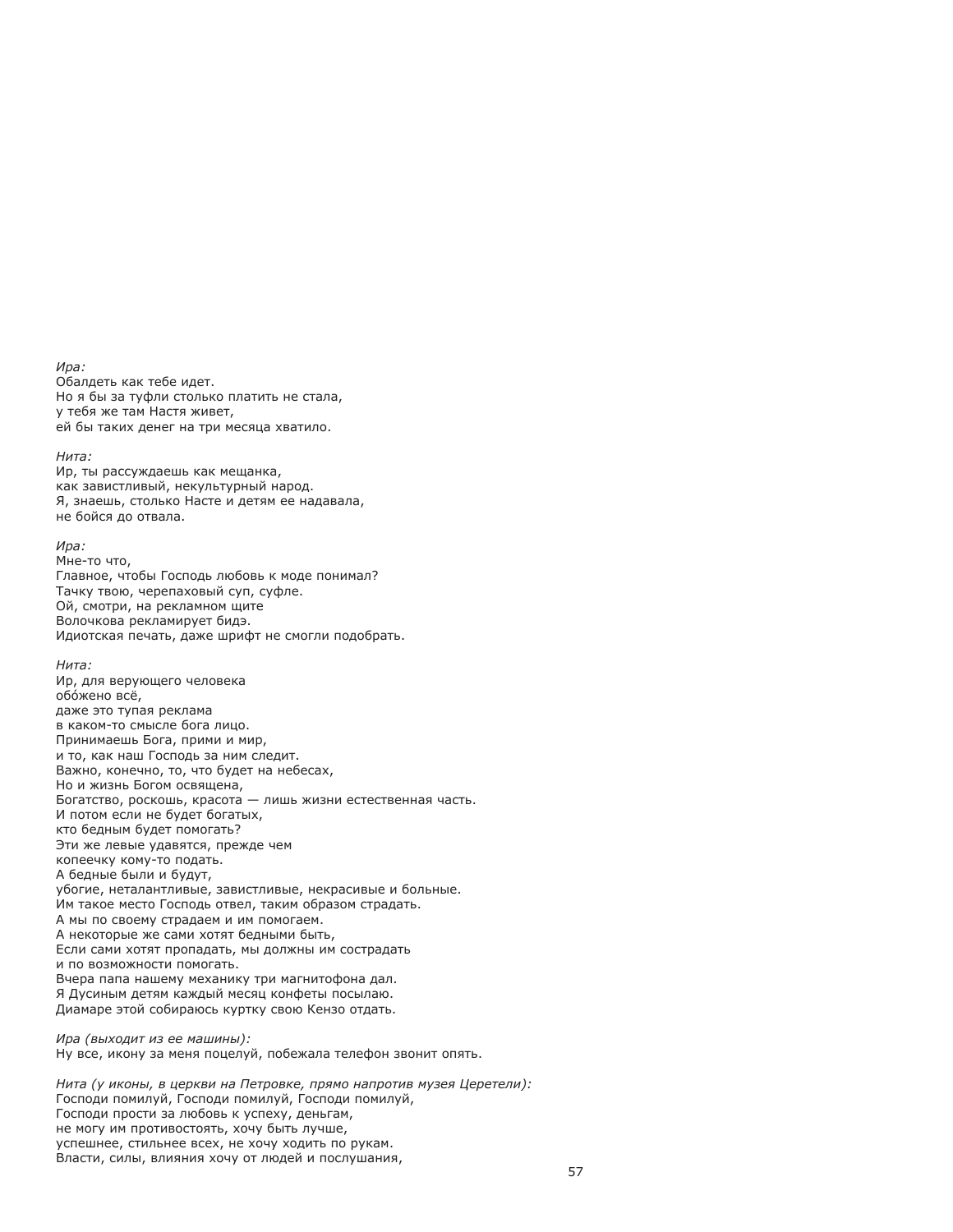Я заслуживаю, я же голубых кровей, как и Ты сам. Хочу также семьи своей, города и родины процветания, Хочу чтобы всё, что я люблю имело признание. Подай господи знания и понимания, Научи мудрости управления и завоевания.

(целует икону, садится в машину, звонит телефон)

Нита · Алле. Слава, сегодня вечером? Ладно после вернисажа, Только у меня, Заодно обсудим выставку, свет и формат.

Диамара (в это же время в квартире Ниты, отдыхает после побелки, берет трубку, как бы отвечает на звонок мужа Сани, сторожа): Да, поела уже, заказчица ж ушла, чай пью, новый завет читаю, заказчица дала, такие люди вообще. как свою крестить будут в воскресенье представляешь? Как же не верю. верю я, быстро я все усваиваю. Вот например, сидишь ты в сторожке, про что ты думаешь, например, сейчас, ну ладно, телевизор посмотрел, поел, а ты потом начни долго смотреть на то, что ел, долго потом смотри между предметами в воздух, вот это Саня называется - пустота. Людям Саня кажется, в ней нету ни хрена, скучно, тоскливо с ней, без вещей она.

Так вот, когда не тоскливо тебе без вещей, когда между вещами реет весна, вера это уже - да.

(Неожиданно Нита со Славой заходят в квартиру)

Нита (Дие): На тебе штуку и Вог, посиди, почитай в кофейне часа полтора.

Диа:

Нит, да мне полтинника хватит, ладно, не беспокойся, я пошла. Ой, Москва, вещи в тебе существуют как еда, а еда как вода, которая не насытит никогда...

(в кафе)

Мне пожалуйста чай и кекс вот этот. Сразу заплачу если можно, вот четыреста. Обнимитесь миллионы, да. Ничего себе. Попробуй обними вот того с газетой, да.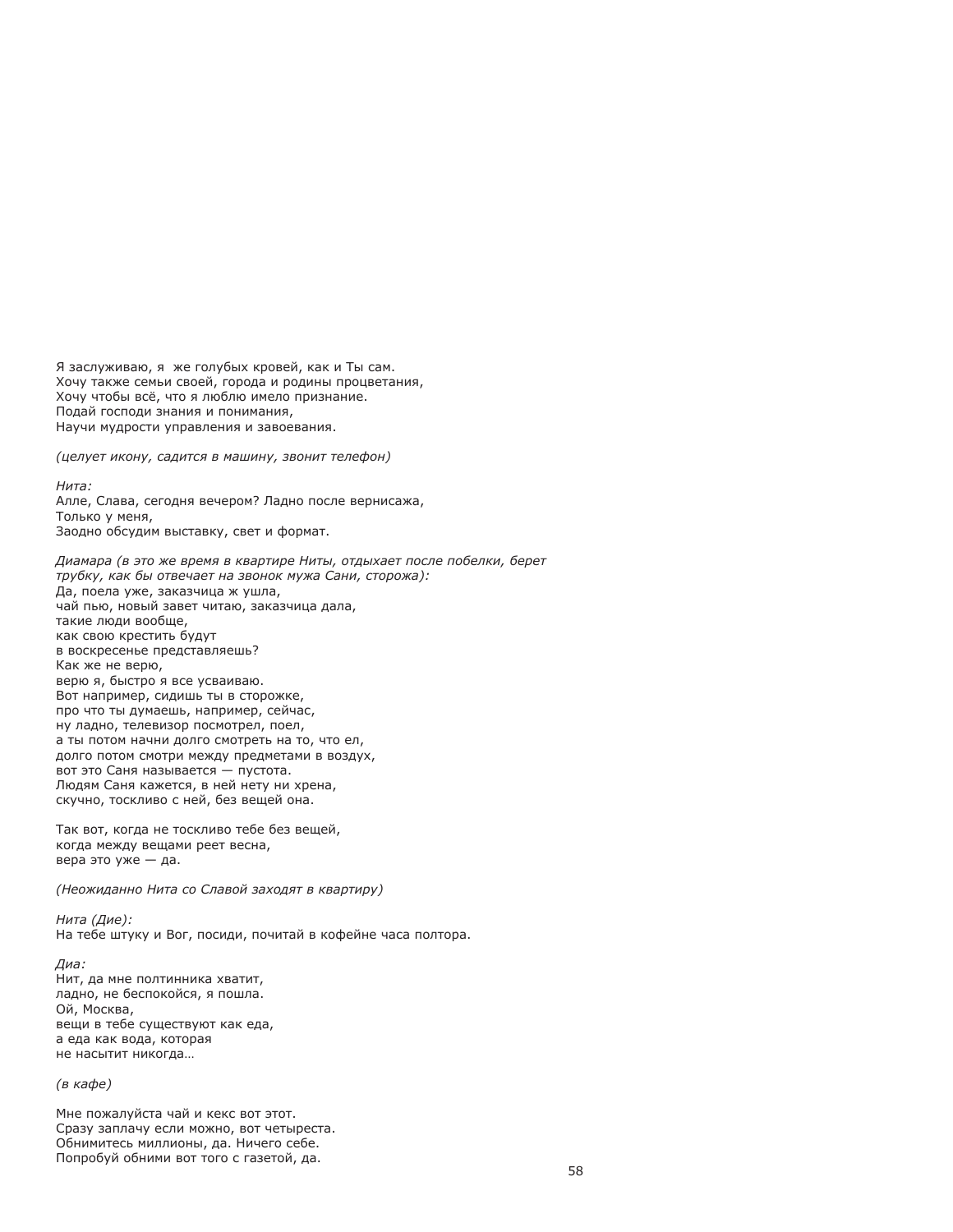Официантку, хоть вроде простая и то не обнимешь, пой ласточка пой, не унывай, да. Чай, да спасибо. Еще минуточку, да. Столик - не возвышенный совсем, да. Простите молодой человек. А этот столик безвкусный? Нормальный? Хорошо. Значит невозвышенный, не потому что дизайн дешевый, да. Просто чего-то ему не хватает. Подожду еще минут двадцать, а вода сколько стоит? 70. Принесите пожалуйста, в полтинник укладываюсь, да, Бог даст, уложимся, да. Еще долго не умрем, а потом в конце да. Девушка я расплатилась, деньги на столе, спасибо, да, Я пойду, работать не дают, то секс, то крещение вот завтра у меня.

(Входит в квартиру. Вячеслав уже уехал, Нита пьет Кампари и не замечает, что Диа проходит по коридору в туалет. Когда Диа выходит из туалета Нита направляется в него же, они сталкиваются)

### Нита:

Ты что в моем туалете была? Он же только для меня, Ты же знаешь в этот тебе нельзя. не ожилала от тебя. Я же тебе сказала, когда наняла, Тот сортир для моих гостей и меня, а, напротив, для всех работников и тебя. Придется срезать с тебя 20 процентов за такие дела.

Диа:

Да я машинально, я всегда в свой хожу, клянусь, случайно, не подумав вошла. Ты же сама в подруги меня взяла.

Нита: Чтоо? Так значит, ты давно повадилась срать сюда. Я же по хорошему, по дружески просила тебя.

Диа: Нита, клянусь, не ходила я ни разу, Совершенно случайно сейчас зашла. Не увольняй меня. Ты же крестить меня завтра должна.

Нита (открывает дверь туалет, хныкая): Кошмар какая вонь, Да ты же нормально за собой даже не залила. (почти в слезах с брезгливостью и отвращением).

Диа: Шас я все помою, Если у нас духовная связь Какая разница кому в какой унитаз срать.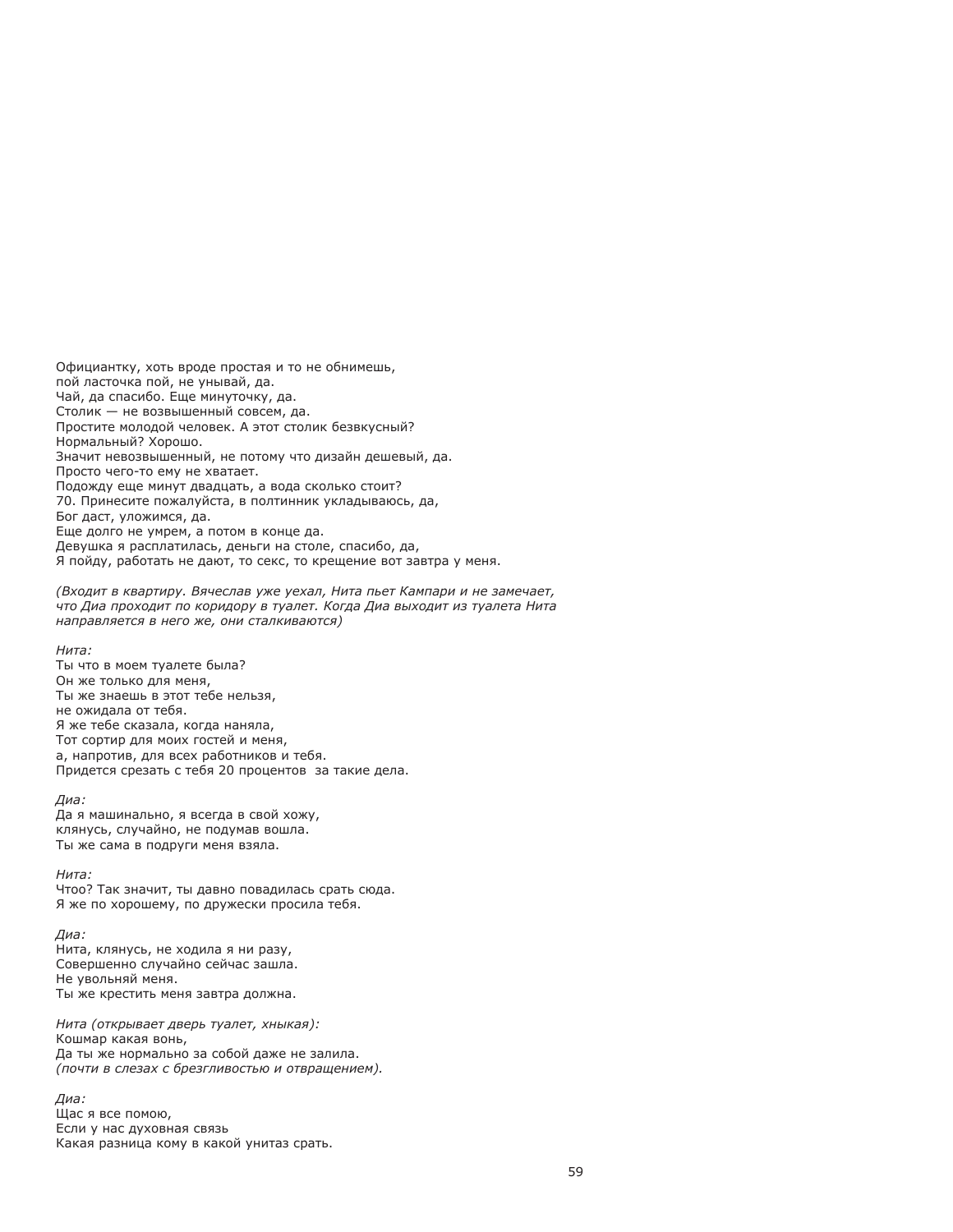Нита (сильно толкает ее в бок, пока та нагнувшись чистит унитаз): Как ты смеешь мне быдло так отвечать, После того, что я из тебя человека сделать хочу, После того, что люди пытаются тебе помогать, неблагодарная блядь.

Диа:

Да я не так хотела сказать, Я имела в виду, что это.. ну что духом близки мы, сердцем слышим друг друга, значит, тело тем более прилагается, Не так, опять?

Нита:

Связь - духовная в первую очередь власть, власть того, у кого духа больше, -- того, кто тебе его передаст, поде́лится, тебе плебсу этого не понять.

# Диа:

Я, Нита это понимаю, Я тобой, духом твоим и совершенной красотой восхищаюсь, верю, надеюсь, люблю, тебя ни на кого не променяю.

Ты ж будущая крестная моя.

Я же твоя на века. Ты же ближе сына и мужа мне тогда. Ты кричи на меня хоть всегда, Это страх в нас кричит бытия, Ж это ж кричат не ты и не я. Это трусит внутри змея, Мы не знаем какие мы, Быт вместо нас живет, сны, Мы не мы.

Нита: Слушай, надоело, и вообще долго работаешь

Диа: Ну ты ж за результат будешь платить, не за время.

Нита: Все равно, мне надо быстрее, Боюсь, ты не справишься, А проделанную работу я оплачу.

Диа: Не увольняй меня прошу, А крестить меня когда ж? Я же думала сестру приобрету Я тебя люблю...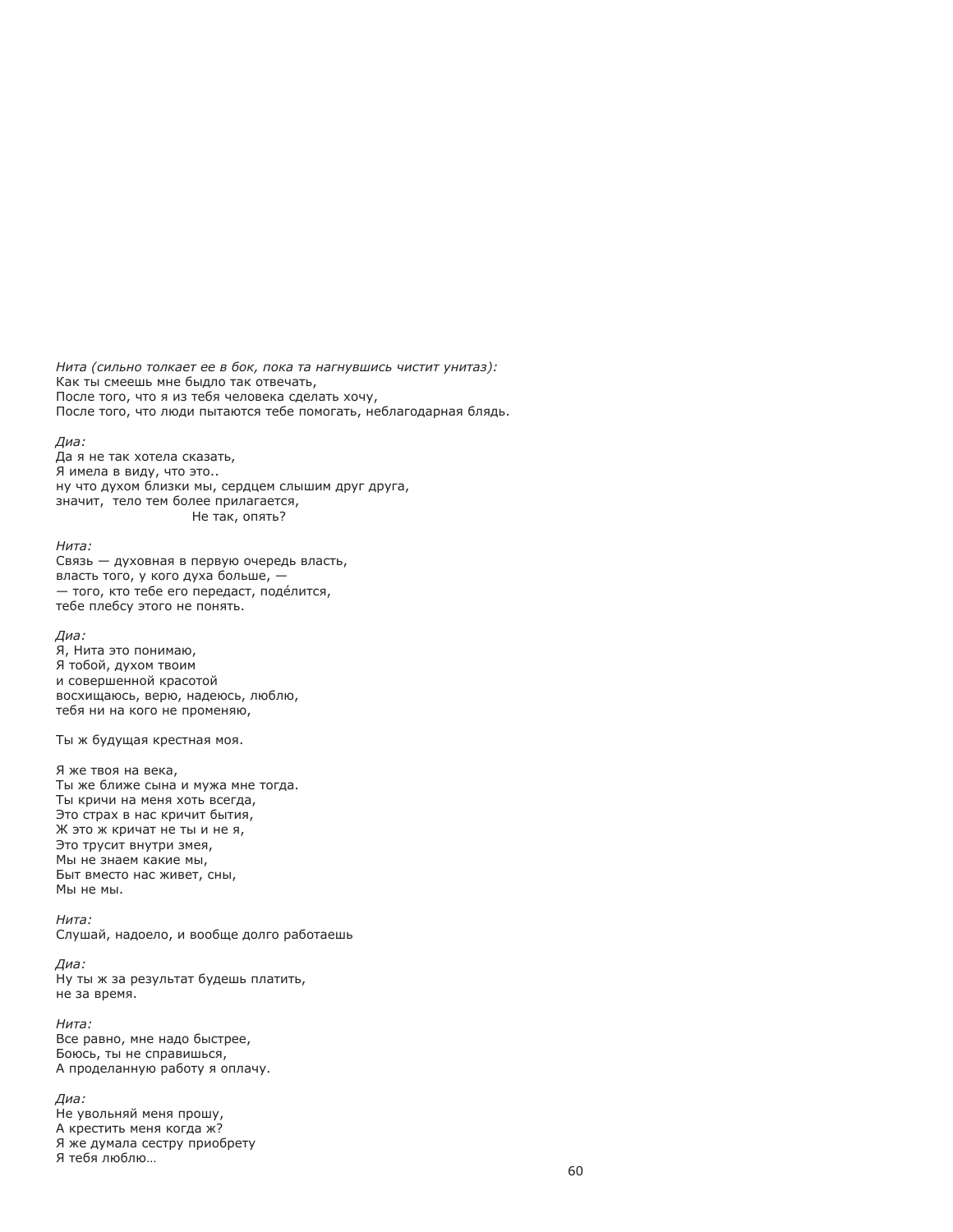Нита · Ой, про крещенье забыла. Нет, конечно, покрестим.

Диа: Значит не уволишь...

### Нита:

Да ты не поняла, Я, конечно же, сорвалась, извини, Но у меня презентация через месяц, Мне хата нужна срочно понимаешь. Ты не справишься одна.

#### Диа:

Я Саню попрошу помочь, Он в семь освобождается, А Генку с собой будет брать, пока работаем. Он тихий, не будет мешать.

### Нита ·

После семи у меня как-раз встречи могут быть здесь. Ты, допустим, можешь на час свалить, если я попрошу. А с ребенком ну куда я тебя погоню. Не переживай, я нормально заплачу.

### Диа:

Даяжне про то. Работу я всегда найду. И жить где найду. Санька же еще шесть месяцев у заказчика работает, Еще шесть месяцев есть жить где... Я про то, что ты говорила... Ну помнишь, **HTO** каждый через себя два, отец-сын, мать-дочь, муж жена, сестра-сестра, человек-человек. Почти как ты и я.

### Нита:

Я тоже тебя дорогая люблю, На выставку придешь, я тебя приглашу. В смысле и после крестин можем по ходу общаться.

Диа (плачет): Я ж Нита уйду, я совсем уйду, креститься не буду, потеряешь меня, вот смотри, одеваюсь уже, вот совсем уже ухожу, вот руки мою, уже обуваюсь, дверь открываю, но пока стою, здесь стою, с тобой стою, хочешь я тебе сейчас спою.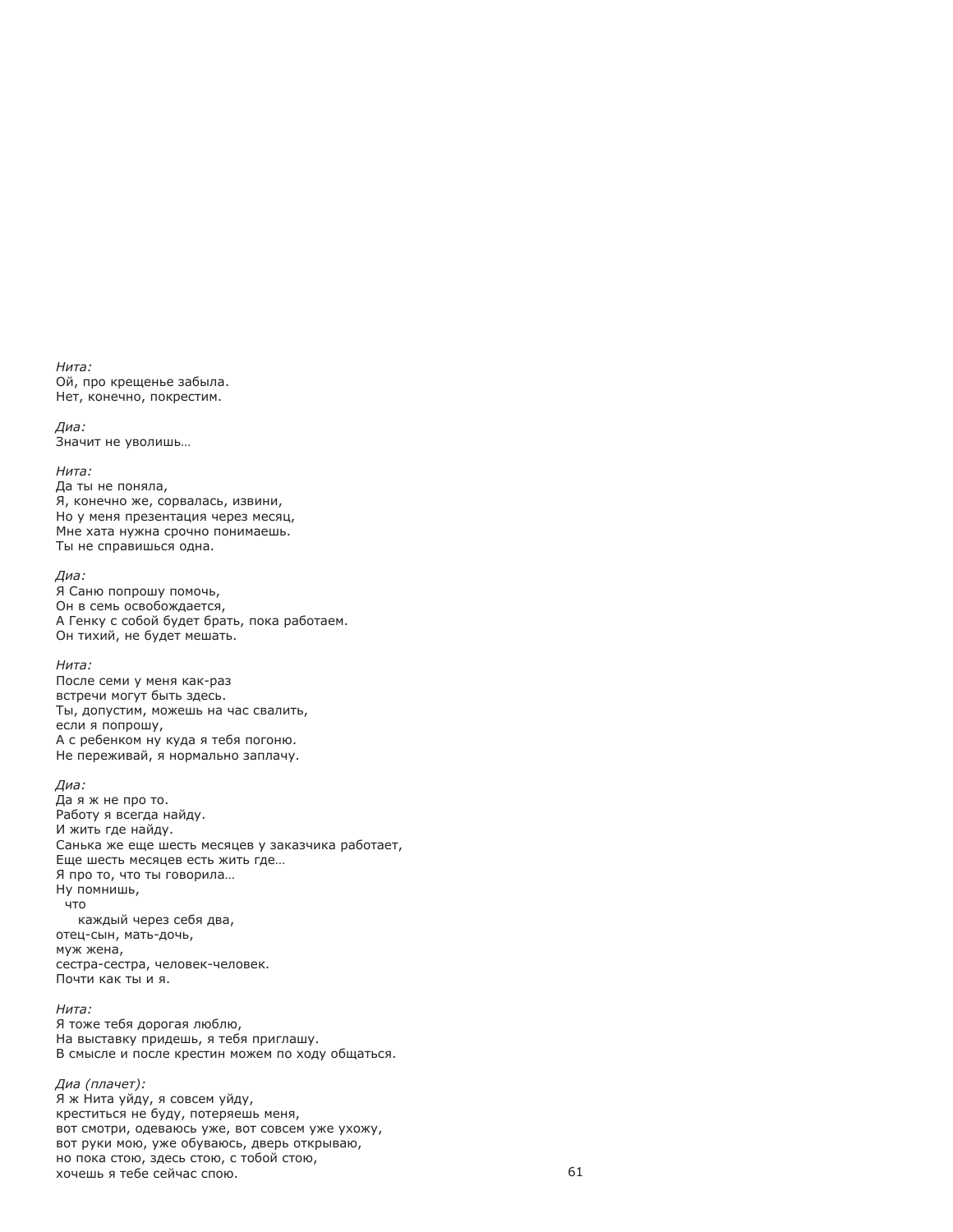# $(noer)$

Не надо мне награды, не надо мне пошады, А дайте мне винтовку и дайте мне коня, А если я погибну, пусть красные отряды, Пусть красные отряды отплатят за меня.

Мороз ты мой холодный, паек ты мой голодный И почтальон сказал, что писем нет давно, Не будет он напрасным наш подвиг благородный И время золотое наступит все равно

Нита (захлопывает дверь и затаскивает Дию обратно): Дура, я же тебя столько учу, Духовная связь - помимо всех этих люблю-не люблю. Труд отдельно, Суд Божий — отдельно, Мир здесь, Бог — там, Пир здесь, Пот - там, Плоть здесь,  $\Delta$ vша — там

Диа (вцепляясь в Ниту и тряся ее): А боль — где?  $Bc\ddot{e}$  — где? А живот - где?  $A_{TH} - rne?$ А мы - где? Солярий - где?

Нита: Отпусти, дура.

Диа (держит Ниту за волосы и кричит ей в ухо): Давай так постоим, тихо, пока, Я, пожалуйста, не отпущу тебя пока.

Нита: Да больно же, корова.

Диа: Сейчас, сейчас, вспомню что-то важное подожди

Нита •

Ты потная, воняешь, отойди.

# Диа:

Я бы сразу ушла, только боюсь, выйду, людей не найду, останусь одна, где что искать, нездешняя я, ничего не знаю. Ты меня здесь еще подержи. Что этот бог хочет, объясни. Почему все его любят, но совсем между собой не дружат. Вместе молятся, стоят, а потом, рванут врассыпную,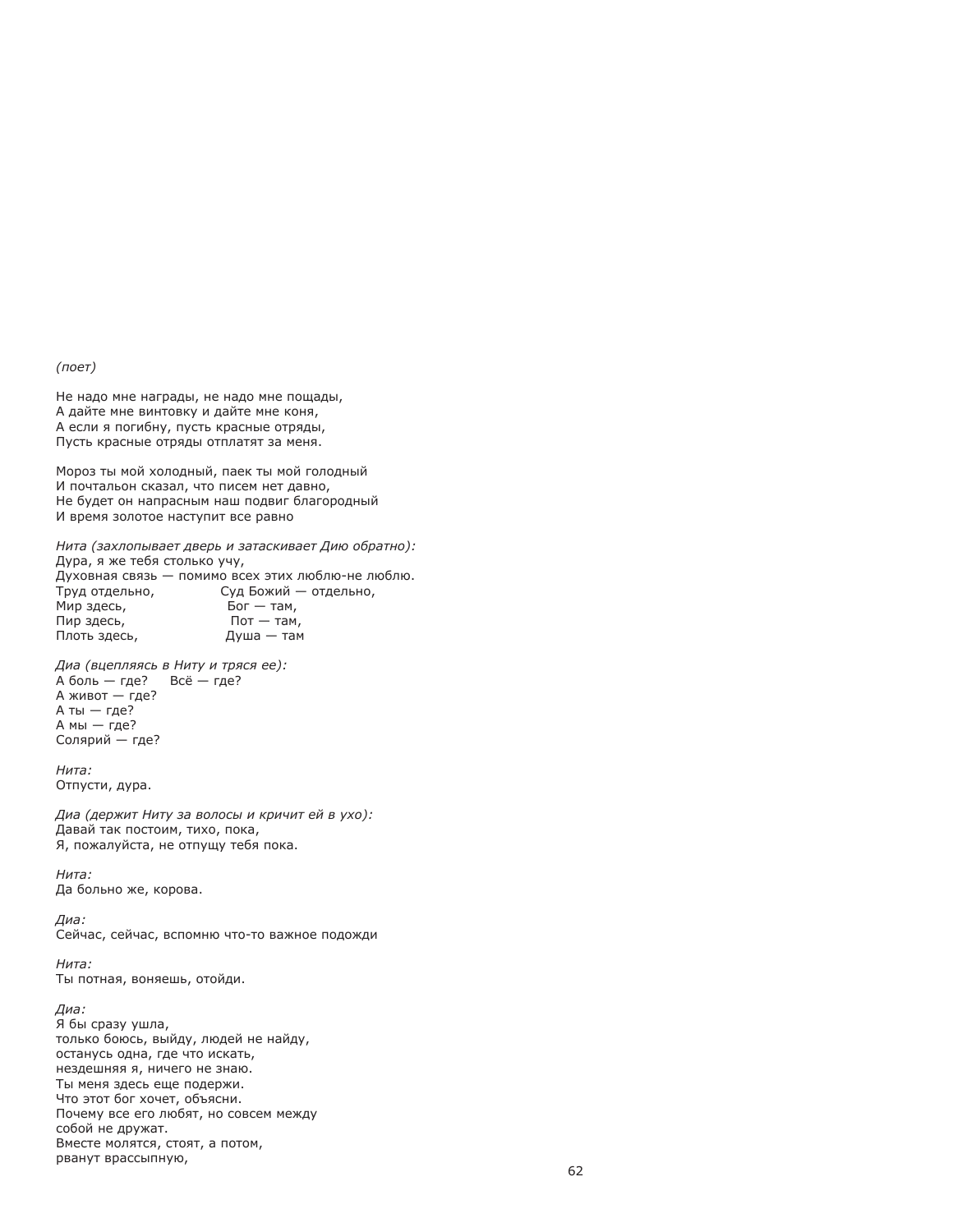боятся даже посмотреть друг другу в глаза. Я у бабушки одной спросила, она не ответила, перекрестилась и к выходу пошла. А я почувствовала, если Бог хороший и есть у него во мне нужда, пусть и у людей во мне будет нужда, а так чего мы стоим. лучше магазин открыть, кусочек бога там купить.

### Нита:

Дикарь ты, несмышленое существо. Это же тебе не ПТУ.

### Диа:

Истину нарочно не придумаешь. Никогда не понимала то, что вижу, Как думаю все это понимать, Как все расположено - деревья, небо, дома, потом еще и еще они же опять, не вижу все это. А людей вижу - они точно есть, а всё остальное есть приблизительно, никуда не идет, стоит, а люди всегда идут, и странно, чаше всего проходят мимо в первый и последний раз.

Знаешь все время новые люди вокруг, и так каждый день начинается с новых людей.

### Нита:

Ну есть еще родственники, соседи, друзья, просто знаешь в каких местах их встречать.

### Диа:

Да, но все равно, каждый человек видит все время новых людей.

Нита:

А ты что хочешь всех узнать и понять?

### Диа:

Да нет, я просто вдруг удивилась, мир все тот же, а люди новые опять и опять. А те, кто старые друг друга боятся, что другой обманет, может что-то отнять. Вот и ты боишься меня к себе привязать, как будто я что-то в твоей жизни могу поменять.

(вдруг кричит и смеется в истерике)

Обманула я всех, нет у меня ни мужа, ни дитя, одиноко приехавшая я. Возьми мне грудь ты в рот,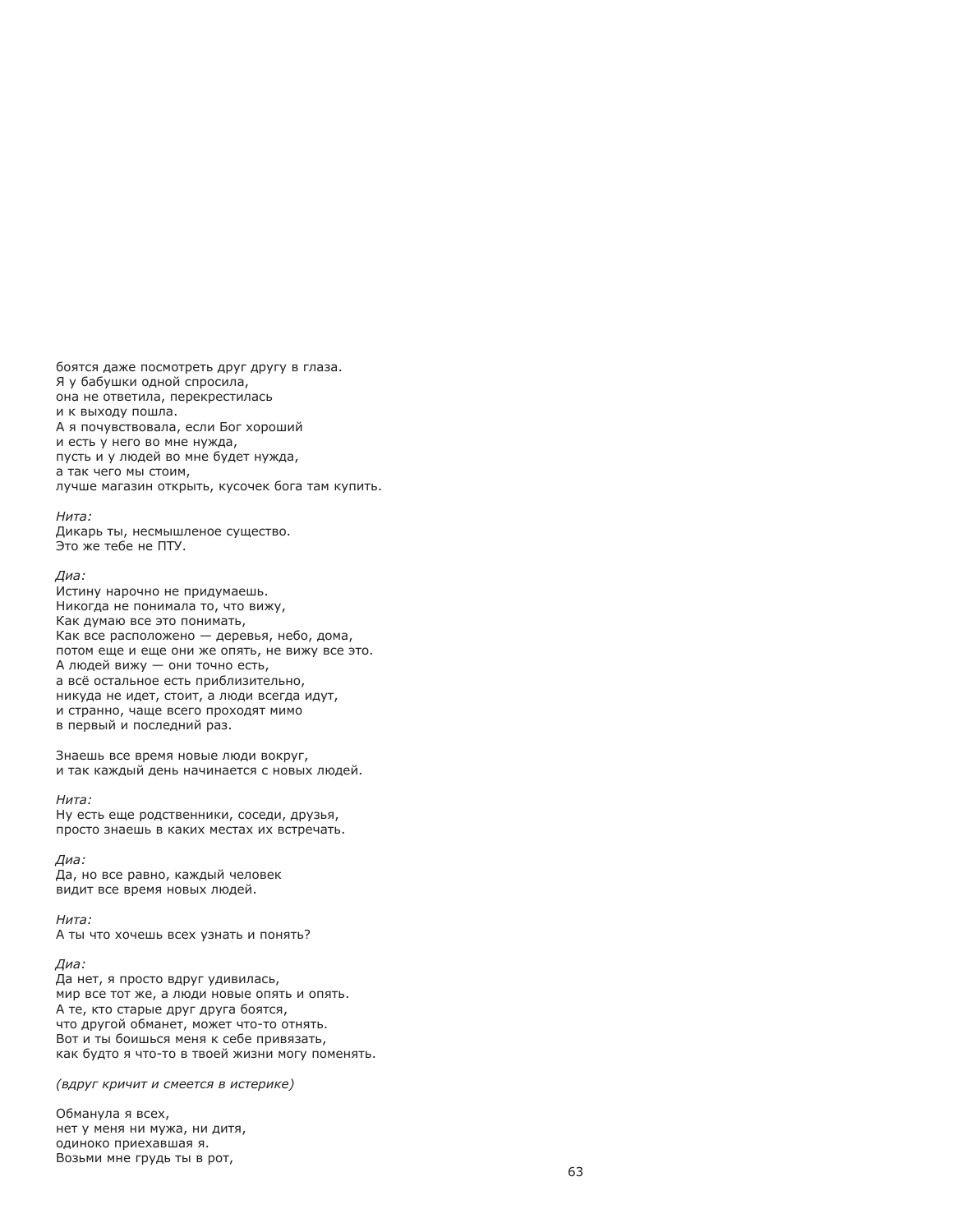моя ты будь любая. полопочи, покушай молока.

Когда я люблю, я ничего не скоблю, Я не работаю, не ем, не пью. Бывую просто и жду. Я поэтому не дотрудилась до конца, хотя бы быстрее эта любовь прошла. а то зарплату не получу, карнизы не доточу, ничего не успею.

#### (Приходит Ира с лэп-топом, стоит, слушает, недоумевает)

Не дотрудилась из-за тебя. **PHAIN OTE SA JIINHOT** труд, труд, труд, труд, душит любящий люд.

### Нита ·

Кто-то пишет стихи, кто-то метет, Кто-то снимает кино, кто-то поет. Кто-то проповедует, речет, Кто-то мою машину моет, ведет. Это и есть бытие, всё по всякому, для всех по-разному, на своем месте. а между сущностями божественный проем.

Ира (разнимает Дию и Ниту): Не трогай Ниту, отстань от нее, Послушайте лучше, я вам стихи прочту:

Собрав половину волос в сады, Собрав половину волос в сады, Собрав половину волос в сады, она остановилась, во взгляде блестела слеза, и ветер направил ее все ниже пока рот обжигая она - не застыла.

Нита: Просто гениально, Только что сочинила?

Диа: А я стихи не люблю. Фасон это все. Ира скажи ей, попроси, Пусть до следующего месяца доработать даст.

Ира: Ты понимаешь божественность этой минуты? Как падает свет сейчас из окна, Как лучатся твои серые глаза.

(касается рукой ее груди)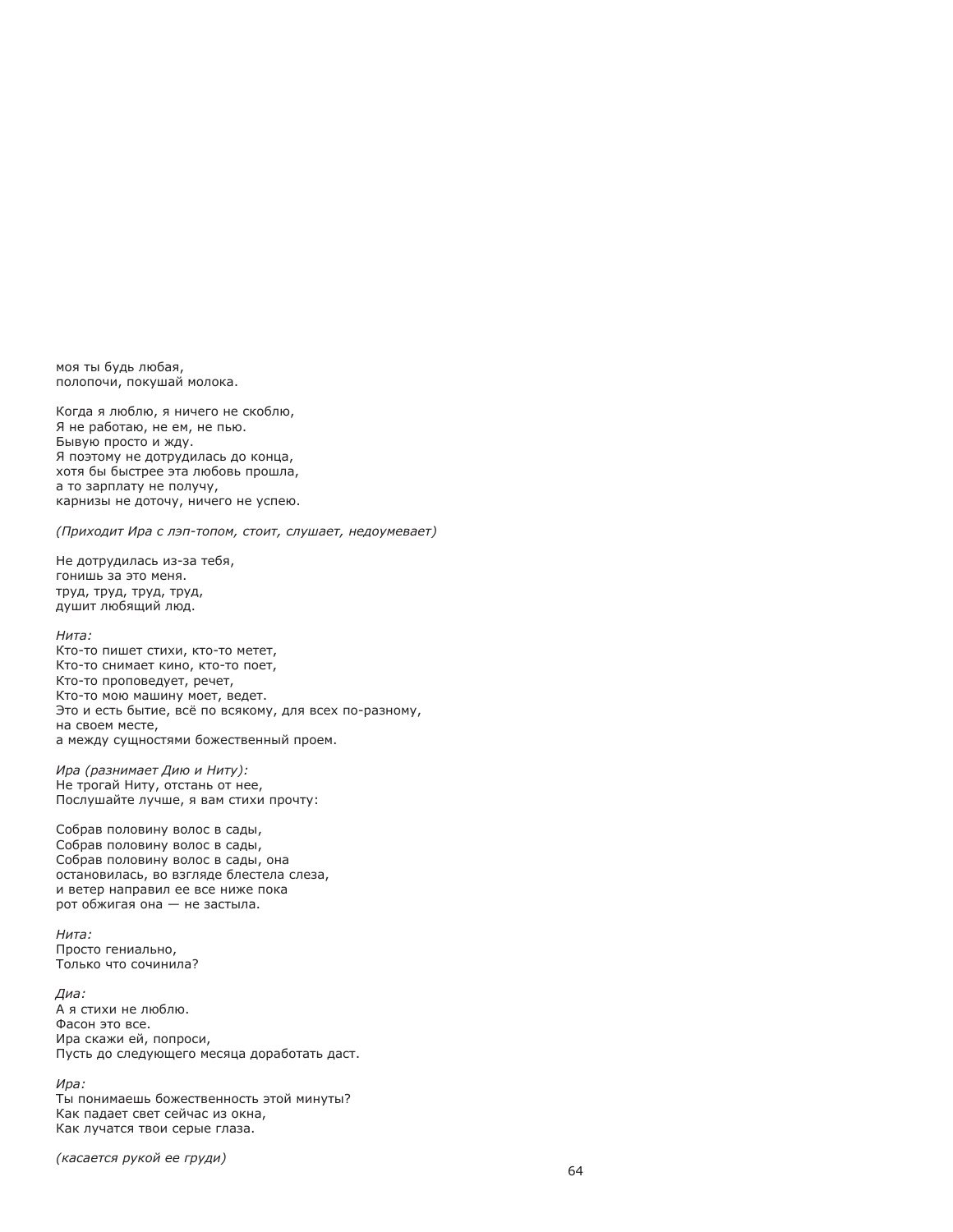Как под сорочкой дышит грудь. Каждая минута бытия суть.

Диа:

А деньги за этот месяц она мне заплатит? Мне же на дорогу тогда не хватит.

Нита (закуривает сигарету): Эстетического чувства - ноль. Видишь как серебрится в дыму сигаретном эта моль?

Господи, благодарю тебя за этот мир, За его красоту, полноту, За любовь, которая наполняет всех нас, За качественный, наконец, из «Азбуки вкуса» квас, За мой фантастический профиль и фас.

(Звонок на мобильный Ниты)

Нита (берет трубку): Да, в принципе работы понравились, Ты знаешь, талантливо, концептуально, но не достаточно радикально.

Диа:

Ой — в душе все умерло́, А работать придется еще. Без любови трудиться, Без надежды вставать и идти Без веры смотреть в глаза таким же, как я.

Машина я значит, и ты машиной была. Теперь поняла как надо ходить, Вот так в забытьи, замерев, видеть один распад, Любить себе запрещать, ростки ее отрезать.

Нита: Так ты же сказала, что врала, Что нет у тебя никого. Ни мужа, ни сына, Любить тебе некого все равно.

Диа: Ах, Нита, ты видела как прыгают птички, Птички - это же чкички, А чкички - по нашему дитё. Может и не надо меня крестить, Если бог есть, меня сам найдет.

Бывает, что можешь любить и то и то, почти всё. Как будто вдруг всё как любовь стало. У тебя такое бывало?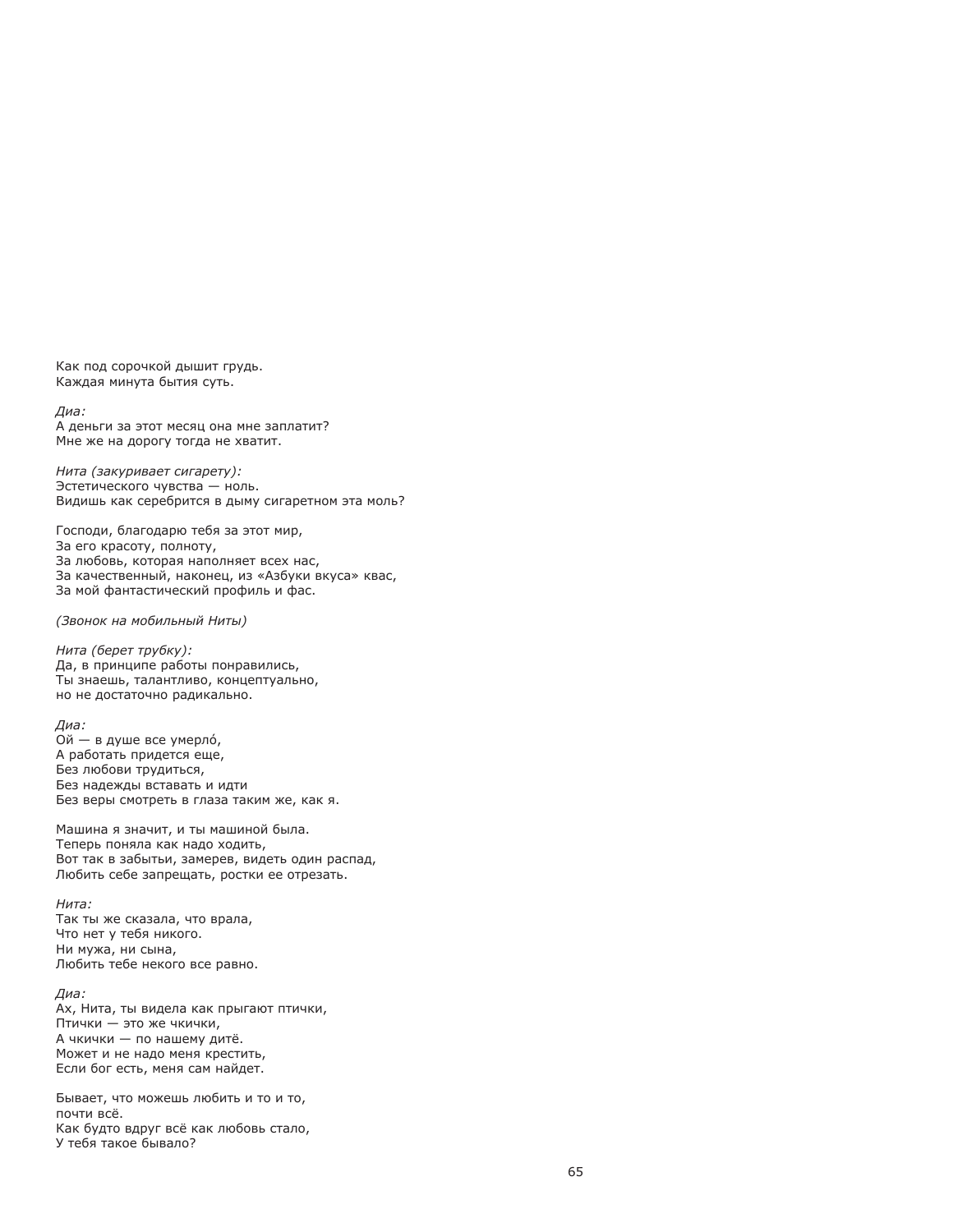Не отвечаешь. Значит ничего. ничего, ничего, не было, нет и не будет. Значит вместе не были. значит и ты Нита была одна. есть и будешь до конца, значит не шли мы сообша Ты, Ира, я, в места́ сердечного желанья не шли. не падали в воду сердцем ради того, чтобы навсегда... чтобы какая-то клятва любви хранила тайно и была, не было значит ничего, ибо ведь как это всё было сказать нельзя, видишь, говорю, а получается не так, как же это господи, как же так, все совсем другое, чем было, а каким было не понять.

Листики стоикам зачем, они не смотрят ни вниз, ни вверх, только прямо, поверх всего, всех....

(Нита вдруг расплакалась, несмотря на решимость уволить Дию, набрасывается на нее с поцелуями.)

Лиа: Ах, Нита, что другим кажешь, что в сердце несешь - разное. Кричи, ожесточайся, душой криви, а тебя сестру я сразу признала, Ах, Нита - не цветы мы, не горы, не ручьи, не можем самозабвенно стремиться как они, не имеем права.

Придерживать надо все - деньги, слова, и в первую очередь - руки.

(пауза, какое-то время Диамара собирает свои вещи, все молчат)

Пошла я тогда, лежанку возьму, эти новые так удобно крепятся к спине, а матрас оставляю, подушку тоже, постель у тебя беру, и вот это книжку - как называется - «Стоики», почитаю в метро. Это которые проповедуют ко всему относиться никак? Не любить, не верить, не надеяться, не скорбеть, не жалеть, не ликовать, просто продвигаться пока можешь, как есть, все равно как.

(Выходит на улицу, звонит, хохочет, уже совсем другим тоном)

Ну все, Толь, наконец-то. Кем была в этот раз? Маляршей из Назрани. Сработало еще как. Иду к тебе в Ваниль, позвони Диме, пусть подгонит мою машину туда же, Нет, маленькую. Ощущение кульное, придешь, все расскажу. Я даже камеры ставила.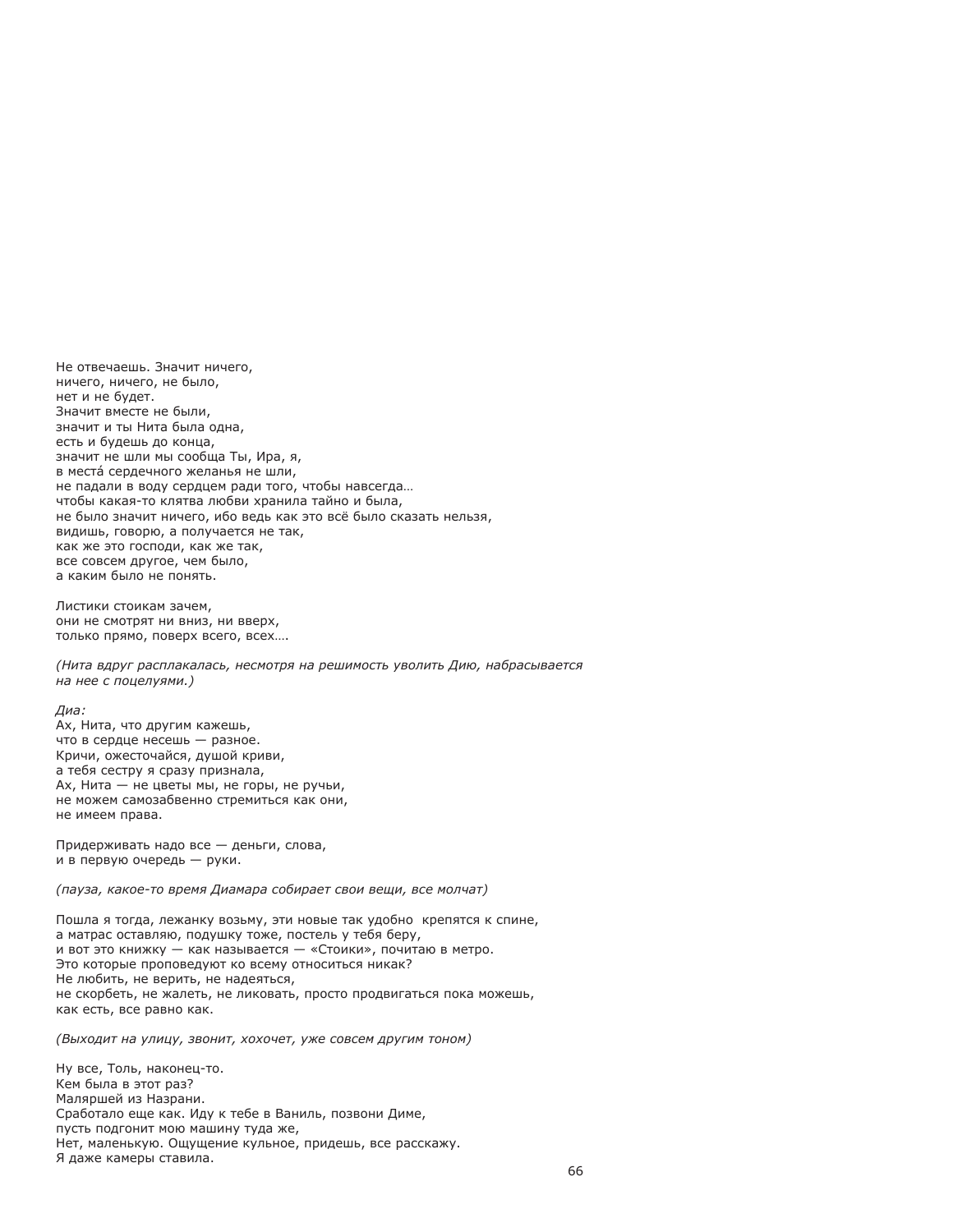Смонтирую сначала, потом покажу. Кто? Клуши типа духовные, богатые парвеню, одни понты. А раскладушку как трофей сохраню. ну да, не все же время в шоколаде, надо ж иногда пожить, нет, дорогой, слава богу, секса не было, одни бабы, в общем «мы сестры, ангелы, поэзия, сны». (кладет трубку)

(Еще один звонок, это звонит Нита)

### Диа:

Ты Нита? Да...да.. Каждый через себя - два.  $A - Tbl$ . Ты - я, Так пусть поступит вся страна. Труд, мир, небо, земля. Встречаемся через полчаса Пойдем не с грустью делать жизнь. Теперь ветку любую с земли подними, не просто так, а служебно-учась и беги, ветку смотри не урони, впереди держи, так до меня дойди.

2009